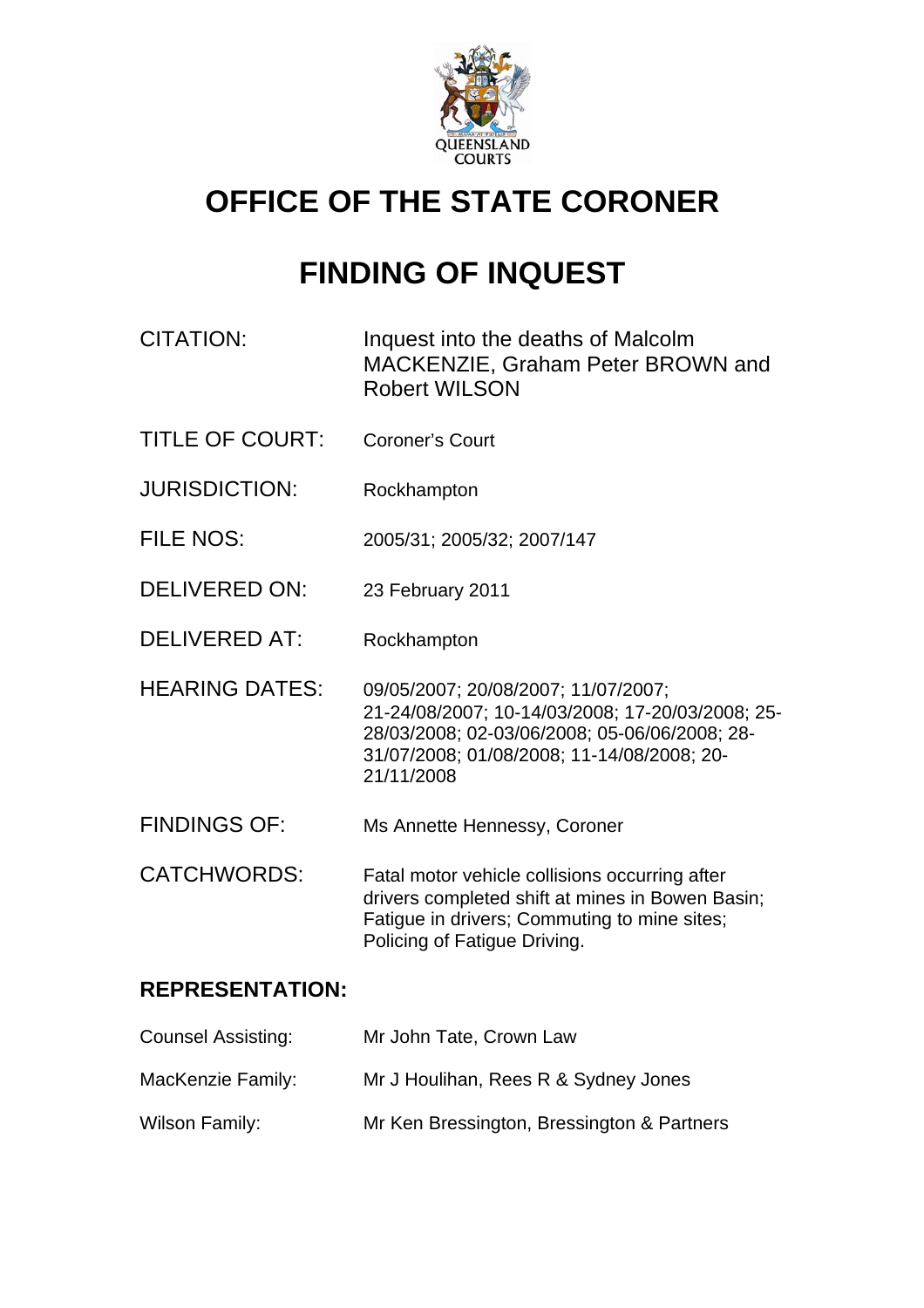Other Appearances:

| CFMEU:                                                                           | Mr G O'Driscoll instructed by Hall Payne Lawyers                            |
|----------------------------------------------------------------------------------|-----------------------------------------------------------------------------|
| <b>BHP Coal Pty Ltd</b><br><b>BM Alliance Coal</b><br><b>Operations Pty Ltd:</b> | Mr J Murdoch SC & Mr A McLean-Williams<br>inst/by Sparke Helmore Solicitors |
| <b>Qld Resources Council:</b>                                                    | Ms E Wilson instructed by Gadens Lawyers                                    |
| <b>Commissioner of Police:</b>                                                   | Mr J Owen & Mr G Obst, Office of the QPS<br>Solicitor                       |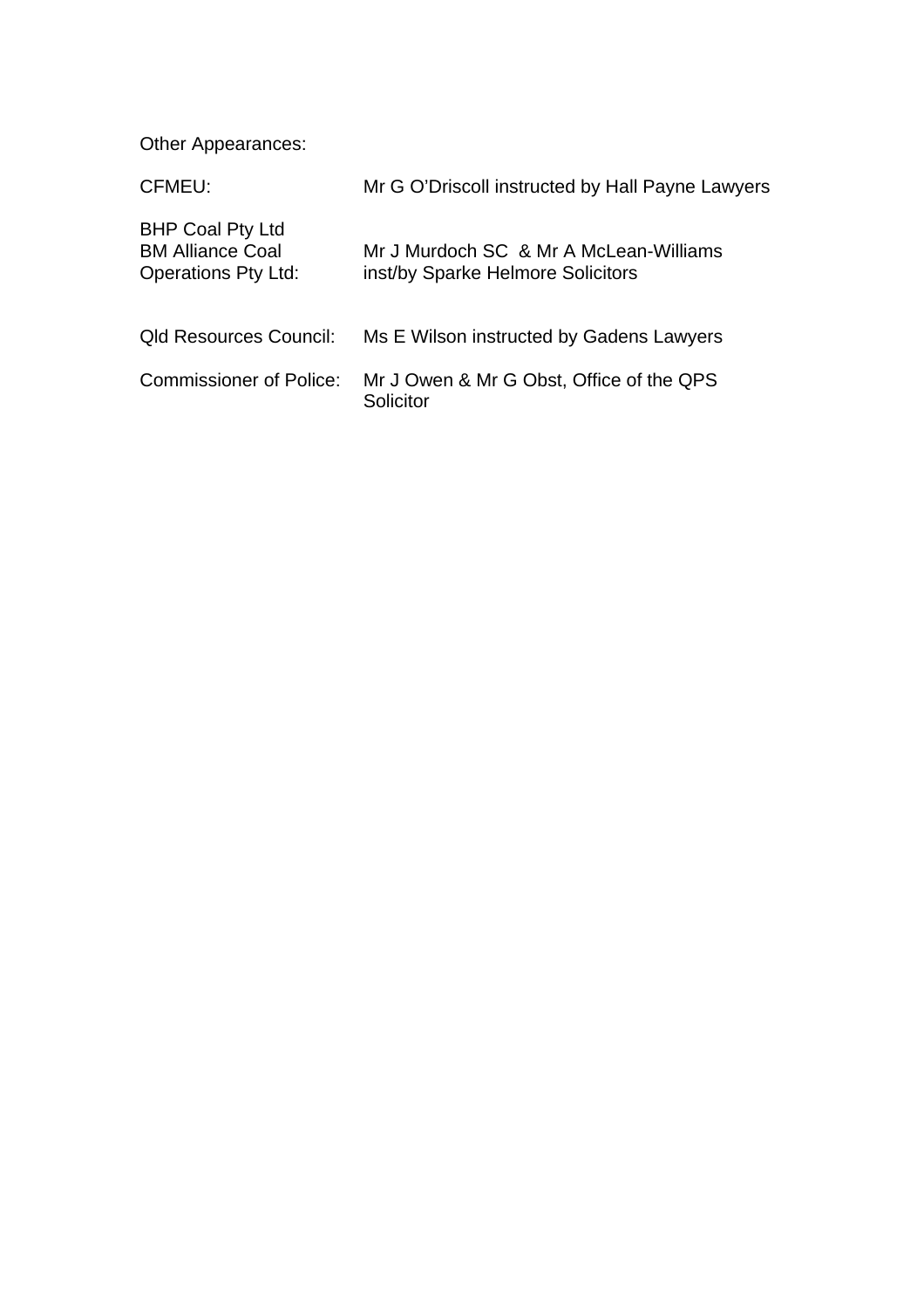- 1. These findings seek to explain, as far as possible, how the two motor vehicle incidents occurred in which Malcolm MacKenzie, Graham Brown and Robert Wilson died.
- 2. Senior Constable MacKenzie and Mr Graham Brown died in a two vehicle accident on Yeppoon - Rockhampton Road, Mulara, on the evening of 24<sup>th</sup> October 2005. Mr Brown worked at Blackwater Mine and was travelling to his home at Yeppoon when the accident occurred. He had worked a roster of four day shifts and had completed a day's work before driving a little over two hours home. It is thought possible that he was fatigued as a result of his work during the drive home. Senior Constable MacKenzie was driving to work at the North Rockhampton Police Station from his home in Yeppoon with a colleague, Constable Michael Koellner. A tropical storm passed through the area of the accident around the time of the collision. Mr Brown's vehicle collided with that of the Police Officers and the two men were killed instantly. The cause of the collision and the location of the impact point are the subject of contest in the evidence.
- 3. Mr Robert Wilson died in a two vehicle accident on Dysart-Middlemount Road, Dysart on the morning of 1<sup>st</sup> February, 2007. Mr Wilson worked at the Norwich Park Mine and had worked a night shift. He left the mine site in his car at the end of his shift. Some of his colleagues later described him as being very tired at the time. During the 30 minute journey to his accommodation in Dysart, Mr Wilson's vehicle passed onto the incorrect side of the road and collided with an oncoming vehicle driven by Ms Katie Harrold. Ms Harrold was on her way to work in the administration offices at the same mine at the time of the collision. She was not seriously injured but Mr Wilson died instantly from his injuries. There were no weather conditions affecting the area at the time and the cause of the collision is to be determined. Possible fatigue of Mr Wilson and the condition of the road is in issue as a potential causative factor in the collision.
- 4. A Coroner is required under s45(2) of the Act when investigating a death, to find, if possible: the identity of the deceased, how, when and where the death occurred, and what caused the death. The focus of an Inquest is on discovering what happened, informing the family and the public as to how the death occurred, but not on attributing blame or liability to any particular person or entity.
- 5. The Coroner also has a responsibility to examine the evidence with a view to reducing the likelihood of similar deaths. Section 46(1) of the Act, authorises a coroner to "*comment on anything connected with a death investigated at an inquest that relates to* – *(c) ways to prevent deaths from happening in similar circumstances in the future."* Further, the Act prohibits findings or comments including any statement that a person is guilty of an offence or civilly liable for something.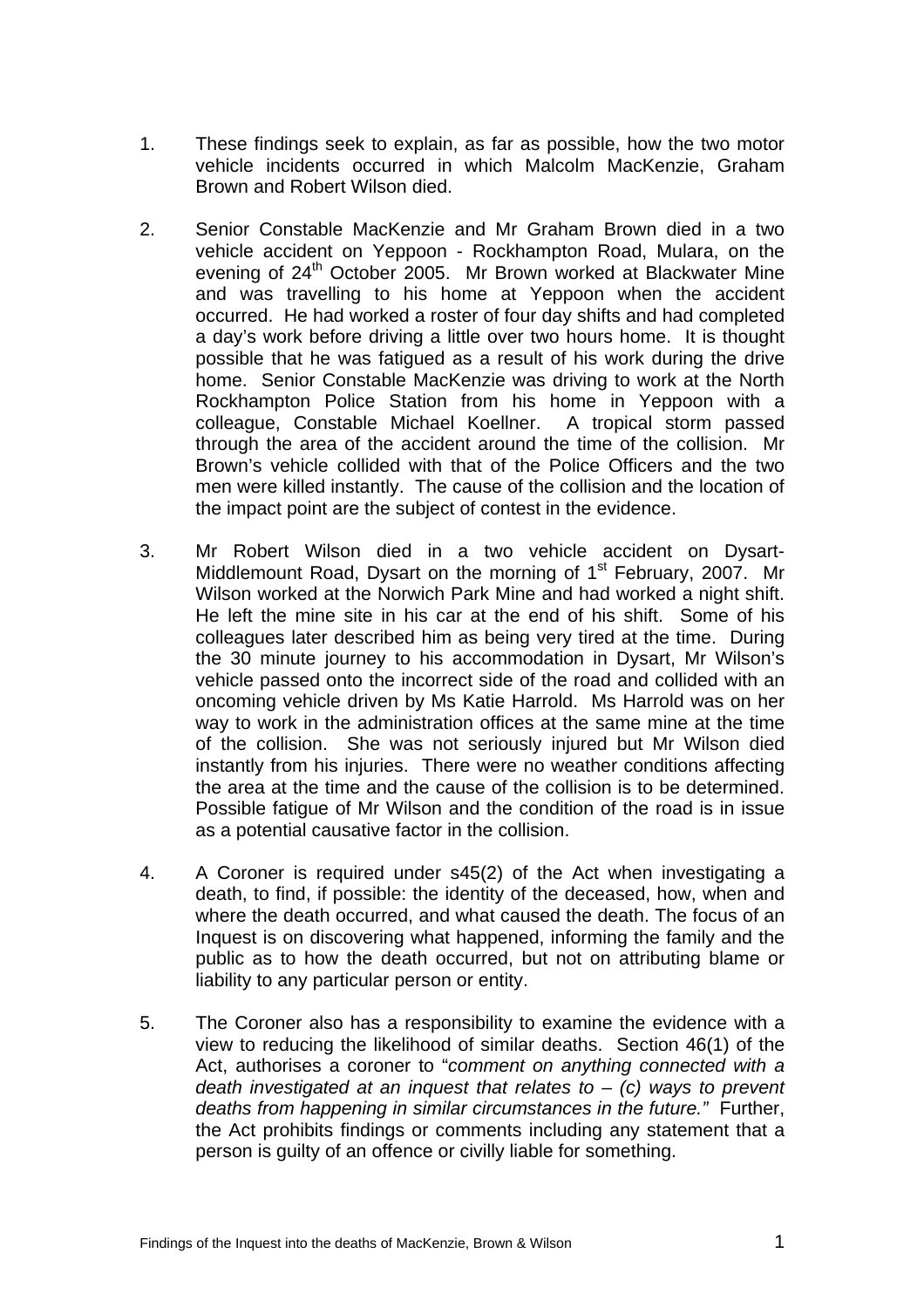6. Due to the proceedings in a Coroner's court being by way of inquiry rather than trial, and being focused on fact finding rather than attributing guilt, the Act provides that the Court may inform itself in any appropriate way (section 37) and is not bound by the rules of evidence. The rules of natural justice and procedural fairness apply in an Inquest. The civil standard of proof, the balance of probabilities, is applied. The State Coroner outlined the correct approach in his decision on the Lockhart River Inquest at page 5:

 *A Coroner should apply the civil standard of proof, namely the balance of probabilities, but the approach referred to in the Briginshaw sliding scale is applicable. This means that the more significant the issue to be determined, the more serious an allegation or the more inherently unlikely an occurrence, the clearer and more persuasive the evidence needed for the trial of fact to be sufficiently satisfied that it has been proven to the civil standard.* 

- 7. All interested parties can be given leave to appear, examine witnesses and be heard in relation to the issues in order to ensure compliance with the rules of natural justice. In this matter, the employer of Messrs Wilson and Brown - BMA, Queensland Police Service (QPS), Queensland Resources Council, the CFMEU and the family of Snr Const MacKenzie were represented at the Inquest.
- 8. All of the evidence presented during the course of the Inquest, exhibits tendered and submissions made, have been thoroughly considered even though all matters may not be specifically commented upon. Consequent on the court hearing the evidence in this matter where learnings can be made to improve safety, changes to departmental, company and/or industry practice may be recommended with a view to reducing the likelihood of similar incidents occurring in future.
- 9. The issues for determination in this Inquest are:
- A. How did each of the motor vehicle collisions occur?
- B. What were the causes of and/or contributing factors to the collisions occurring and to what extent, if any, was fatigue a contributory factor?
- C. What are the formal findings?
- D. Are there any matters connected with any of the deaths in which there can be improvements to public safety by changes in policy or procedure, including in relation to shift work and commuting which might avoid deaths occurring in similar circumstances in the future?

# *The Yeppoon Road Accident*

### **A. How did the motor vehicle collision occur?**

10. The collision on the Yeppoon Road was investigated by a Police Officer, Sgt Price, who was an experienced officer, trained in the investigation of traffic collisions. Such training was referred to as Traffic Accident Investigation Squad (TAIS) training, the current terminology is Forensic Crash Unit (FCU). Sgt Price was a colleague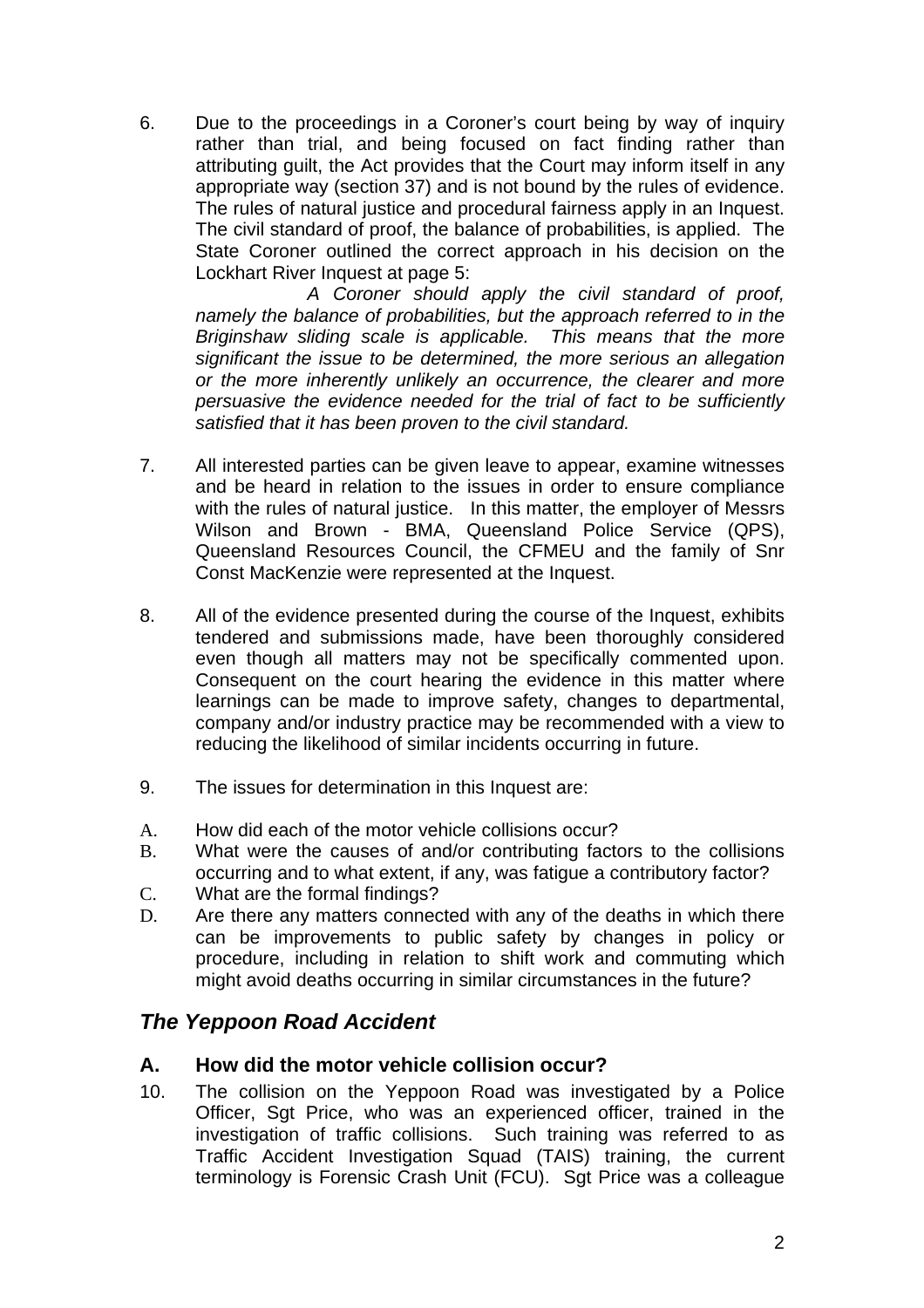and close friend of Senior Constable MacKenzie. QPS determined that Sgt Price was the only officer with the requisite training available on that evening to investigate the matter. Due to the weather conditions and potential adverse impact on evidence at the scene, there was no time for an officer to travel from another district to investigate the collision. There was challenge at the Inquest by BMA as to whether the conclusions drawn by Sgt Price as to the nature and cause of the collision were correct. BMA called evidence from two expert witnesses, Mr Foessel and Dr Grigg, with regard to this challenge. Some criticism of the officer based in part on his personal relationship with one of the victims of the crash.

# **(i) Police Investigation**

- 11. Sergeant Price had 18 years of police service at the time of the Inquest. He had completed the basic Accident Investigation Course at the Queensland Police Academy in 1993 and a survey mapping course in crash scenes in 2005. He completed the Advanced Accident Investigation Course in 2006 and the Collision Analyst Course also in that year. He completed the VERICON Training Course in 2007 in relation to the use of VERICON computer programs. He had been involved in investigating serious and fatal crashes including industrial accidents on a part-time basis since 1993 and full-time since 2006. During that time, the officer had been involved in excess of 150 fatal and serious traffic crash investigations.
- 12. Sergeant Price prepared a report in relation to his investigation of the incident which was dated the  $5<sup>th</sup>$  of May 2006 (Exhibit 7). Sergeant Price's report stated that the motor vehicle collision occurred on Monday the  $24<sup>th</sup>$  of October 2005 at about 9.30 pm. It was a two vehicle traffic crash on the Rockhampton/Yeppoon Road near the intersection with Mulara Road. Sergeant Price was aware that at the time of the crash a severe tropical storm had passed over the area.
- 13. Two vehicles were involved in the traffic accident, a yellow Mitsubishi Pajero, a short wheel-based four wheel drive, with Queensland registration 660-HBN, driven by Graham Peter Brown. The second vehicle was an orange Mazda2 Hatchback, Queensland registration 998-IFS, which was driven by Senior Constable MacKenzie with a front seat passenger, Constable Michael Koellner.
- 14. Prior to the incident, the Mazda containing Senior Constable MacKenzie and Constable Koellner had been travelling in a westerly direction towards Rockhampton and Mr Brown in the Pajero had been travelling in an easterly direction towards Yeppoon. The roadway was one lane in each direction divided by a broken white line and a continuous line. Vehicles travelling from Rockhampton to Yeppoon, in the direction that Mr Brown was travelling, travelled along a straight section of road before coming up over a rise. The intersection of Mulara Road is situated at the top of the rise. Once past that point, a vehicle travelling in that direction would continue straight for a short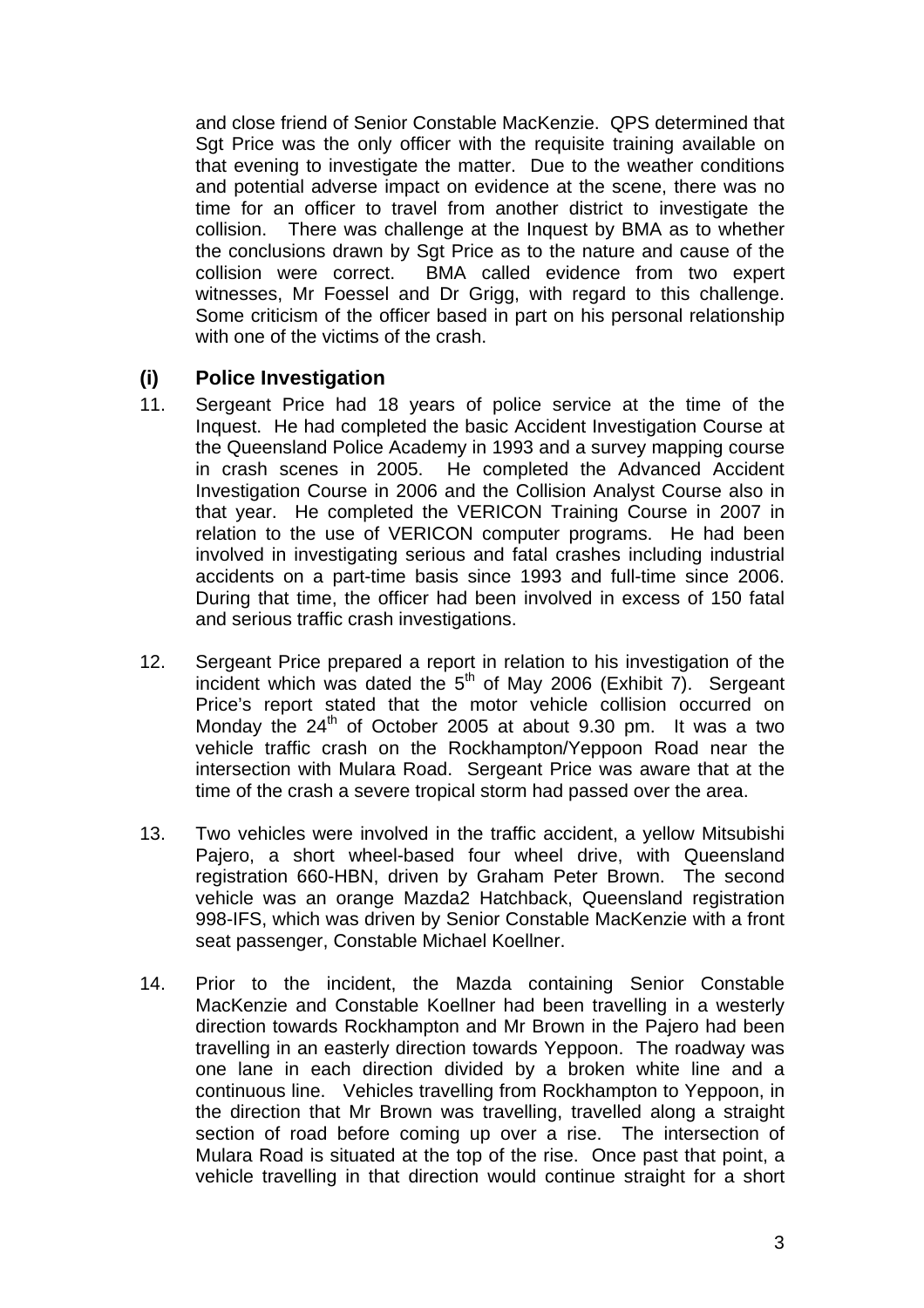distance before entering into a sweeping bend. The collision occurred on a fairly straight section of road with a slight grade. There was no street lighting at the scene.

- 15. Constable Koellner was the only eyewitness to the collision and the only survivor of the accident. He was unable to give evidence at the Inquest for medical reasons but his statement was admitted and has weight as the only direct evidence of the incident, though untested. He had some minor and short term memory loss immediately following the incident but was able to provide a statement to Police in the days following.
- 16. Constable Koellner stated that visibility was good, the windows were clear, the windscreen wipers were working and the air-conditioning was on. Snr Const MacKenzie was travelling in the centre of the lane. Const Koellner recalls that as they approached the intersection with Mulara Road, he saw the headlights of an oncoming vehicle travelling at about 80 km per hour. When the vehicle was approximately 30 metres away, it veered sharply into the incorrect lane. Snr Const MacKenzie yelled something out and braked heavily. The other vehicle appeared to maintain its speed. Immediately prior to the impact, the headlights of the other vehicle were shining straight at them through the windscreen.
- 17. The first person on scene was Ms Wright who called emergency services. She had been dining with a friend in Rockhampton who urged her not to drive home to Yeppoon because of the storm. Ms Wright did drive home, however, through rain and water on the road. She needed her headlights on high beam in order to maintain visibility.
- 18. On Police arrival at the scene, the Mazda was facing in an easterly direction just off the west-bound lane and the Pajero was facing in a westerly direction on the east-bound lane. Both vehicles were extensively damaged. The Pajero suffered extensive front end damage to the bull bar and to the front passenger and driver's side. There were also markings on the front of the vehicle indicating the collision with the orange vehicle the Mazda. The Mazda also suffered extensive damage to the front end resulting in the front end of the vehicle collapsing and sitting on the road. Due to the extensive damage to the front of both vehicles, Sergeant Price was unable to determine whether the lights of either were on high beam at the time of the incident.
- 19. Sergeant Price inspected the surface of the road and located a single gouge mark in the road in the west-bound lane (towards Rockhampton). There were no other signs or marks on the road that could be located on that evening. From inspection of the vehicles and the roadway, Sergeant Price drew the conclusion that the gouge mark represented the **point of impact** between the two vehicles at which point the front end of the smaller car, the Mazda, was forced onto the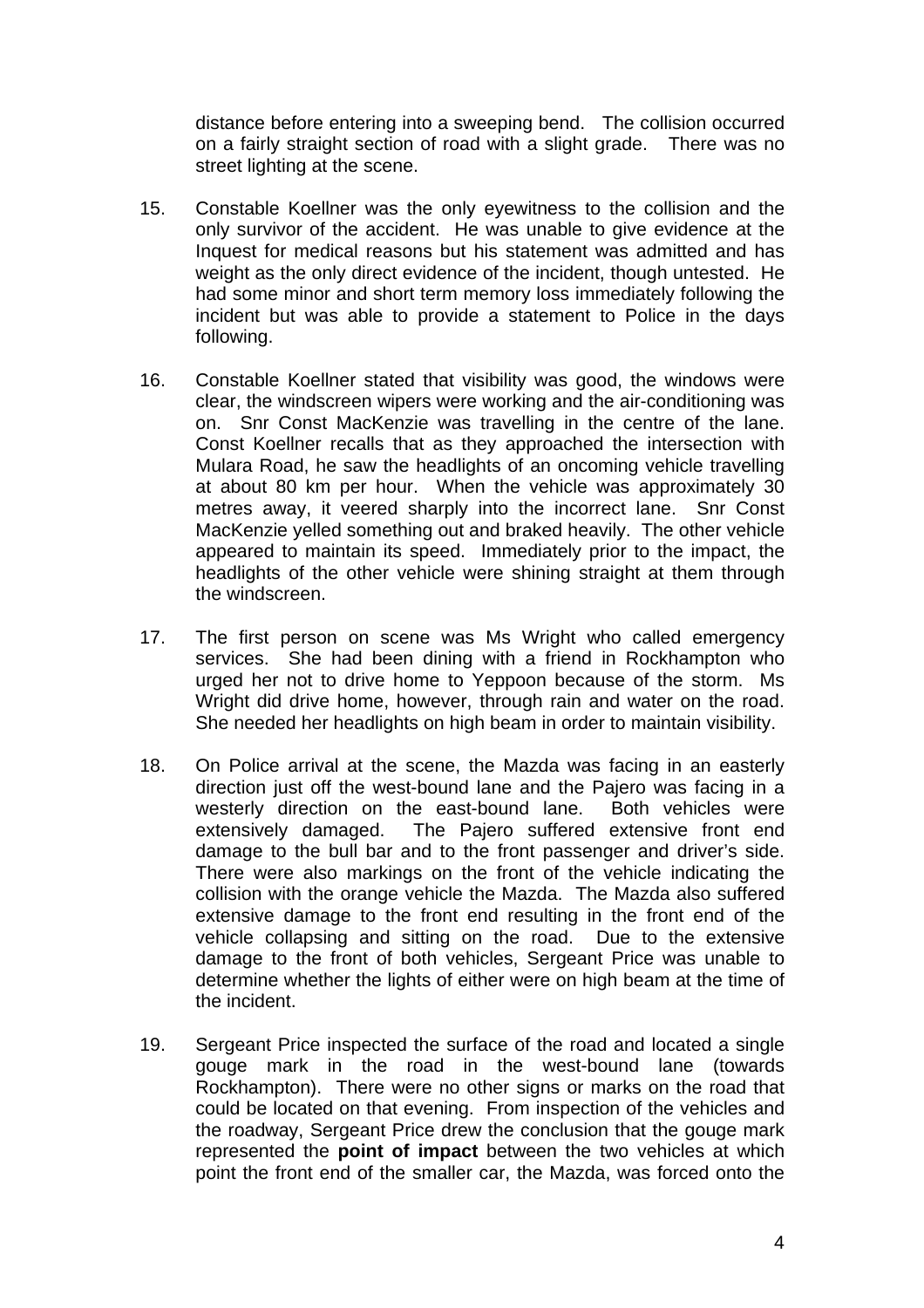road surface. Sergeant Price stated that the middle area of the bull bar of the Pajero has impacted with the front driver's side of the Mazda at the initial point of impact. The front end of the Mazda vehicle appeared to have travelled underneath the bull bar of the Pajero. The point of impact was also determined due to the existence of fluid appearing to be radiator fluid, brake fluid and/or engine oil on the roadway near the gouge mark. The Sergeant considered that from the point of impact, which was 50 - 100 metres away from the bend, the Pajero had spun the Mazda, which was smaller and lighter, around into its resting place and the Pajero had spun in the other direction backwards to where it had come to rest. The length of the gouge mark was approximately half a metre which would represent the distance over which the front of the Mazda was driven into the road surface before the downward force was released. The only mark on the road was the gouge mark and tyre marks were expected to be less likely due to the wet surface of the road at the time of the incident.

- 20. From the evidence that Sergeant Price saw on the road and on the vehicles, he concluded that the collision had occurred in the centre of the west-bound lane, that is, between the centre line and the fog line. Those investigations suggested that the Pajero was on the incorrect side of the road at the time of the collision.
- 21. The section of road on which the accident occurred was redesigned months after the crash for the installation of a new intersection a short distance away and the area was upgraded. Sergeant Price advised that it had been planned for an upgrade prior to the crash and that proceeded after this incident. This upgrade included a turning lane a short distance from the incident which included a painted narrow traffic island in the centre of the road way in this vicinity.

#### **B. What were the contributing factors to the collision occurring and what extent, if any, was fatigue a contributory factor?**

22. Sergeant Price was of the opinion that the **severe tropical storm** which had passed through the area around the time of the incident may have been a contributing factor in the collision. He obtained evidence from the Bureau of Meteorology confirming the presence of the storm which travelled in a north-westerly direction with wind gusts between 8 and 24km per hour and heavy rainfall. The driver of Rockhampton Queensland Fire and Rescue Service Unit on its way to the collision from Rockhampton stated that he was having great difficulty in controlling the vehicle due to the very high wind and visibility was very poor due to heavy rain and debris from the trees. Sergeant Price commented that in his opinion the smaller, lighter vehicle would have been affected by the wind gusts more so than the heavier, larger Pajero. Due to the particulars of the site of the collision as identified by Sergeant Price, he felt that wind would not have been a significant contributing factor to the collision.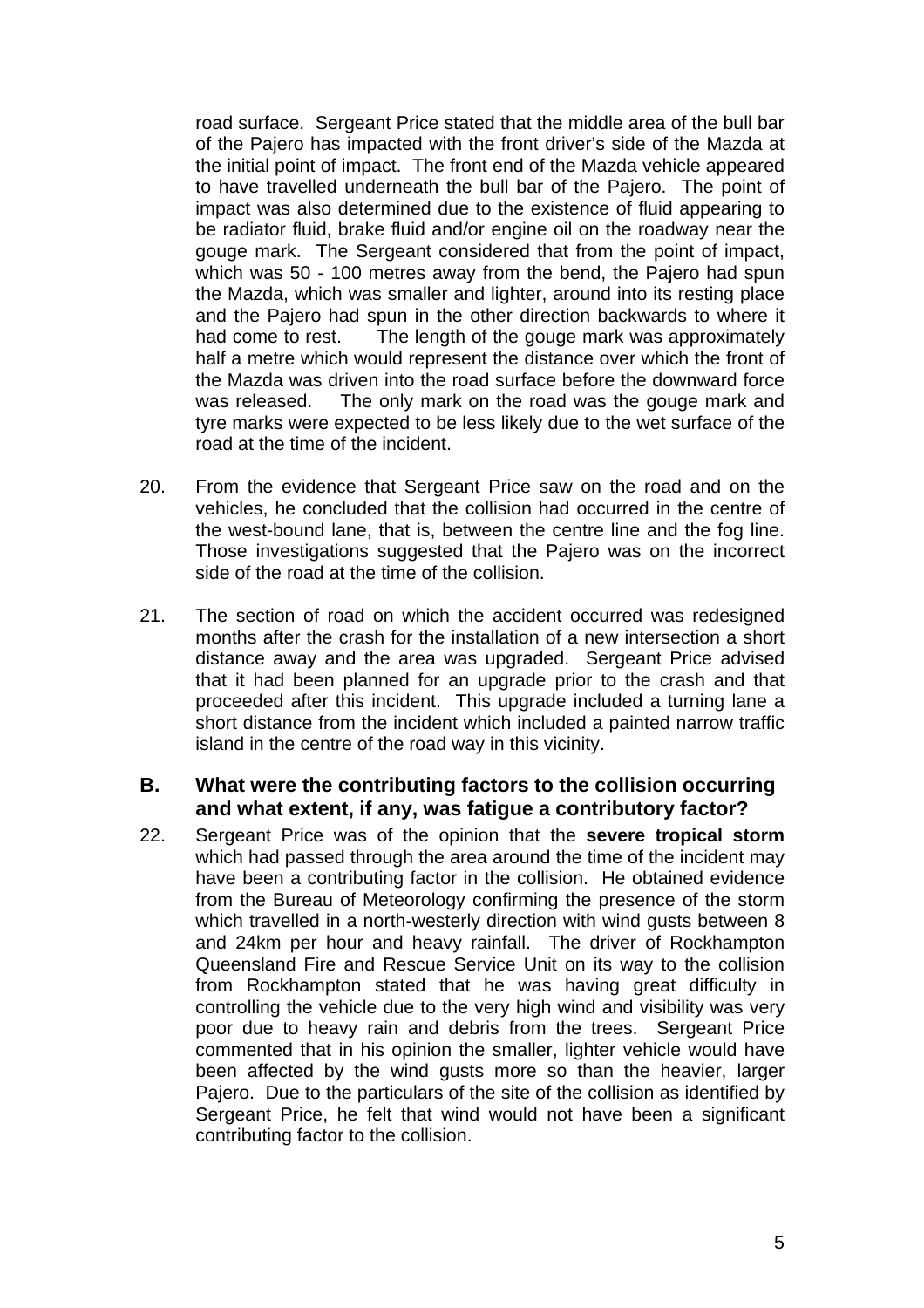- 23. The issue of **bad visibility** from the Pajero may have played a role. Sergeant Price was unable to tell due to the damage of the Pajero whether the internal demister or heater was engaged at the time of the accident. The driver's window of the Pajero was down on Sergeant Price's arrival at the accident but he was unable to say whether it was up or down prior to the crash. He did however comment after viewing the photographs that it appeared that the window may have been smashed during the incident. All other windows were intact.
- 24. It was postulated by BMA that the Pajero could have aqua-planed on any **built up water** on the road. Sgt Price did not see any signs of water pooling and considered that the gradient of the road would cause water to run off the surface. The tyres of each vehicle were inspected and were considered to have had sufficient tread depth. Sergeant Price however conceded that looking at photograph 18, there appeared to be an area in the lane of Mr Brown's travel where a substance put onto the road by QFRS to absorb oil and fluids had settled into a rut in the bitumen surface. Sergeant Price categorised this as a minor defect in the asphalt and did not consider that it made any contribution to the collision. This "rut" led up to the point which Sergeant Price had identified as the point of impact. The Sergeant agreed that it was possible that during a tropical down pour on a road surface which had at least one if not more depressions on it that the water running from the crown of the road to the sides as well as water pooling in the depressions that had formed in the roadway due to wear and tear may have occurred.
- 25. As both drivers were shift workers and one of them had worked a long shift before the collision, an examination was made in relation to **whether either driver may have been fatigued** at the time of the collision.
- 26. Senior Constable MacKenzie was 43 years old. He was mentally and physically fit but suffered from gastric oesophageal reflux for which he received medical treatment. His doctor gave evidence that Snr. Const. MacKenzie experienced some difficulties with the transition from night duty to day duty and in resuming a regular sleep pattern. He was prescribed sleeping tablets but was not taking them on a regular basis. He occasionally had insomnia due to difficulties in switching off from work. Snr. Const. MacKenzie also had a history of depression and was medicated every third day. Snr Const MacKenzie was said by his doctor to be coping well with his "high stress" police duties and his depression did not interfere with his ability to work or drive a vehicle. While rostered on night shift, Snr. Const. MacKenzie had a stable sleep regime and did not do any additional jobs around the house during non-shift hours and would relax. He had a good eating regime and slept until lunch and again after an early dinner, waking at 9pm to get ready for his night shift. His roster was in accordance with the Qld Police Service Award.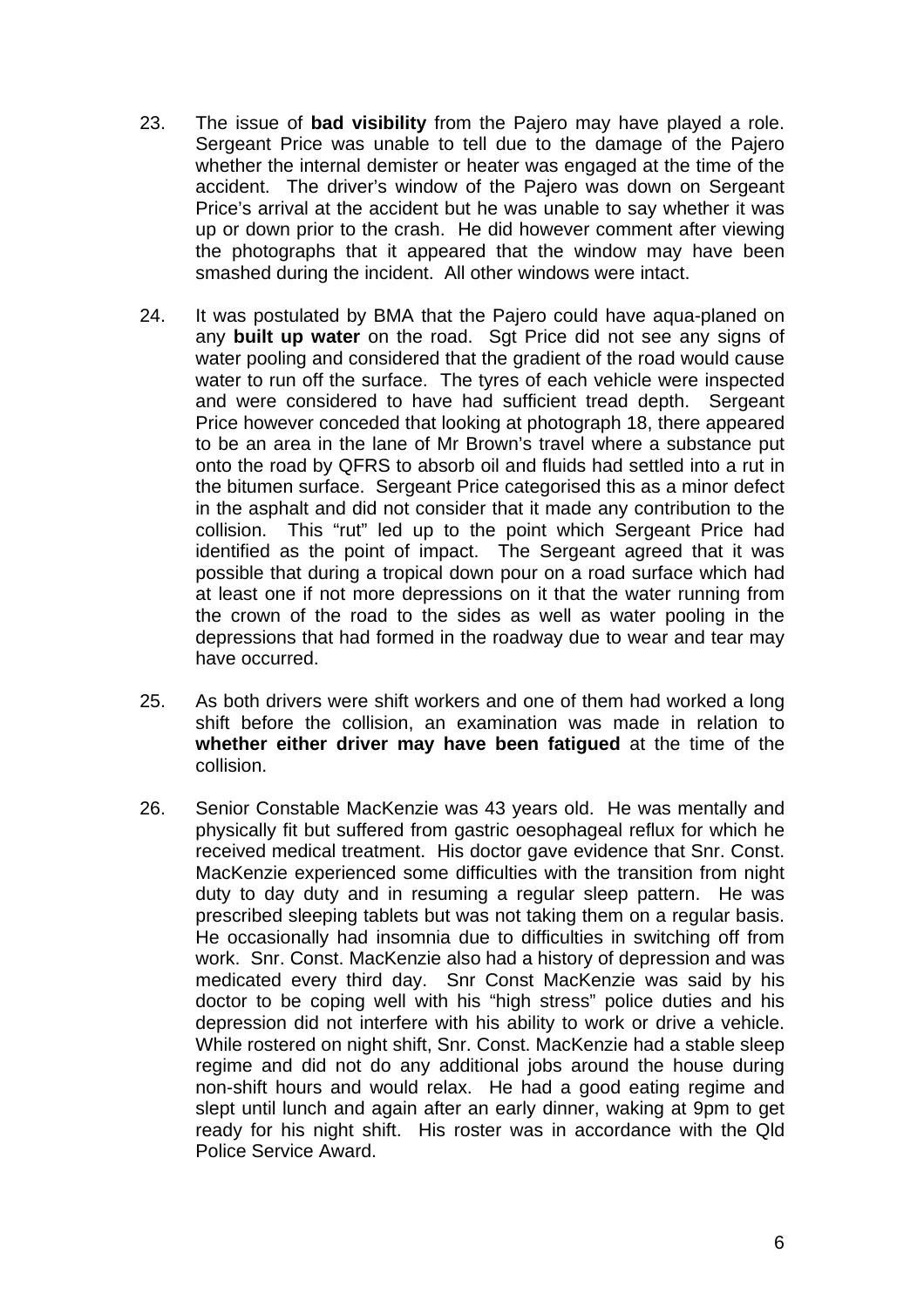- 27. Const Koellner who travelled with Snr Const MacKenzie, stated in his statement that the Snr Const was never in a hurry and always drove safely and did not exceed the speed limit. The Snr Const was "fine" when he arrived to collect Const Koellner. The men were in constant conversation while driving and, whilst the weather was stormy, it was not affecting Snr Const MacKenzie's driving.
- 28. Senior Constable MacKenzie was found to have a blood alcohol reading of 15 milligrams alcohol per 100 millilitres of blood which represents a .015% blood alcohol concentration, which the medical evidence suggests could have developed in his blood after death and was therefore not a factor in the causation of the collision. He was, at the time, on his way to work with Constable Koellner. An analysis of the shift rosters and information gathered from Mrs MacKenzie did not produce any evidence to indicate to Sgt Price that Senior Constable MacKenzie was fatigued at the time of the collision.
- 29. A similar enquiry was made by Police regarding Mr Brown's movements prior to the collision. Mr Brown was a 54 year old man in ordinary good health. He divided his time between his place of residence in Yeppoon where he resided with his defacto wife, Ms Hillier, and his employment at Blackwater Mine. Mr Brown had just finished a roster of shifts at Blackwater and was returning home to Yeppoon on the night of the collision. A Sergeant who had attended on the next-of-kin of Mr Brown to advise of the fatality, was informed by Ms Hillier that Mr Brown mentioned to her in a phone call the night before that he was tired and she advised him that if he was feeling tired that she should stay in Blackwater after work and not drive home until the following day. Similar comments were made by Ms Hillier to Mr Keech, a friend of Mr Brown's, though no timeframe was mentioned to him. Ms Hillier later would not comment on this conversation when giving her Police statement.
- 30. Mr Brown was employed by a contractor to BMA, CE Marshall and Sons. Mr Brown worked a four day roster, four days on/ four days off, and alternated between night shift and day shift. When not on roster, Mr Brown spent his time quietly in Yeppoon with his partner. When at Blackwater, he shared the downstairs area of a house with a colleague, Peter Persson. The men did not consume alcohol while on roster and had stable eating and sleeping habits. In the four day period before the accident, Mr Brown was in the accommodation alone.
- 31. Mr Brown had commenced his shift at 5.30 am on the  $24<sup>th</sup>$  of October 2005 and had signed off his timesheet at 6.30 pm that evening, a 13 hour period. The shift length was ten and a half hours maximum driving time of the machine. On the day in question he worked about ten hours driving. Mr Brown left Blackwater at 5.10am. The collision occurred approximately 18 hours later at 9.20pm.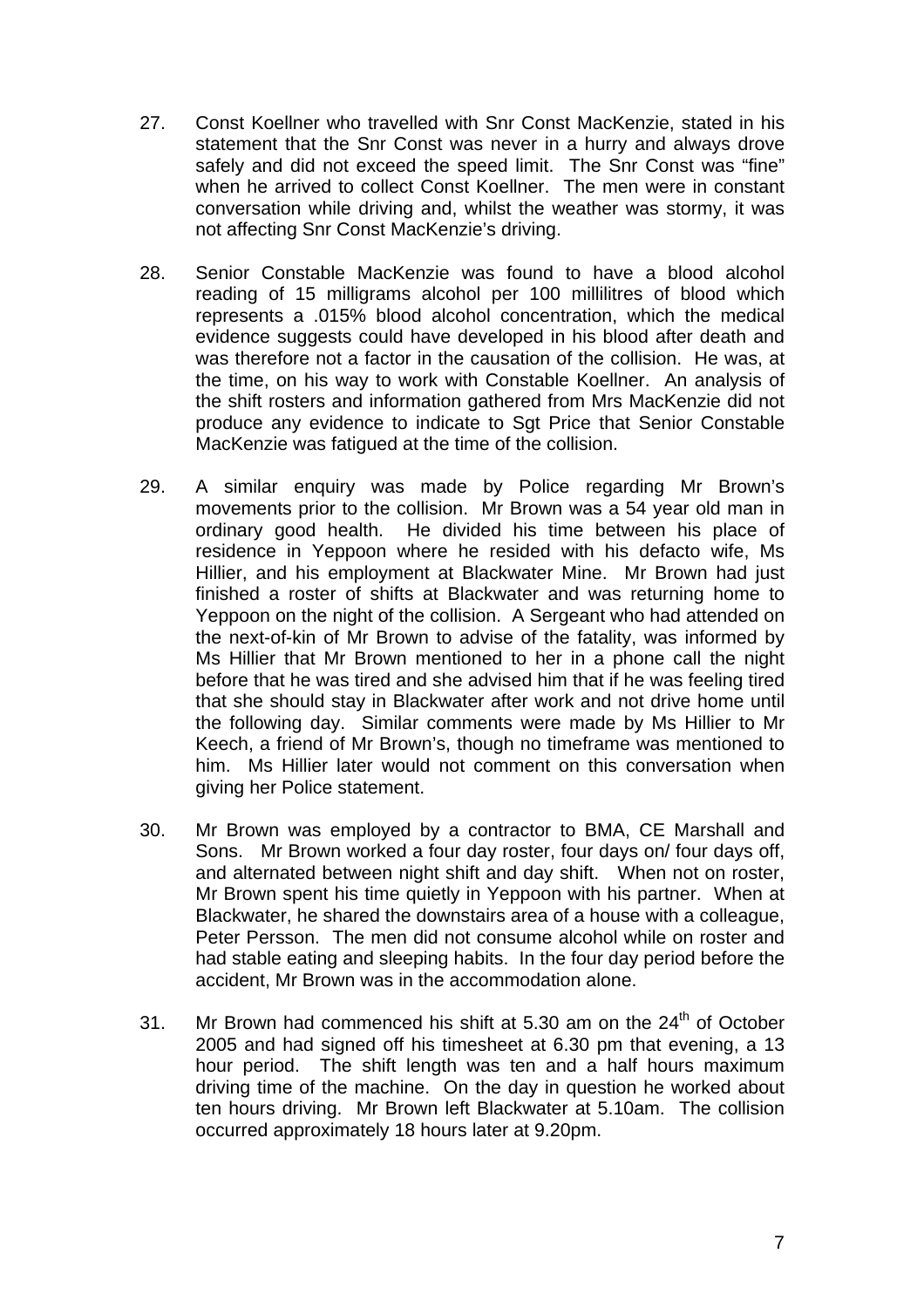- 32. Mr Brown's duties involved driving a large dump truck removing overburden on the mine site. Mr Persson stated that this was a very comfortable job as the trucks had good amenities. There were also opportunities for drivers to get out of the cab and walk about and drivers were able to "park up" and rest if they were tired. Mr Brown underwent fatigue awareness training at work in August 2005. Mr Persson, who usually travelled to and from Yeppoon with Mr Brown, stated that they would alternate the driving and Mr Brown was a very careful driver who did not take risks.
- 33. On the day in question, Mr Brown collected Mr Korn, a co-worker, in Blackwater at 5.10am and drove to the hardstand to commence at 5.30am. They then left the hardstand at Blackwater Mine and travelled by bus for about 1 hour to the worksite at Ramp 84.
- 34. The air-conditioning in Mr Brown's caterpillar truck was not operating as there had been some malfunction which had not yet been repaired. Mr Brown told his supervisor that there was not a problem for him in relation to the operation of the air-conditioner. The day was a hot, humid day (30.7 degrees in Blackwater).
- 35. It was estimated by the employer from the Load Record Sheet that Mr Brown had up to a 56 minute break from driving during his last shift. There was opportunity for Mr Brown to sleep on the bus ride from the hard stand to the ramp on site at the commencement and conclusion of the shift but no evidence as to whether this opportunity was taken up. There was no evidence from co-workers that Mr Brown was showing any signs of fatigue during the shift.
- 36. Mr Brown was accompanied on most of the drive back to Yeppoon by Darren Korn. The travelling time from Blackwater to Yeppoon was a little over two hours. Mr Korn stated that it was "pretty much like any other trip". After they got back to the hard stand in the afternoon they had a bit of a wash, a chat, and something to eat at the BBQ (supplied by the employer to refresh workers before travel), said good bye to people they worked with, hopped in the car and left. During the journey they discussed their families and what they were going to do on their day off. They talked most of the way home. Just before reaching Duaringa (90 km west of Rockhampton), Mr Brown said he was feeling tired. They stopped for a rest break at Duaringa for ten to fifteen minutes. Mr Korn offered to drive but Mr Brown declined. Mr Korn had no concerns about Mr Brown's driving. Mr Brown dropped Mr Korn to the DPI corner at Rockhampton and waited there with him for about ten minutes for Mr Korn's partner to collect him. Mr Brown got out of the car and walked around and had a cigarette. After Mr Korn left with his partner, Mr Brown continued the journey to Yeppoon. During that journey, the collision occurred.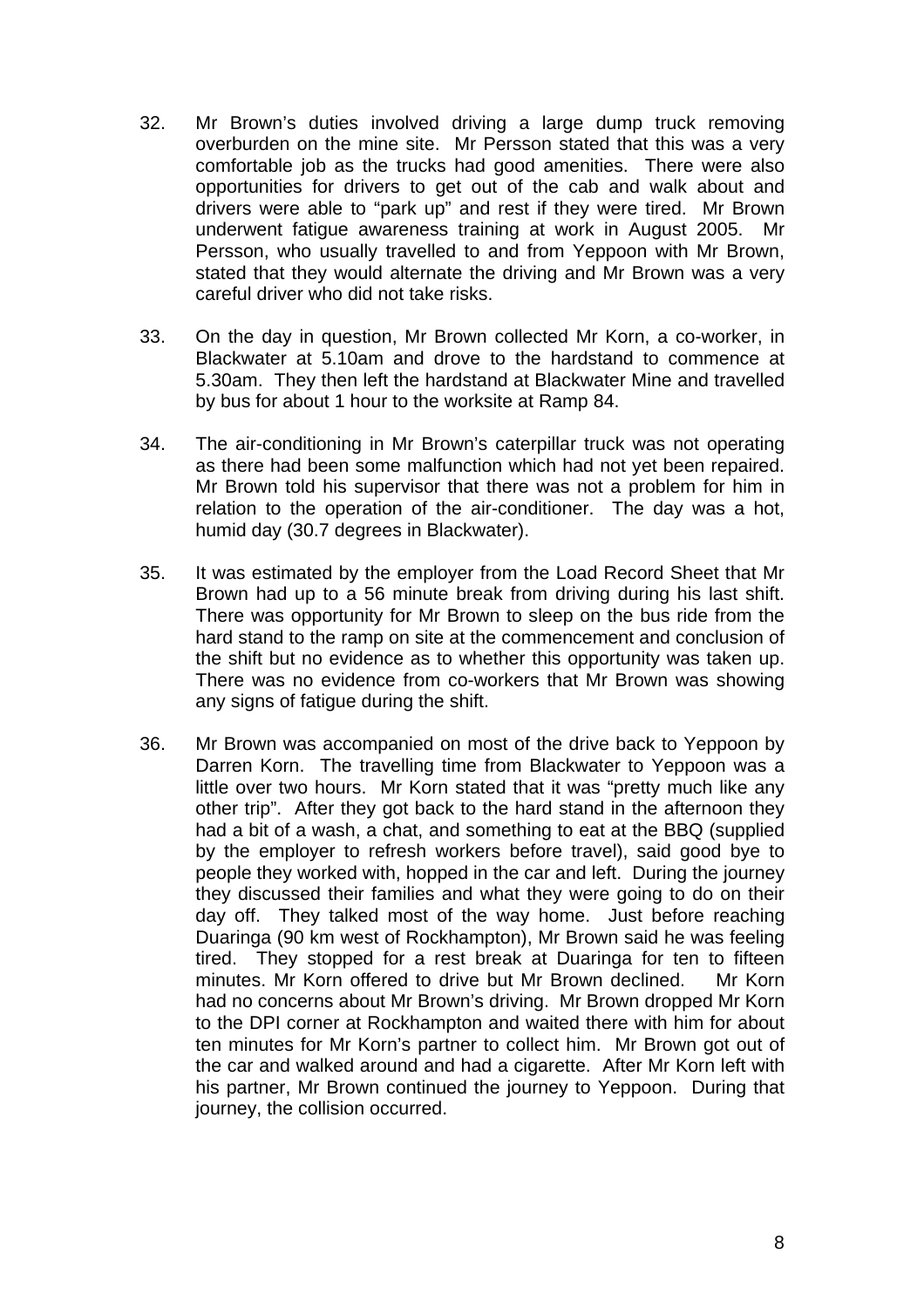# **(ii) Police Conclusion as to cause of the collision**

- 37. Sergeant Price confirmed that it's very difficult to isolate the nature and cause of a motor vehicle crash where the driver is unable to provide a statement about what actually happened. He based his conclusions as to the causative factors of the accident on the conditions of the road, the weather conditions at the time of the incident, the evidence that was on the roadway, the resting positions and damage to each of the vehicles, information from witnesses and the information given to him from police about Mr Brown's conversation with Ms Hillier.
- 38. Sergeant Price concluded that the incident occurred when Mr Brown's vehicle veered onto the incorrect side of the road for an unexplained reason and collided with Senior Constable MacKenzie's vehicle. There were no signs of evasive action from either vehicle and an absence of any tyre marks or other marks on the road apart from the gouge mark. Sergeant Price also based his opinion on the report of potential tiredness on Mr Brown's part from his next-of-kin and the evidence from Mr Korn in relation to Mr Brown's comments in the vehicle, rest stops and evidence in relation to his time at work prior to the collision.
- 39. Sergeant Price concluded in his report that a major contributing factor to the accident was the fatigue of Mr Brown but the actual causes as to why the Pajero had crossed onto the wrong side of the road could not be determined. Sergeant Price considered that another contributing factor to the incident was the weather, potential momentary inattention by Mr Brown, and potential target fixation of Mr Brown on the oncoming headlights.
- 40. BMA contend that the Police prematurely terminated investigations into other causes of the collision, settling on fatigue early in the investigation as a result of Ms Hillier's statement about the tiredness, Mr Brown wearing work clothes and his vehicle being found in the incorrect lane after the collision. I do not accept this contention and I consider that it is clear on the evidence that Sgt Price fully investigated the collision and did not avoid investigating any element of the collision based on an early conclusion as to the cause. Evidence was called by BMA from two expert witnesses to contest some conclusions drawn by Sgt Price.

# **(iii) Opinion of Mr Foessel**

- 41. Mr George Foessel from Motor School Driver Training Specialists was commissioned by BMA to prepare a report regarding the collision. Mr Foessel is a former Queensland Police Officer and police driving instructor of 16 years experience. He investigated many hundreds of traffic and transport incidents which included investigation of non-fatal training related police accidents. Mr Foessel is experienced in relation to the handling and driving of vehicles (in particular four wheel drives).
- 42. The CFMEU raised objection to Mr Foessel's evidence being received as expert evidence on the basis of his lack of formal qualifications in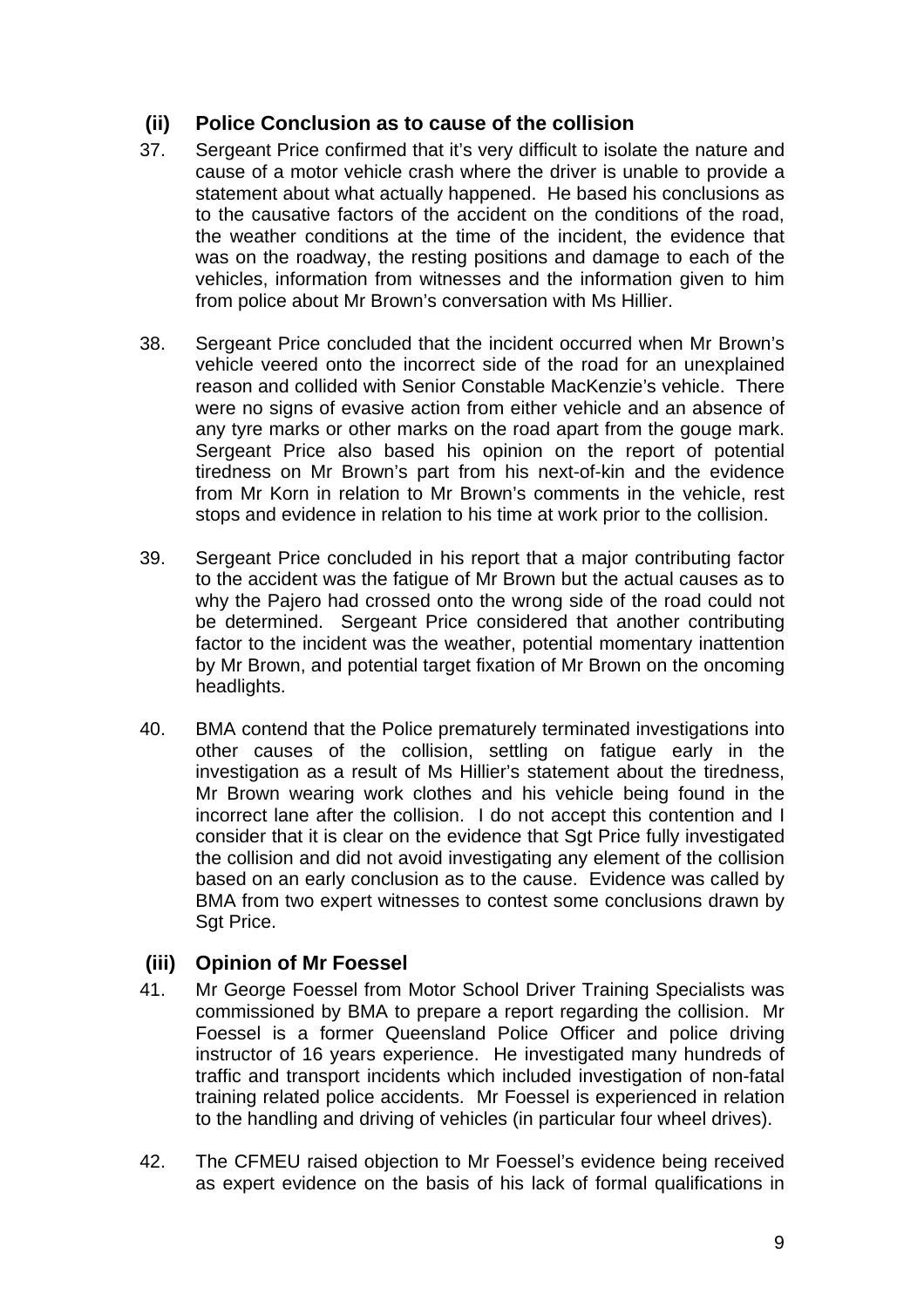the area. It is clear from Mr Foessel's background and employment that he has extensive experience in road crash investigations as a Police Officer some years ago. Mr Foessel's evidence has also been received in other coronial hearings. His evidence is admissible as expert evidence and should be weighed in light of the extent of his expertise and its relevance to the issue being opined on. For example, the opinions related to the likely effect of the wind gusts on the movement of the Pajero are speculative, although experience-based to some extent, and given a lack of formal qualifications relating to the effects on the movement of that vehicle in those conditions, of limited weight.

- 43. Mr Foessel acknowledged in his report that the QPS officers concerned with investigating the collision would have encountered difficult circumstances, particularly the weather conditions, which tend to hamper efforts to gather appropriate evidence.
- 44. Mr Foessel considered that there were a number of possible contributing factors to the collision with **strong winds and heavy rain as a major contributing factor** "over and above" fatigue. Mr Foessel was particularly influenced by statements from witnesses who were driving on the road on that night who needed to reduce the speed at which their vehicle was travelling in order to maintain visibility (due to heavy rain) and control of the vehicle (due to high winds). Those witnesses included the driver of the fire engine, a Yeppoon Police Constable who attended the accident and Ms Nicholls who was driving Mr Korn home ahead of Mr Brown. He also thought that due to the configuration and gradient of the road that either driver may have been dazzled by the high beam lights of an oncoming vehicle.
- 45. Mr Foessel felt that the most prominent effects of the weather conditions on Mr Brown's driving were likely to have been an affect on **visibility** due to heavy rain and poor ventilation within the Pajero. He also considered that the Pajero may have been affected by **strong winds** on the evening due to its large size and poor aerodynamic characteristics. Mr Foessel opined that the short wheel based Pajero had quite a square shape and was a very susceptible vehicle when driving in strong winds. The particular vehicle Mr Brown was driving was the last model with that shape. He detailed how the configuration and size of the vehicle made it more likely than the newer, smaller Mazda to be influenced by high winds.
- 46. Mr Foessel concluded that Mr Brown "*would have had to have a higher level of concentration to safely operate the vehicle in such severe weather conditions. I think that his vehicle's general handling characteristics combined with the strong winds would have made the task of keeping the vehicle entirely within the marked lane during the heavy winds quite a challenge*" (Paragraph 34 of report).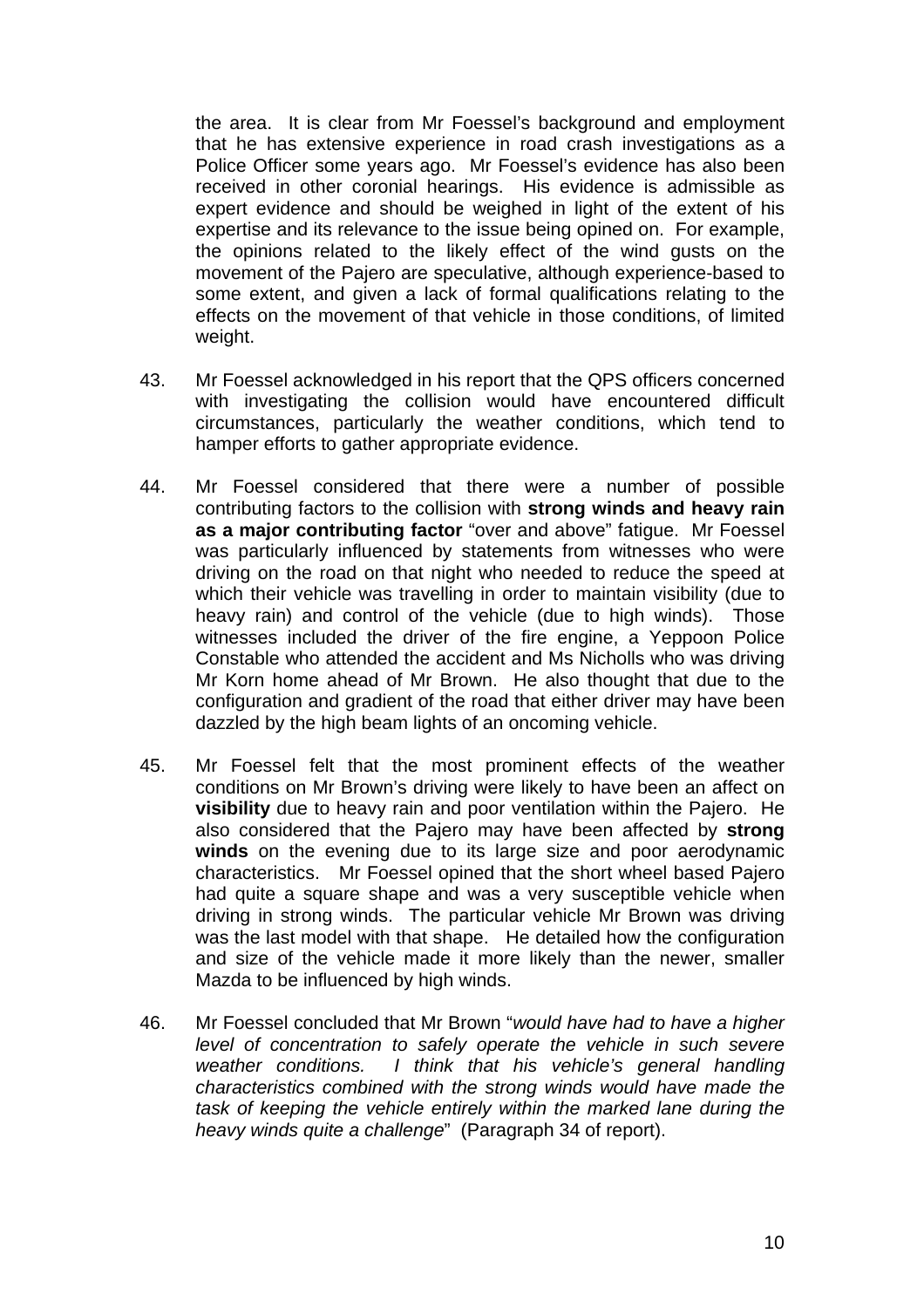47. On his review of the witness statements as to Mr Brown's condition during the drive home, Mr Foessel concluded that **fatigue** on the part of Mr Brown would be extremely unlikely as a possible cause for the collision. Mr Foessel conceded, however, that there was nothing in the evidence in relation to the accident that excluded fatigue as a causative factor of the accident.

# **(iv) Opinion of Dr Frank Grigg**

- 48. Doctor Frank Grigg, a Consulting Mechanical Engineer with the firm Forensic Engineering Consulting, was commissioned by BMA to analyse the Yeppoon Road collision. Mr Grigg has conducted over 1,000 motor vehicle accident investigations and 2,500 forensic investigations, including around 100 accidents involving fatalities.
- 49. Doctor Grigg prepared a report dated the 11<sup>th</sup> of December 2007 in relation to his investigations. In order to obtain a better understanding of the way in which the collision occurred, Doctor Grigg conducted a computer simulation based on data drawing on the police photographs, the specifications of the vehicles involved in the incident, details of the roadway and the position, nature and extent of the damage to the vehicles. The simulation program determines how the vehicles came to be at their positions of rest by making a computation which attempts to determine the motion of the vehicles during the collision. Variables such as the speed of each vehicle, their position and orientation of the vehicles before the collision occurred were unknown with any certainty, and, in effect, the computer program estimated those factors and changed the values of those factors on a number of iterations which were performed during the simulation. There are about six or seven variables in all that can be changed and the computer tries different values of each of these, until the result has the vehicles ending up in the positions which they were in at after the collision. A coefficient of friction was added to estimate the friction factor for the wet road on the night of the collision.
- 50. The simulation had a trajectory error of 1.6. Dr Grigg stated (p20 transcript 27/3/08) that this trajectory error figure gave him a "*high level of confidence that the answer is pretty close to correct…that these sorts of collisions are quite complicated and simply there's too many things to take everything into account with absolute certainty by any means. But this indicates a high level of confidence to me*." The vehicles spun around following impact and left no marks on the road. The distance that they travelled after impact was not large. This situation made matching of the simulation to the reality less optimal.
- 51. The computer simulation showed the Pajero was completely in the westbound lane at the point of impact. Results also showed that the vehicles' speeds at impact were approximately 70 kph for the Pajero and 71 kph for the Mazda. The speeds were estimates within a range and their accuracy depends to some extent on the friction the vehicles experienced based on the amount of water on the road and the extent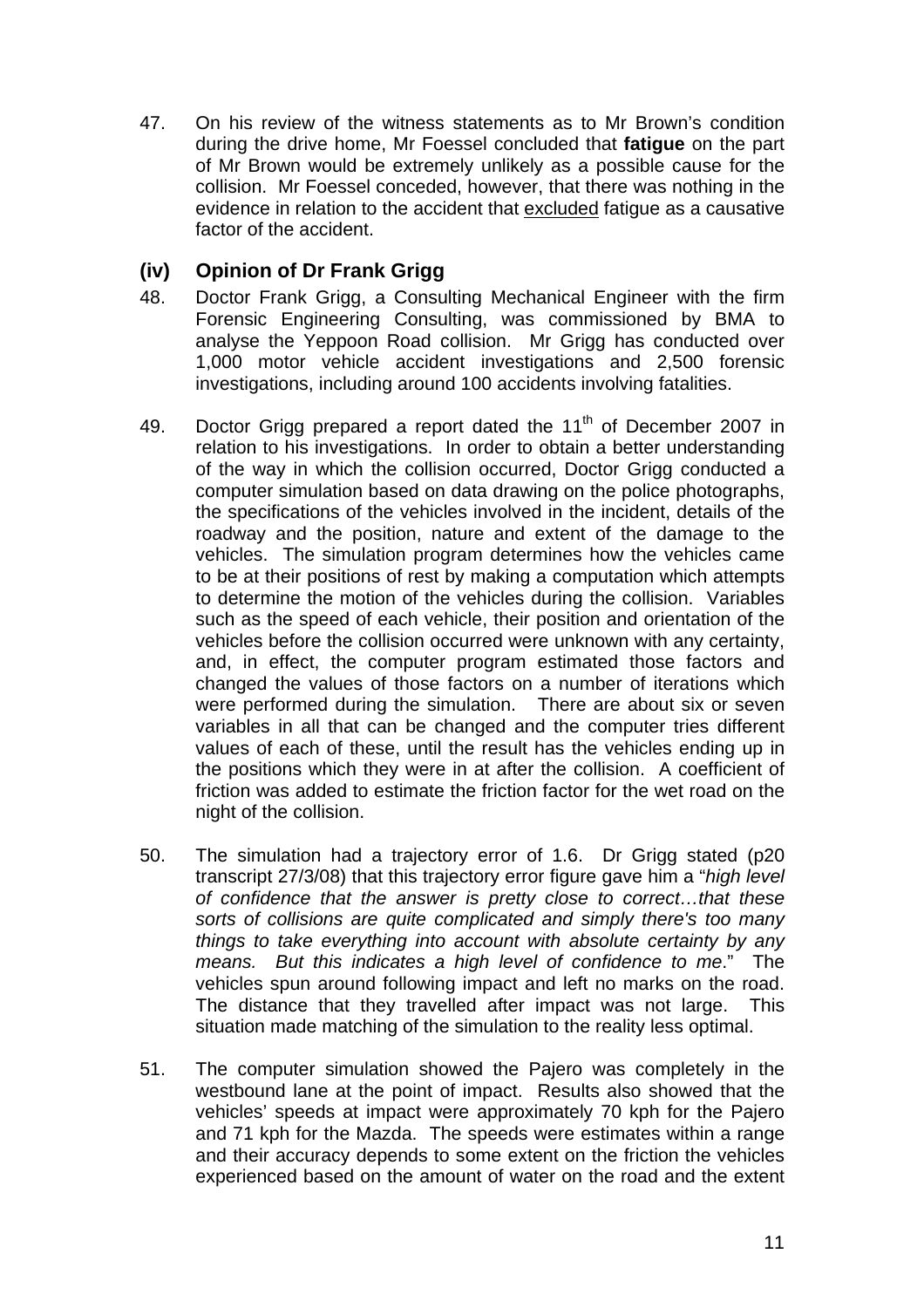of the tyres grip on the road for each vehicle. No tests were done on the coefficient of friction; the estimate used was based on Dr Grigg's experience of previous investigations.

- 52. Doctor Grigg stated at paragraph 9 on page 5 of his report "*there is no evidence that could be used to predict the movements of the vehicles as they approached the point of impact, except that the orientation of the vehicles at impact suggests that the Pajero was moving from a position on the wrong side of the road back towards its correct side and the Mazda was swerving from close to or over the centre line towards the left hand side of its lane*." During cross-examination, Dr Grigg was asked to clarify the use of the terms "moving" and "swerving" as between the Pajero and the Mazda. He stated that the use of "swerving" implied a "*relatively violent manoeuvre*" and also implied that there's "*a higher probability that the Mazda was on its incorrect side of the road*" (page 54 27/3/08). When asked whether the motion could be described by the Mazda driver taking evasive action immediately prior to the collision, Dr Grigg stated that he hadn't attempted to do the calculation in relation to that issue. He agreed that the position of the Mazda may have been an action of trying to get back on the correct side of the road (p55). He stated that whilst there was no direct evidence on this point it was a possibility that was raised by the angles of the vehicles on the road at point of impact as determined by the simulation.
- 53. Dr Grigg did prepare the calculations on this point during a break in his evidence. Using the estimated coefficient friction of .55 and the estimated speed of 70km/hr from the simulation, and Dr Grigg's estimation of the vehicles travelling at 20 metres per second, the tightest radius of the Mazda's turn which could be developed on the computer was 74 metres which would place the Mazda on the wrong side of the road prior to the point of impact. This conclusion was based on the optimum angles which the computer can fit to the scenario. When referred to the statement of opinion in the report (that there is no evidence which could be used to predict the movements of the vehicles as they approached the point of impact), Dr Grigg conceded that his contention of the possibility of the Mazda being on the incorrect side of the road prior to impact "appeared" to be a contradiction. He conceded further that there was no physical or conclusive evidence supporting his contention which he had extrapolated back from the computer modelling (p81-82 27/3/08). If, for instance, the coefficient of friction was different for some reason, the radius of the turn would come down and the degree to which the Mazda may have been on the incorrect side of the road would reduce. In fact, if the interpretation of the angle of the vehicles at the point of impact was wrong for any reason, that would have significant bearing on the contention that the Mazda was on the incorrect side of the road.
- 54. Based on the simulation, Dr Grigg estimated that Mr Brown would have been travelling on the incorrect side of the road for about 2 seconds for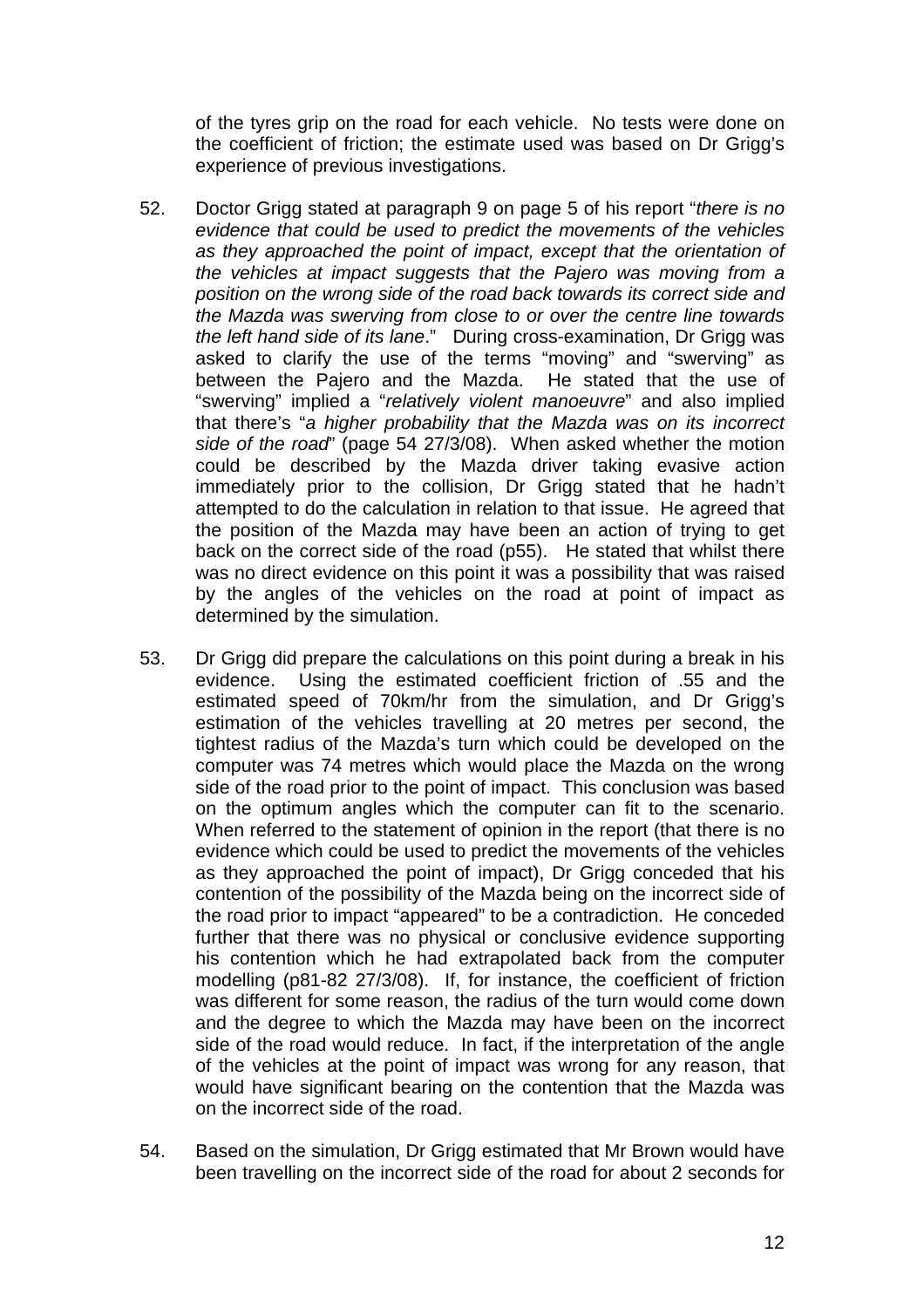a distance of 40 metres. When it was put to Dr Grigg that this could result in Mr Brown fairly violently trying to correct his position immediately before the collision, Dr Grigg responded: "*you looked at Brown's vehicle and you didn't look at the other vehicle. You can look at the other vehicle and say well, he was busily trying to get off to the left but maybe he wasn't on the left just beforehand…if you look at figure 1 (from the simulation), you were concentrating on the fact that the Pajero was apparently turning to the left to get back onto his correct side of the road and I'm simply saying well, perhaps the Mazda was certainly trying to get back to its correct side of the road but maybe it hadn't been on its correct side of the road earlier than that either*." The questioner said "*But there's no evidence to suggest the Mazda was on its incorrect side of the road at any stage?*" and Dr Grigg answered "*Well, there's no - the thing that you're pointing to about the Pajero apparently trying to get back onto the correct side of the road, the same weight has to be put on to the computer model saying the Mazda appears to be also possibly coming from its incorrect side of the road*." Next question "*but the reality is that the collision occurred in the western carriageway completely?*" and the answer was " *Oh, yeah, I accept that but we're talking about what effect the weather and environmental circumstances and so forth could have had on the vehicles in the circumstances.*" (p50-51 27/3/08) Further, it was put to Dr Grigg that "*The computer model doesn't show us what the vehicles were doing as they led up to the accident*" and he confirmed that was correct (p51).

55. The oral evidence given during cross-examination in relation to this issue was the first indication from Dr Grigg that that the Mazda may have completely travelled into the eastbound lane prior to the collision effectively causing the Pajero to take evasive action. This scenario was not mentioned to this extent in his report which is surprising given the importance of the issue. Dr Grigg has made reference to the statement in his report relating to the computer generated positioning of the vehicles at point of impact (Mazda swerving close to or over the centre line) as a suggestion of his current contention. I do not consider that statement to be suggestive of Dr Grigg's current contention which extends far in excess of the statement in the report. The presumed brief for Dr Grigg's report was to provide an analysis of how this collision occurred. He conducted the computer simulation for that purpose. The positioning of the vehicles is a critical issue in this analysis. I do not accept, as was suggested by BMA, that the questioning of Dr Grigg first drew his mind to this issue causing him to "enlarge" on his previous view. His contention was made in answer to questioning regarding Mr Brown's driving and an apparent desire to suggest that the other driver may have been equally or more to blame for the collision in the absence of any direct evidence supporting his contention. If this view had occurred to Dr Grigg previously then I feel confident he would have done the calculation as to the radius of the turn and documented the matter before giving evidence. The contention that the Mazda was on the incorrect side of the road prior to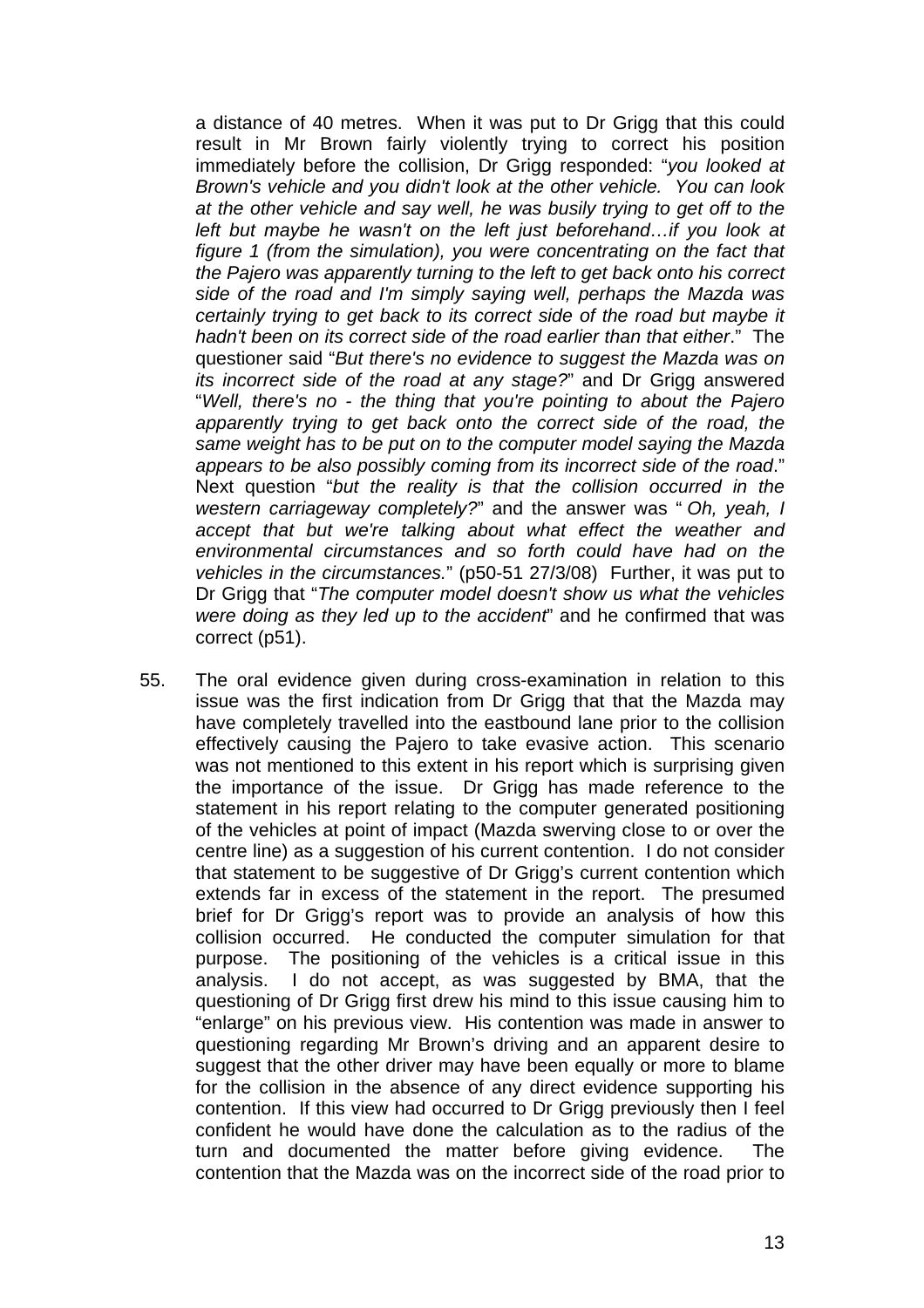the collision was not put to Sgt Price in cross-examination. One would expect, given the extensive cross-examination of that witness and analysis of his methods and findings, that the contention should have been put to Sgt Price. In the absence of any evidence other than Dr Grigg's late contention based on the computer modelling, I do not accept on the balance of probabilities that there is sufficient evidence to establish that the Mazda was on the incorrect side of the road prior to the collision.

- 56. Doctor Grigg stated (at paragraph 1 page 5) "*it can be seen from the above that although I believe the gouge mark was probably made by the Pajero, I agree with Sergeant Price's conclusion that there appears to be virtually no doubt that both vehicles were on the west bound lane of the road when the collision occurred.*"
- 57. As to the causative factors for the collision, Doctor Grigg considered that the relative box shape of the Pajero would be more likely to be affected by strong winds than the Mazda being driven by Senior Constable MacKenzie.
- 58. He opined that the severity of the thunder storm at the scene may have been greater in terms of both rain and wind than at the weather stations at Rockhampton and Yeppoon from which the official weather records came. No reason was provided for this supposition. He noted that the scene is a location that's relatively exposed to wind. He considered there was a fairly high probability that the storm was the major causal factor in the accident.
- 59. It was apparent during Doctor Grigg's evidence that he equated fatigue with falling asleep such that "*the driver is no longer in a position to observe the roadway and to respond to his position on the roadway*" (p31 27/3/08) and considered that whilst a micro-sleep may have been possible it was unlikely in the circumstances of the storm. He considered that the reaction time of Mr Brown may have been greater than normal due to his being tired but he considered there was a low probability that he would doze off when attempting to drive through a tropical storm and that similarly potential factors such as target fixation or momentary inattention were unlikely to have occurred in those conditions.

### **(v) Opinions of Fatigue Experts**

- 60. Professor Smith, the Court appointed expert, has extensive expertise in areas including shiftwork and its relationship to fatigue. Professor Smith is an Industrial Psychologist who has conducted significant research on shiftwork. He does not claim to be a sleep expert but is of course aware of the issues regarding fatigue, especially in relation to its interplay with shiftwork.
- 61. The opinions expressed by Professor Smith (Day 31 pages 31-34 and Exhibit 148) support the conclusions of Sergeant Price that fatigue was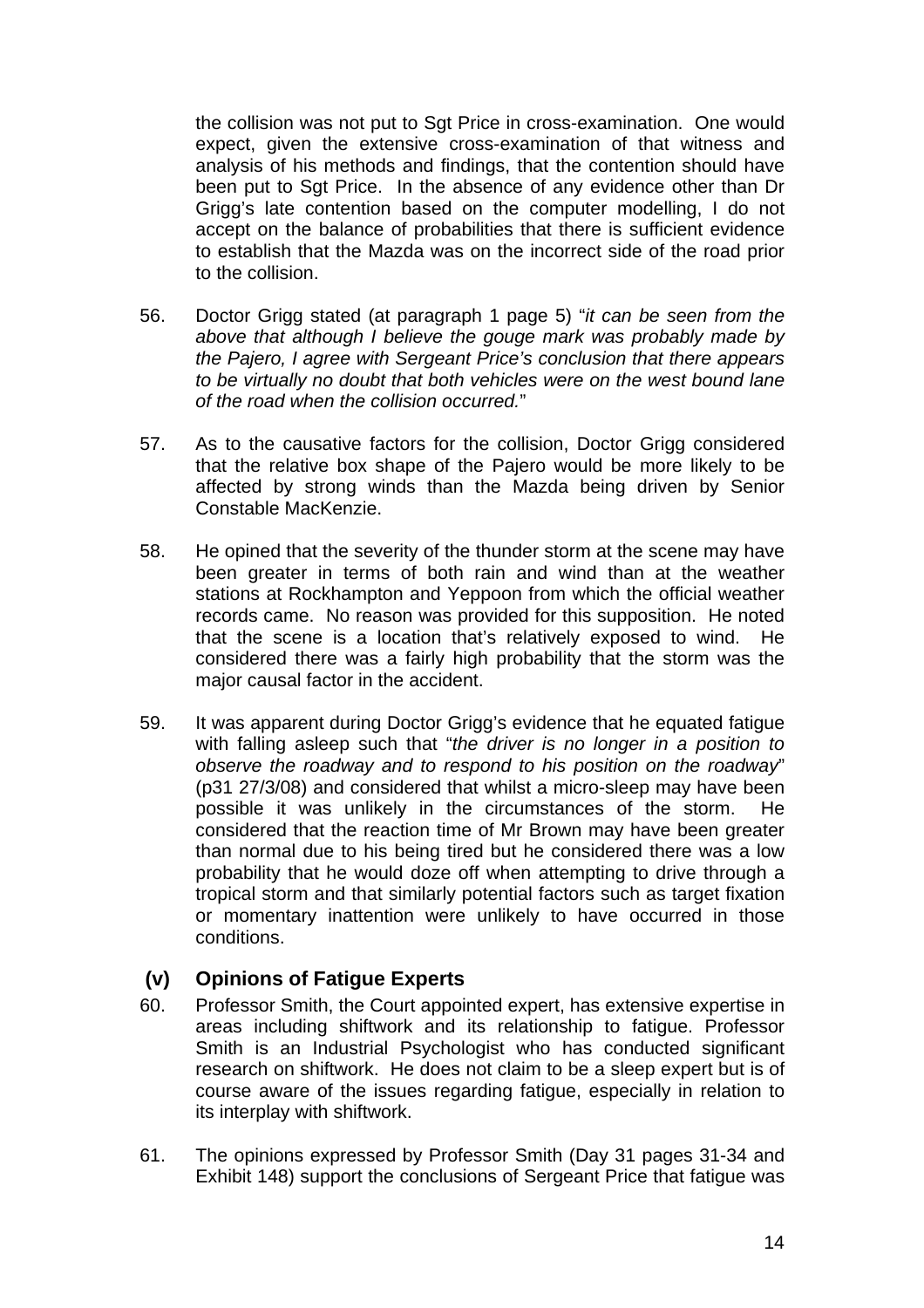a contributing factor in this collision. Professor Smith stated that "*acute*  fatigue and prolonged or chronic fatigue arising from the pattern of *sleep and wakefulness are linked to shiftwork and extended hours of work"* (p2 Ex 148 referring to (Akerstedt, 1995)). Acute fatigue has a linear component (duration of wakefulness since last main sleep period) and circadian (daily oscillation of alertness by time of day). Prolonged or chronic fatigue is a sleep debt carried over from the sleep-wake balance of previous days. Professor Smith examined the work and sleep hours of Mr Brown in the period leading to the collision and concluded that Mr Brown had acute fatigue on a linear basis (16.67 hours of wakefulness since his last main sleep) but that it was unlikely that there was a circadian or chronic fatigue aspect to Mr Brown's fatigue.

- 62. Professor Smith noted that the work contact hours (13) and travel time to Yeppoon (3) was in excess of the maximum of 14 hours work (including work contact hours and travel) identified in the draft BMA Blackwater Mine Fatigue Procedure. It is noted that the hours worked in the roster before the collision (9.5, 10.5, 12.45 and 13 hours) are gross hours of pay and were not all worked driving the truck. For instance on the  $24<sup>th</sup>$ , the hour meter in the truck indicated 9.9 operational hours which would be the maximum truck driving hours by Mr Brown that day (in the 13 hour shift).
- 63. Professor Smith drew strong support from that data that fatigue arising from a combination of shiftwork hours and commuting driving hours was a feature in the collision on Mr Brown's part. "*His behaviour is likely to be impaired from fatigue arising out of extended wakefulness … he was required, potentially, to perform under conditions that required maximal behaviour rather than a lower level of behaviour …. It could have been the case that at that point in time, when a higher level than normal performance was required, that impaired performance had an effect … Lots of shift working drivers who are doing similar sorts of extended periods of wakefulness following shift – we've survey studies that show this across the literature*" (Day 31 page 32 lines 29-48). "*It is not unreasonable to conclude … that fatigue, due to extended wakefulness … had an important role to play in impairing the ability of the driver to drive within the road conditions*." (Day 31 page 33 Line 31- 35)
- 64. In relation to Snr Const MacKenzie, Professor Smith, after examining similar data, concluded that the linear component of acute fatigue was 8.5 hours at the time of the collision. Snr Const MacKenzie would have had some impairment as he was working night shift and day sleeping (Day 31 page 34 lines 29-35).
- 65. Professor Andrew Dawson was called by BMA. Professor Dawson is a prominent Industrial Fatigue Specialist and an International Fatigue Management Expert. He has conducted extensive research and holds industry consultative experience including in relation to mitigation of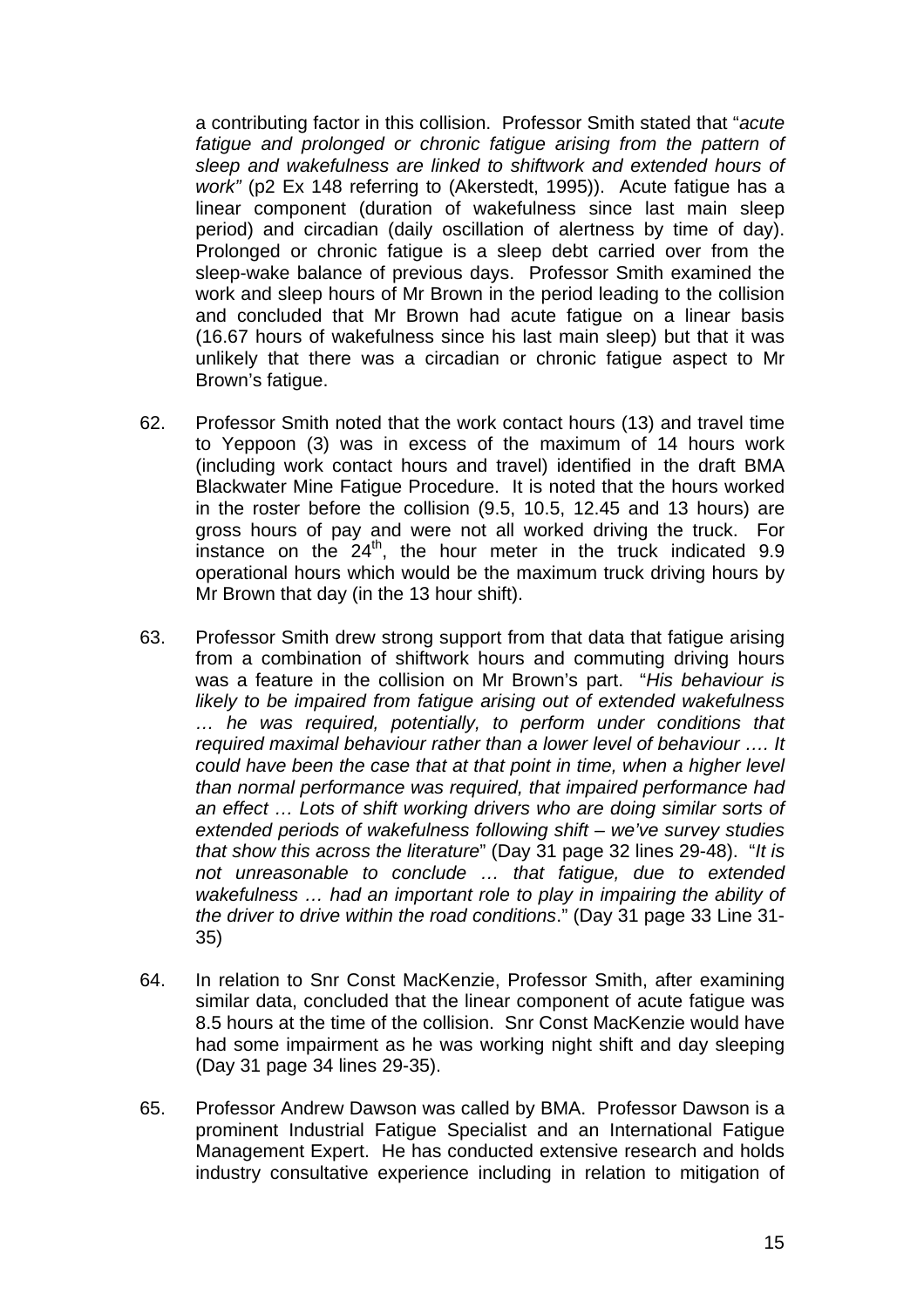risks of fatigue through management of shift work and roster design. He has consulted for BMA over a number of mines for a number of years.

- 66. The Professor opined that fatigue is a difficult causal attribution to make in a motor vehicle collision and can really only be made after other causes have been considered. He makes the point that simply because someone may be tired, that does not necessarily enable the accident to be deemed fatigue related. The Professor further stated in his report (p4 Ex139): "*In practice, it is often difficult to discriminate between fatigue-related errors and errors due to inattention or distraction or loss of consciousness due to other causes. In many cases, fatigue is a cause-of-last-resort*. "
- 67. Fatigue-causing error is a complex issue which is not just the result of linear wakefulness. He stated (1/8/08 evidence p40 lines 46-55) "*if you want to know how tired somebody is, you need to know how long they've been [awake]…, what time of day it occurs, and the history of sleep … somewhere in the last 24 to 168 hours. So it's a complex combination of factors*".
- 68. In his report dated 22nd of August 2007 Professor Dawson (Exhibit 139 pages 2 and 4) states –
- "*4. In general terms it can be difficult to determine definitively whether an accident is fatigue-related. For fatigue to be considered a likely cause of an accident it is necessary to demonstrate that:*
- *4.1 The nature and circumstances of the accident are consistent with a fatigue-related error; and*
- *4.2 The level of fatigue experienced by the individual was consistent with an increased risk of fatigue-related error.*
- 5. *Unfortunately, for accident investigators, fatigue is a difficult attribution to make. This is because fatigue is a relatively diffuse state of cognitive impairment that increases the likelihood of a range of errors, as well as the likelihood of inadvertent sleep onset.* "
- 69. Professor Dawson stated that whilst it was not possible to conclude that Snr Const MacKenzie was fatigued, it was difficult to draw the conclusion that he was not fatigued having regard to the circadian features associated with disturbed sleep patterns on night shift. He also considered that it was not possible to clearly state one way or the other whether Snr Const MacKenzie had reduced alertness due to sleep inertia and that was or was not a potential cause of the accident (page 9-10 Ex 139).
- 70. It is noted that there was no indication from witnesses who were with Snr Const MacKenzie that he was suffering any sleepiness associated with sleep inertia which was considered given that he woke from sleep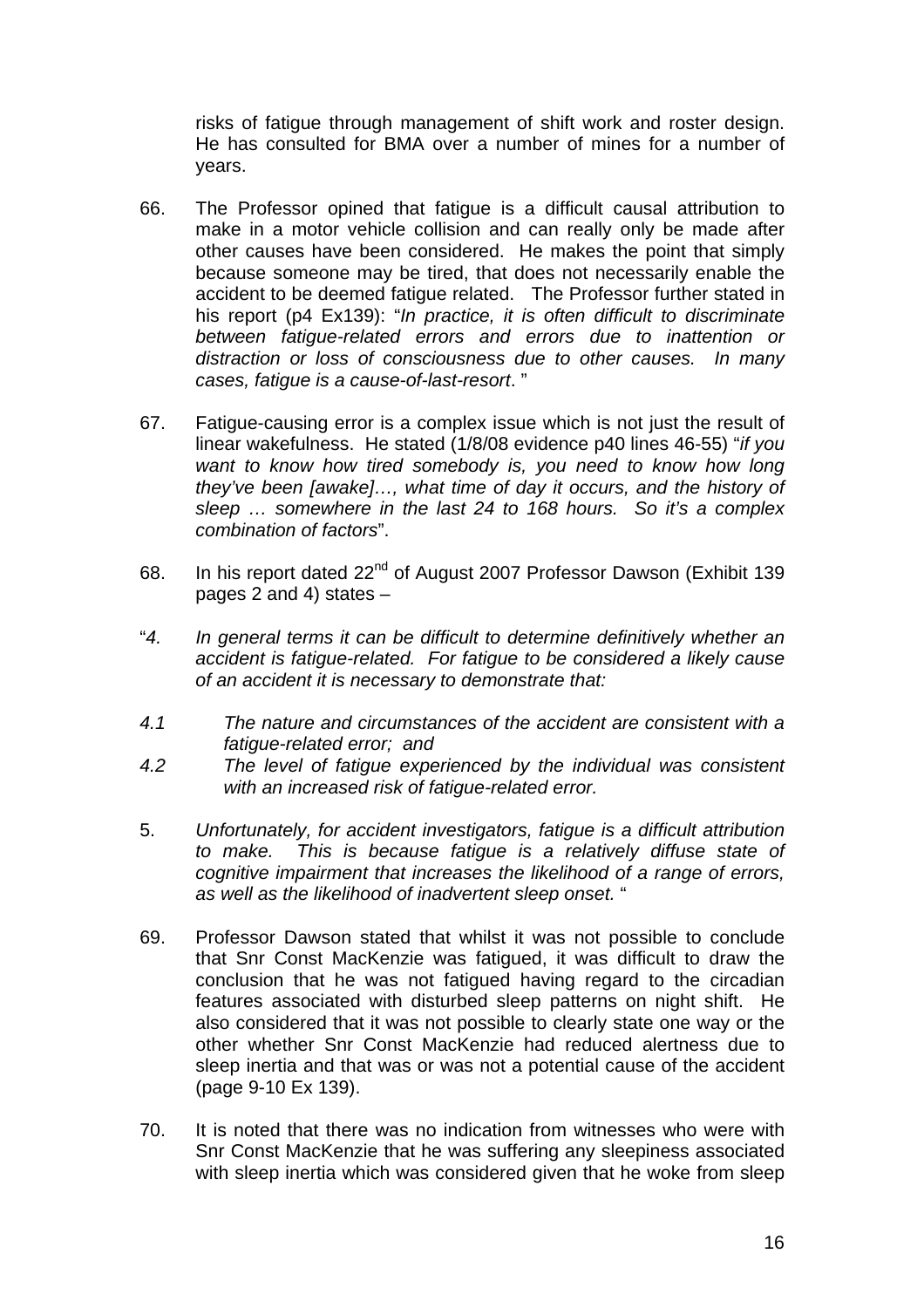to dress and drive to work. He was chatting quite normally and acting appropriately during the drive with Const Koellner. There was also no evidence of significant levels of chronic fatigue on the part of the Snr Const or that he was suffering chronic fatigue in light of the medical evidence heard.

- 71. Professor Dawson (Exhibit 139 pages 3 to 8) discounts fatigue on the part of Mr Brown on the basis that his period of wakefulness at 16-17 hours was not excessive when compared to the mean sleep duration and wakefulness in non-night shift working people in the Australian population. He concluded that it was unlikely on the balance of probabilities that Mr Brown was in any way suffering from work related fatigue. Mr Brown's shift lengths were moderately but not excessively long within the mining industry and he had good quality sleep patterns while working.
- 72. As to the determination of fatigue as a causal factor in the collision, it should be remembered that in the context of fatal traffic collisions, in most cases, a loss of consciousness for another reason is likely to be identified in a post mortem. Professor Dawson describes a classic fatigue crash as one where a person falls asleep at the wheel and fails to take corrective action or where a driver is risk-taking or showing poor judgment in driving. The Professor goes on to say that the weather conditions would cause an increased level of arousal due to task engagement and that would lead to a "*concomitant reduction in sleepiness*" and therefore the likelihood of fatigue-related error.
- 73. The Professor stated that the reported veer onto the incorrect side of the road by Mr Brown might be indicative that he was awake and not asleep as that might have been indicated by a failure to take a turn or a slow drift in an inappropriate direction. This conclusion seems to downplay the interplay of the weather conditions at the time of driving and the reported effect that the high winds would have had on Mr Brown's vehicle.
- 74. It is noted that there would seem to be cases where more subtle indicators of fatigue as a causative factor of a collision are present, particularly those where tiredness or fatigue adversely affect reaction time of the driver in responding to an unexpected situation, or a lack of driver attention due to micro sleeps or tiredness not resulting in actual sleep.
- 75. After postulating in his report (page 4) that it would be wrong to conclude with any measure of confidence that fatigue by Mr Brown was the primary cause of the collision, in his evidence, (day 27 p 83) Professor Dawson acknowledges that his expertise cannot extend to answering the actual question of whether fatigue was a contributing factor in a particular accident.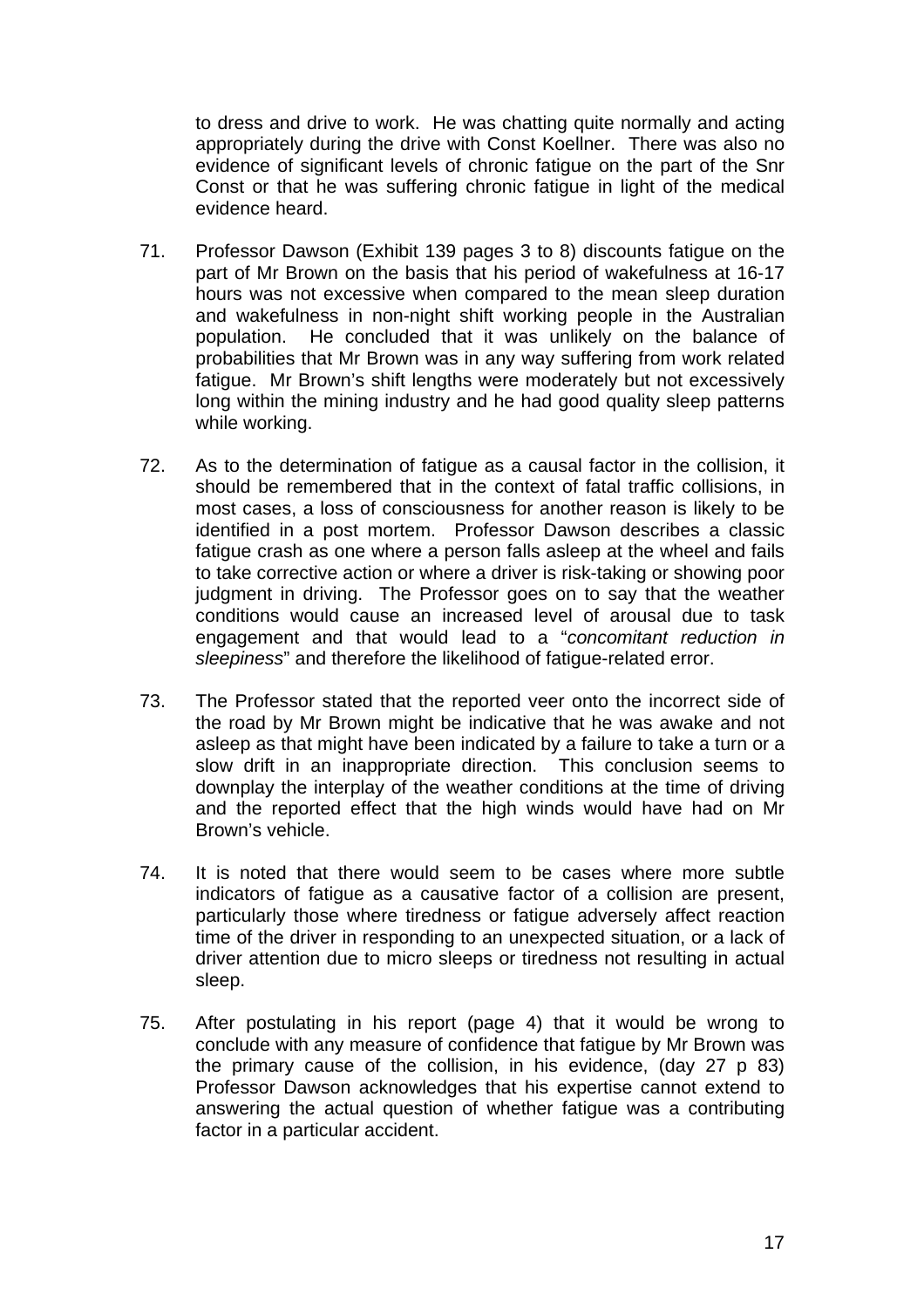- 76. BMA challenged the acceptability of Professor Smith's conclusions in relation to fatigue (especially regarding Mr Brown) on a number of bases. The major challenges centre around what is described as a misquoting of Professor Dawson's study comparing the effects of fatigue and impairment from blood alcohol concentration and further an alleged tendency to over-simplify a complex issue in order to reach a simple conclusion and adhering to a particular position tainted by his longstanding views regarding the desirability of compressed shift rosters for commuting workers in the Central Qld Mines.
- 77. BMA submits that the opinion of Professor Dawson (that there is insufficient evidence to support a conclusion that either driver was fatigued) should be preferred over that of Professor Smith as he is more qualified and his evidence is not "beset" by the difficulties of Professor Smith's in their view.

### **C. Findings – Yeppoon Crash**

- 78. It is clear from the evidence and opinions of all of the investigators and experts that a major contributing factor in the collision was the adverse weather conditions. The site was relatively exposed to the weather. The tropical storm was obviously severe and widespread and there would have been high wind gusts and heavy rain at times during the storm. Given that the collision occurred after 9pm at night and the area was not lit, the weather conditions would have made driving difficult. Mr Brown's vehicle shape and size may have made it more prone to disruption of travel in high winds. There is a possibility that visibility of the drivers may have been effected, particularly the older Pajero vehicle in relation to internal demisting of the windscreen. There is also a possibility that there was sufficient water on areas of the road to cause some disruption to traction but there is insufficient evidence to support water-planing as a major cause of the collision.
- 79. There is no evidence of fatigue on the part of Senior Constable MacKenzie as a driver. There has been challenge to the conclusion of Sgt Price that the major contributing factor to the collision was Mr Brown's fatigue. It is clear that Mr Brown had worked a long day and had expressed some tiredness to Mr Korn during the trip home which Mr Korn considered that he recovered from with a short break. His hours of wakefulness and activity prior to the collision are relevant. The verbal statement of Ms Hillier to Police that Mr Brown had expressed tiredness to her before the journey, whilst not conclusive in the circumstances, lends some support to the contention that Mr Brown was tired. It is reasonable on the evidence to conclude that a person who was tired might have slower reaction time than he might ordinarily have. This may well have impacted on Mr Brown in trying weather conditions. The movement of his vehicle onto the incorrect side of the road is also a factor indicating fatigue or momentary inattention on the part of the driver.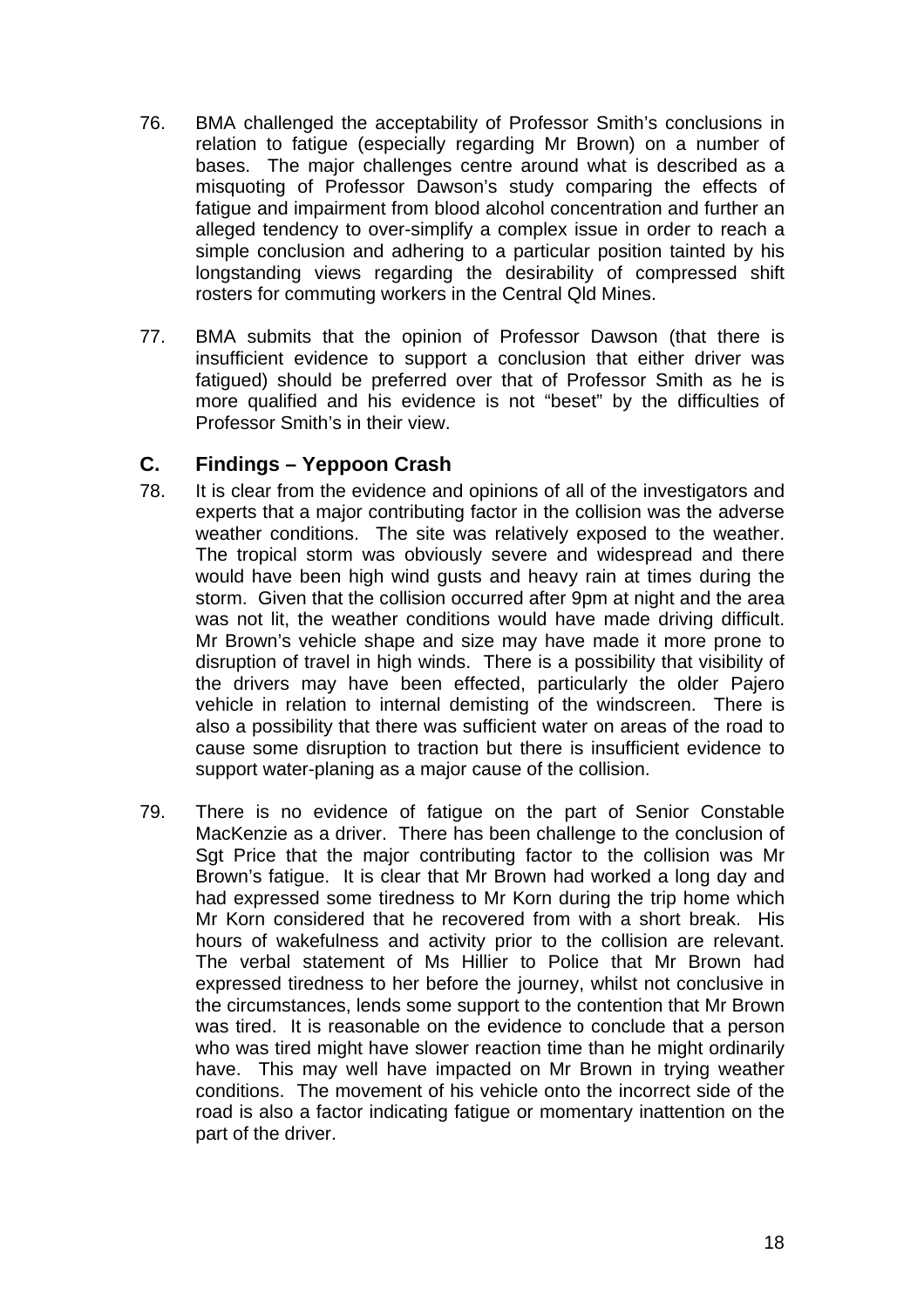80. After consideration of the evidence, I find that the contributing causal factors in this collision include adverse weather conditions and, to a lesser extent, fatigue, particularly in relation to the potential effect on Mr Brown's reaction time to unexpected events such as gusty winds. Whilst I am not satisfied that fatigue on the part of Mr Brown was the major contributing factor in the collision, I am satisfied that there are sufficient indications that it was likely to have been a contributing factor. I do not consider that there is sufficient evidence of fatigue on the part of Senior Constable MacKenzie sufficient to contribute to the collision.

# *The Dysart Motor Vehicle Accident*

# **A. How did the motor vehicle collision occur?**

# **(i) Police Investigation**

- 81. At about 6:40 am on the 1<sup>st</sup> of February 2007 Sergeant McKinnon from Dysart Station attended a two vehicle traffic collision on the Dysart-Middlemount Road, one kilometre south of Dysart By-pass Road intersection, Dysart. The two vehicles at the scene were a Ford Laser sedan registration 759 DGK which was off the roadway and a Daewoo sedan registration 574 EGN which was on the roadway. Both vehicles had sustained major damage. The driver of the Daewoo was Katie Harrold who was been treated by ambulance officers for minor injuries when Police arrived. The driver of the blue Laser, Robert Wilson, was still located in the vehicle. He was deceased. At the time Police attended, Mr Wilson did not have a seatbelt fitted and was trapped by his legs inside the vehicle. No person was located by Police who had witnessed the collision apart from Ms Harrold.
- 82. Mr Wilson was aged 33 years and was in good health. He had been working night shift at the Norwich Park Mine and was travelling home from his shift to Dysart at the time of the collision. Ms Harold was 20 years of age at the time of collision. She left her home in Dysart at about 6:35 a.m. to travel to the Norwich Park Mine where she was doing vacation work. She turned her headlights on as soon as she left home and there was some light rain coming and going.
- 83. Immediately prior to the collision Ms Harrold was travelling at 100 kilometres per hours (which was within the speed limit) and she first saw the Ford Laser when it was about four to six hundred metres ahead of her. The Laser was travelling towards her in a normal fashion. When the Laser was about five to ten metres away from her, she said that it suddenly crossed on to her side of the road. She just managed to turn the steering wheel towards the left side of the road so that the vehicles did not hit directly head-on. Just prior to the impact she saw the Laser slightly turn back towards the correct side of the road but it was too late and her vehicle collided with the Laser coming into contact with the driver's side front panel of her car. She said the vehicle ran into hers at an angle of 35-40 degrees. Her driver's side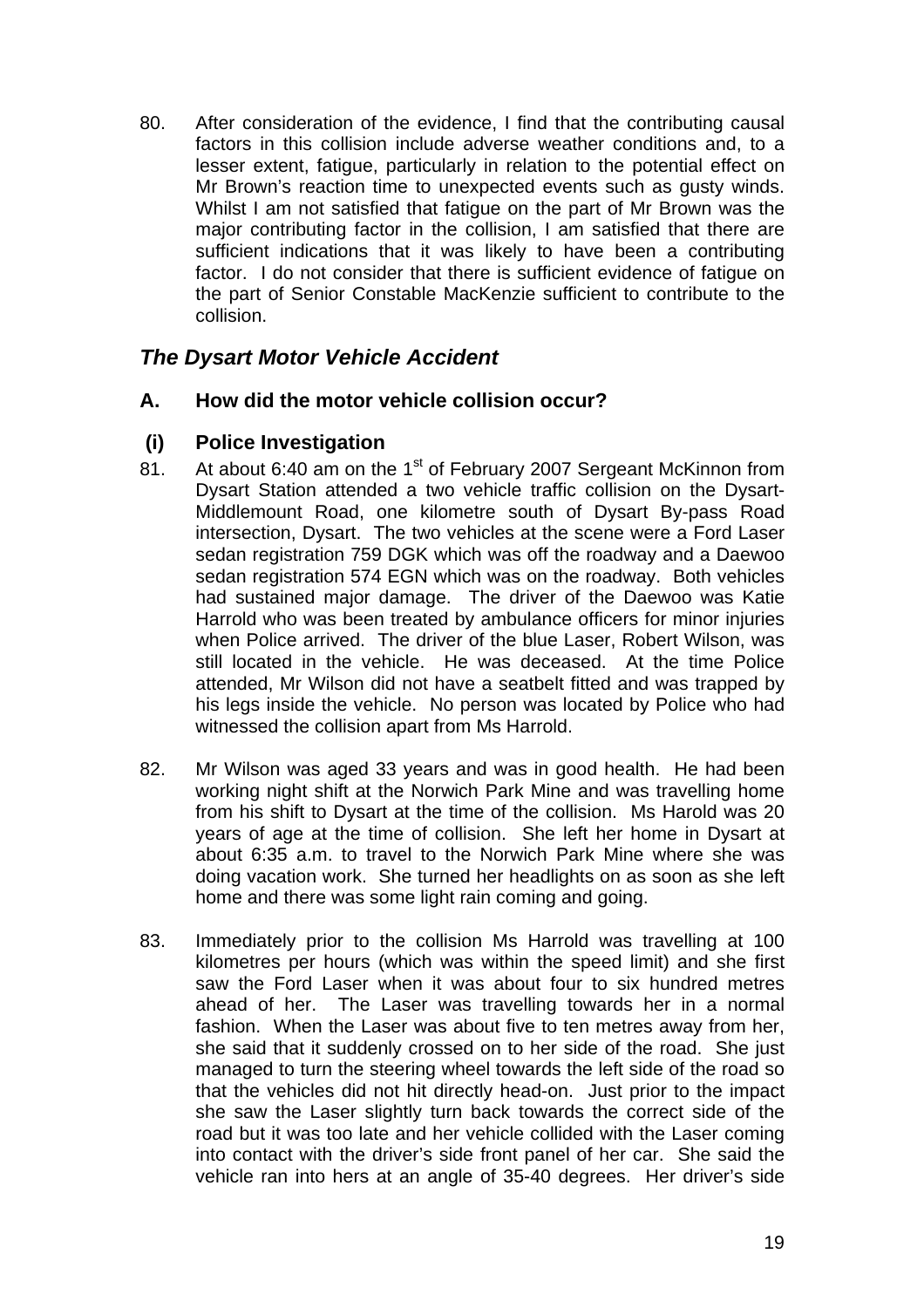window and windscreen shattered and her car spun sideways and was sliding up the road in the same direction she had been travelling in. She did not see the Laser after it collided with her.

- 84. Ms Harrold's vehicle came to rest about ten to fifteen metres up the road. Her driver's side door was stuck closed. She saw the Laser about 30 metres away on the grassy area to the side of road. Using her mobile phone, she called her mother at home to raise an ambulance and ran over to check the other driver. She went to the car and saw that the driver was not moving, that he was in the passenger side of the car and that he had blood dripping from his mouth. By this time other people had stopped to lend assistance and Ms Harrold's father and brother arrived to support her. Police and Ambulance also arrived at the scene.
- 85. Mr Brett Jorgensen was a workmate of Mr Wilson's and was on a shift with him the night before the collision. At the end of the shift around 6.00 am he had a chat with Mr Wilson, having a laugh with him about the events of the night. It was only a brief few words and Mr Jorgensen then walked off. After putting his gear away Mr Jorgensen left the mine site in his car alone. As he came around a corner 20 kilometres outside of Dysart he saw Katie Harrold's car on the right hand side of the road in the distance. He didn't know there was an accident until he got closer and saw the debris on the road and noticed Mr Wilson's car on the opposite side of the road. He pulled over, called 000 on his mobile phone and went to assist. He saw Katie Harrold crawl out of the passenger side of her car and talk on the telephone. He called to her to stop her going over to Mr Wilson's car and assisted her away from Mr Wilson's vehicle.
- 86. He went to Mr Wilson's vehicle and did a quick check because there was nobody seated in the driver's seat. As he was inspecting around the car for any other potential victims, Mr Locock turned up and they located Mr Wilson in the car and attempted to assist him. He was slumped in the passenger side with his legs trapped in the driver's side. When they opened the door he sort of fell out so they had to hold him up. There was no sign of life in Mr Wilson at that time. They tried to sit him up and close the door but the driver's side door wouldn't shut so they did their best to secure him until the ambulance arrived. He states that the ambulance officer put the seatbelt on Mr Wilson to hold him in position.
- 87. When Sgt McKinnon from Dysart Police arrived at the scene it was an overcast day and light rain was falling. Mr Wilson was in his vehicle being attended to by ambulance officers. Ambulance Officer Musch stated that when he arrived and attended to Mr Wilson, he appeared to be sitting on the passenger seat. There was another person inside the vehicle immobilising his head and neck. That person appeared to be a miner as he was in work clothes, and was sitting in the rear passenger seat of the vehicle. Mr Wilson was deceased. His feet were jammed in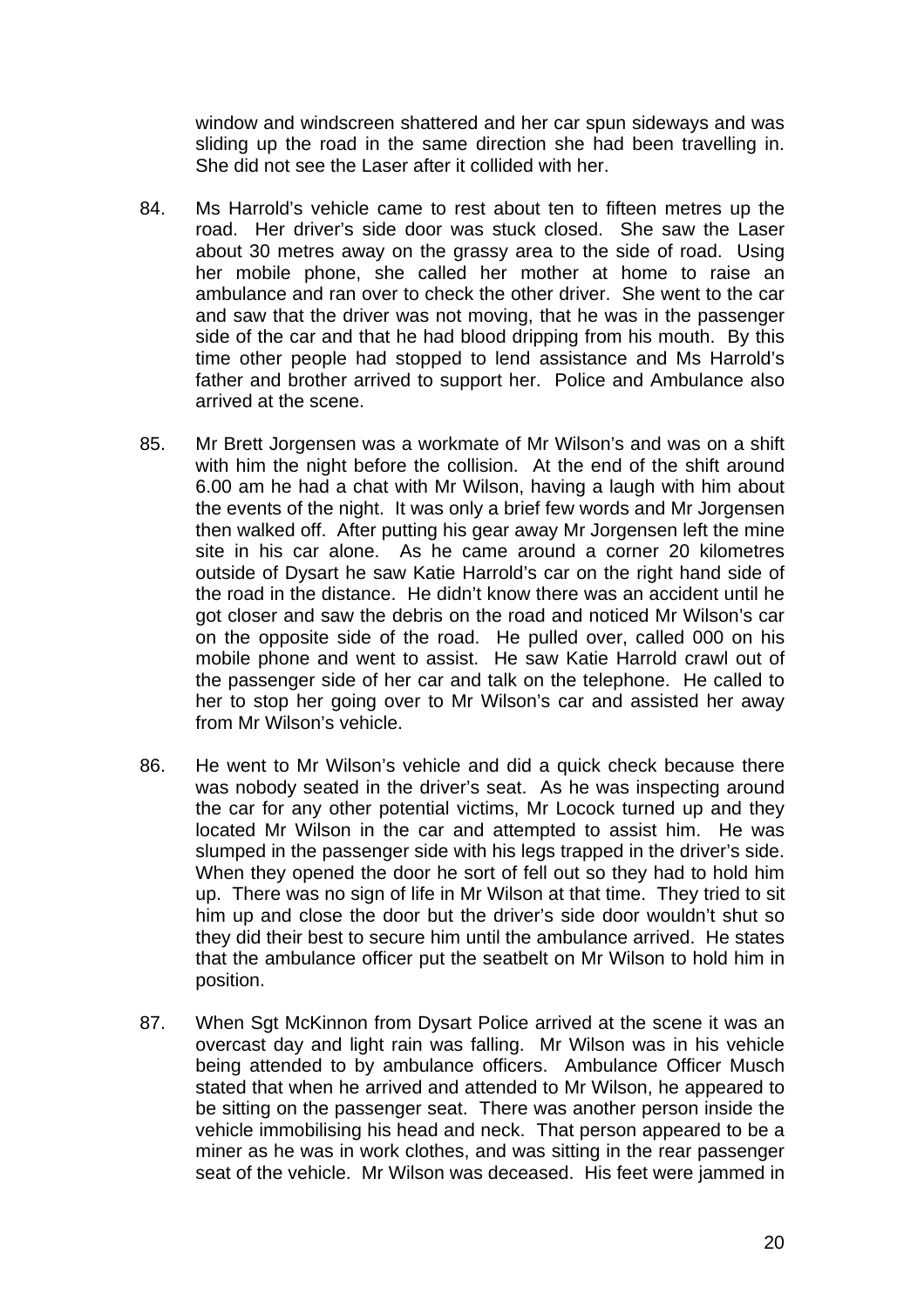the foot-well of the driver's side which had been crushed in. His right arm was caught between the two front seats that had been pushed together from the impact. At that time Mr Wilson was not wearing a seatbelt. The driver's side seatbelt was in the unused position. Mr Musch placed the passenger seatbelt on Mr Wilson to hold him up and prevent him from slumping down into the passenger's foot well.

- 88. The collision was investigated by Sergeant Bellert, a part-time TAIS Officer from Mackay. He found on investigation that the Dysart-Middlemount Road was a sealed bitumen road with single lanes of traffic to travel in either direction. The width of the lanes combined was 6.8 metres. The road was flat and straight for some distance either side of the collision site. He stated the road appeared to be in good condition with no obvious defect that may contribute to the collision. The road was wet at the time of examination on the  $1<sup>st</sup>$  of February due to sporadic light misty rain which continued to fall during the day. He saw a six metre tyre mark near the centre line marking of the road and three gouge marks in the east bound lane leading towards the Daewoo sedan. He was of the opinion that those marks were caused by that sedan. He concluded that the point of impact between the two vehicles occurred in an area between the conclusion of the tyre mark and the commencement of the first east bound gouge mark. Both vehicles were inspected and were found to be in a reasonable condition.
- 89. Due to the fact that Mr Wilson had completed a night shift prior to the journey, Police made enquiries with the Mine staff as to Mr Wilson's state during and after the shift and his work environment and conditions. Enquiries were also made with his partner and family about his usual habits regarding **fatigue** management.
- 90. Narelle McMahon, a Supervisor at the mine, provided police with information regarding Mr Wilson's shift on the night prior to the collision. Mr Wilson was operating a front end loader at Ramp 10 loading the trucks. He was the only loader at Ramp 10 and there were six coal haulers working with him. There would have been times during the shift that Mr Wilson would have been waiting for the coal haulers to return from the pit and Ms McMahon felt he would have had an opportunity to have a nap if he wanted to. There was an unwritten rule at the Mine that if a worker was feeling tired they could go to the crib room and have a sleep on Lazy-Boy recliner chairs which were provided for that purpose. There was also the option of swapping out from the machine being operated in order to have a rest (at the discretion of the foreman). Mr Wilson did have a sleep on one previous occasion during a rainy shift when most workers were in for a sleep. Mr Wilson had never complained to Ms McMahon about being tired and was a very good worker in that when he finished his allocated work, he would look for more. She described him as mature, a safe coworker and very safety conscious.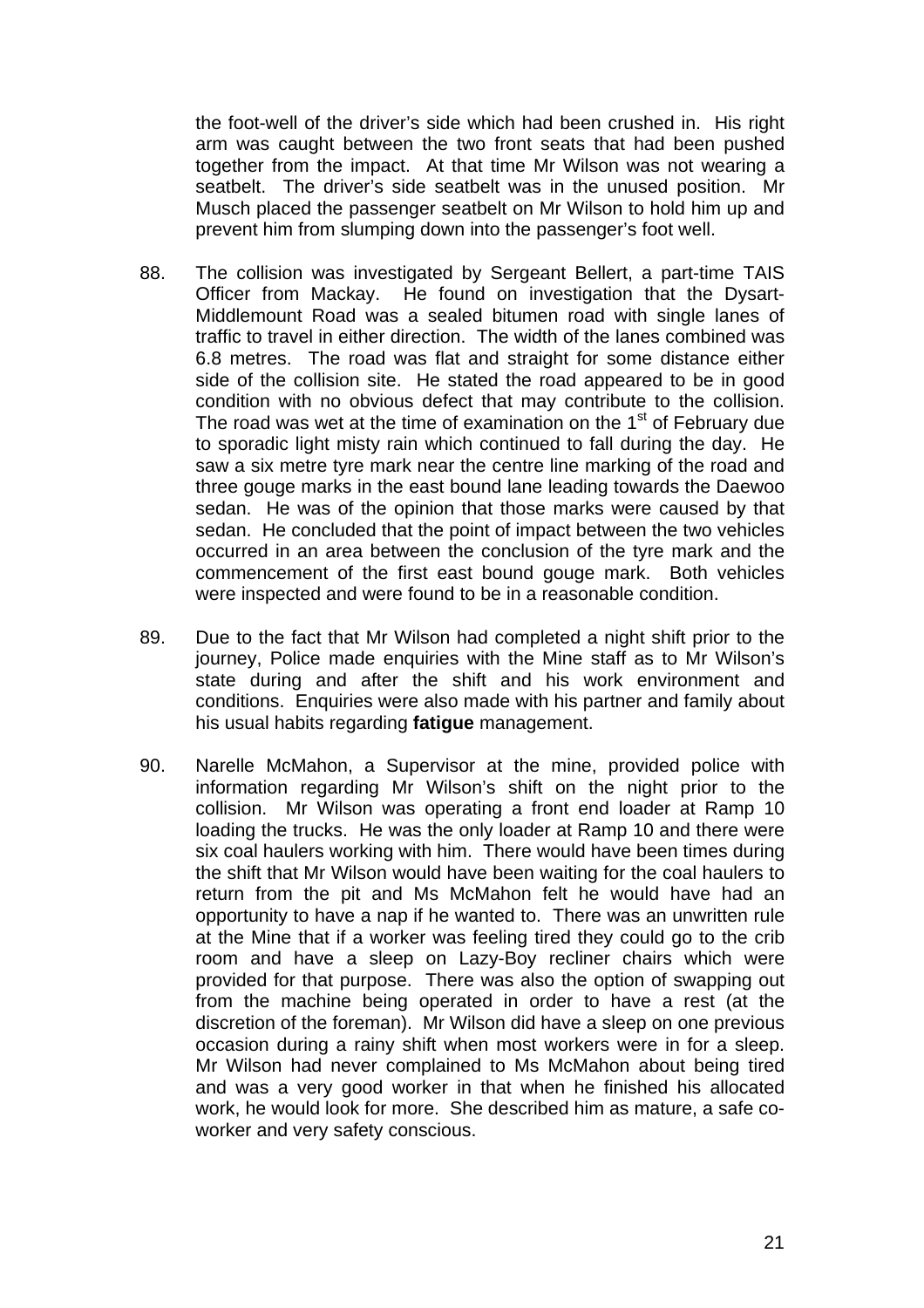- 91. At the commencement of the shift on this occasion, Ms McMahon chatted to Mr Wilson for a couple of minutes and felt he was his normal self, joking and laughing. He asked whether there were any overtime shifts available. During the nightshift Mr Wilson took a crib break at about 10 p.m. with some workmates. Ms McMahon didn't speak with Mr Wilson again that night. Just before the completion of the shift it started raining, but not sufficiently to halt work in the pit. This was Mr Wilson's last shift before two days off but he was intending to work an overtime shift on one of those days. Ms McMahon indicated that Mr Wilson's driving habits were sound and that he usually drove on the road to Dysart at about 90 kilometres per hour.
- 92. During the course of the shift prior to the collision, Mr Jorgensen was driving a truck and Mr Wilson was driving a loader which supplied the truck, so they had interaction during the shift and at the crib breaks. There were six trucks working with the loader on that shift and there was approximately an hour between loads for each of the trucks. Mr Jorgensen saw Mr Wilson at both of the crib breaks at 10.00 pm and 2.00 am. On the second crib break Mr Jorgensen remembers Mr Wilson sitting at the end of the table where he was and dozing off in his chair. He saw him for about 10 to 15 minutes before leaving the crib room. Mr Jorgensen said that this was not unusual for workers in the crib room, that "snoozing" in the crib room is encouraged and he has done it himself at times. Mr Jorgensen also chatted briefly with Mr Wilson at the end of the shift.
- 93. Mr Locock saw Mr Wilson at both crib breaks. At the 10pm crib, they spoke briefly and Mr Wilson seemed normal. At the second crib in the early hours of the morning, Mr Wilson looked a bit tired and seemed steady (slow). Mr Locock commented that everyone is a bit tired at that time of the morning. After the second crib, Mr Locock continued to receive loads of coal from Mr Wilson and stated that Mr Wilson was operating well in his work. At the end of the shift he thought he looked fine.
- 94. Mr Watson was relieving as Supervisor for the mining area on the  $1<sup>st</sup>$  of February 2007. He arrived at Norwich Park at 4:50 am and there was light rain falling at the time. He spoke with Mr Wilson in relation to operational matters whilst he was operating the loader. Mr Wilson came into the main office where Mr Watson was working at 6:15 am to sign off. They had a general conversation and a joke. Mr Wilson didn't mention being tired and Mr Watson did not consider that he looked tired. The shift roster was usually two day shifts, two night shifts, two days off then two days, two nights and six days off. There was the opportunity to work overtime shifts on days off. Mr Watson stated that on occasion Mr Wilson would nightshift at Norwich Park and would leave the mine area and head straight to Rockhampton where his partner resided in their house. He told Mr Watson that if he was feeling tired during this journey he would pull over to the side of the road and have a sleep before continuing.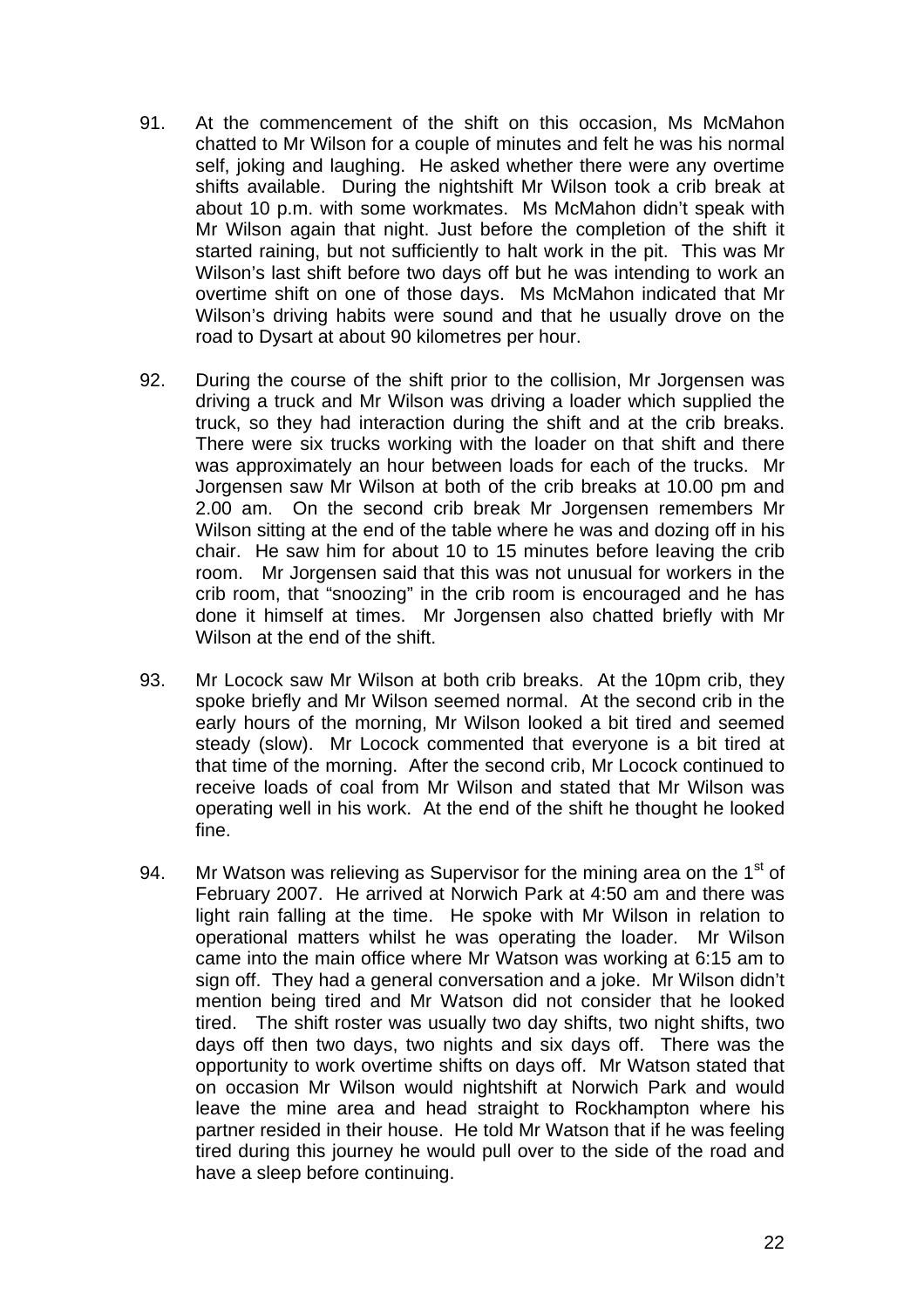- 95. Mr Lawson was working on shift in the area of Mr Wilson. He was driving a dozer, ripping and pushing coal off the high wall and stockpiling it for transport. He considered the coal was too hard for the loader to access without the dozer performing these tasks as it had not been shot (drilling and blasting to break up the coal). Mr Lawson stated that it was tiring work and the loader driver was "*under the pump*" (Transcript day 19 page 8) to keep loading trucks and have a ready supply of coal for the next load. He said sometimes there would be two trucks waiting at a time for the loader to load them. It was a fairly busy shift in his view. Mr Lawson had radio contact with Mr Wilson during the shift about operational matters and didn't pick up anything about Mr Wilson's manner that might suggest that he wasn't alert. He said that Mr Wilson would not complain and was a quiet fellow at work. Mr Lawson saw Mr Wilson at the first crib break and he seemed fine. He next saw him at 6.20am at the end of the shift and said that he "*looked buggered…tired…his eyes were out of his head… and with bloodshot eyes*". Mr Lawson commented that he does not feel "*real flash*" at the end of a night shift and that everyone looks "*a bit shattered*" after a normal night shift (page 17). Mr Lawson was not asked to give a statement to Police until 13 months after the collision but said he could remember his impression of Mr Wilson well given that he died shortly afterward. He said there was some talk around town about the accident but no specific conclusions were drawn by him as a result.
- 96. Mr McConochie was the last at the mine to see Mr Wilson. Their cars passed near the gate and Mr McConochie waved with Mr Wilson waving and smiling in return.
- 97. Mr Wilson's partner of about five years standing was Ms Pamela Luck. She stated that for the 12 months prior to the collision, Mr Wilson had been driving the Laser as it was cheap to run. It was mechanically sound and air-conditioned. Ms Luck would visit Mr Wilson's Dysart residence at least once a month. Mr Wilson was a man of quiet habits, having a couple of beers and watching television before retiring early before his shift the following day. When working nights, he had no trouble sleeping during the day. He was used to working shifts and was described as very mature and responsible in his approach to shift work. Mr Wilson was a healthy eater and was on the Tony Ferguson diet. He had lost 4 kilograms in the week before the collision. At the end of his roster period, on a six day break, Mr Wilson would travel to his home with Ms Luck at North Rockhampton. He would see his children who resided with their mother in Bundaberg during holidays.
- 98. Mr Wilson's sister, Narelle, stated that Mr Wilson had ended his relationship with Ms Luck. Ms Wilson and her partner, Bill Riddiford, shared the BMA house that Mr Wilson lived in at Dysart for about 18 months. The house was air-conditioned with blacked out windows in the bedrooms and was generally of good quality. She confirmed Mr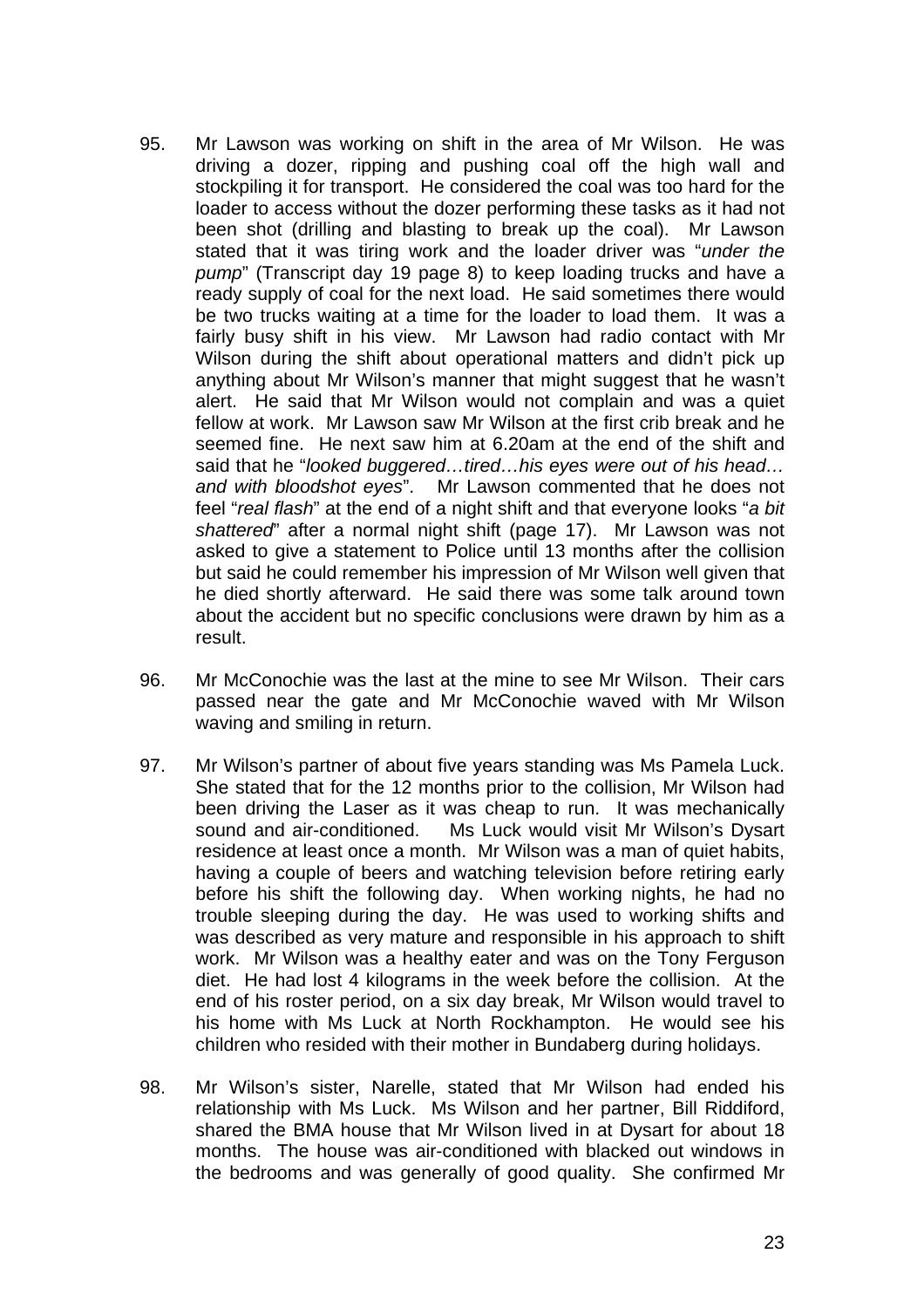Wilson's habits. Mr Wilson had been a plant operator for 15 years and was used to shift work and its requirements. He had received a fatigue management booklet from work. He generally had opportunity for sleep for 10 – 10.5 hours per day. He had his own bedroom and never complained of difficulties in sleeping. He did not take sleeping tablets or drink caffeinated drinks at home. He would spend his free time at home, working on cars or remote controlled model cars. He was not a big drinker or partier. He generally spent his short breaks in Dysart and on longer breaks travelled to his home in Rockhampton.

- 99. Mr Wilson had been on holidays for January 2007 and this was his first roster back at work. He had worked an additional shift during a rest day on this roster in order to earn more money. On the day prior to the collision, Mr Wilson laid down for a "camp" on the couch after lunch. Mr Riddiford saw him at 4pm but could not say whether he had slept. After tea, Mr Wilson went to work on his car and Mr Riddiford commented that he looked tired and not his usual self as if he had no sleep. By the time Mr Wilson later left for work he was conversing normally with Mr Riddiford and seemed to have shaken off his earlier grogginess. BMA expressed concern that Mr Riddiford may have reinterpreted his memories in light of subsequent talk about fatigue causing the collision but Mr Riddiford was straightforward in his comments and there is nothing to suggest this concern is warranted.
- 100. Norwich Park Mine had a Fatigue Management policy in place at the time of the incident.

### **(i) Condition of the road**

- 101. Mr Herring, a Civil Engineer with Main Roads, Mackay, gave evidence relating to the history and condition of the Middlemount Dysart Road. He has experience in road design. At the time of preparing his report for the Inquest, he was Senior Engineer of Planning and Traffic which included safety and road crash site investigations. He attended the crash site on 8<sup>th</sup> February to investigate the site with a view to determining the engineering aspects of the crash site, such as the road geometry and conditions.
- 102. The road was commissioned by Utah Development Company in 1976 as an access road between Dysart and the mine. It did not seem to be connected to the road network to the south of the mine. The road was handed over to Main Roads and resealing works were conducted on the road in 92/93 financial year and in 1999.
- 103. Mr Herring's inspection of the road at the accident site indicated that there was some rutting in the outer wheel paths caused by constant traffic or heavy vehicle use of the road. There was some edge breakage and uneven edges and a 1 inch drop to the surface of the shoulder which was not significant enough to cause problems for motorists in Mr Herring's view. The road was well drained. He did not consider any remedial works necessary at the collision site. He did not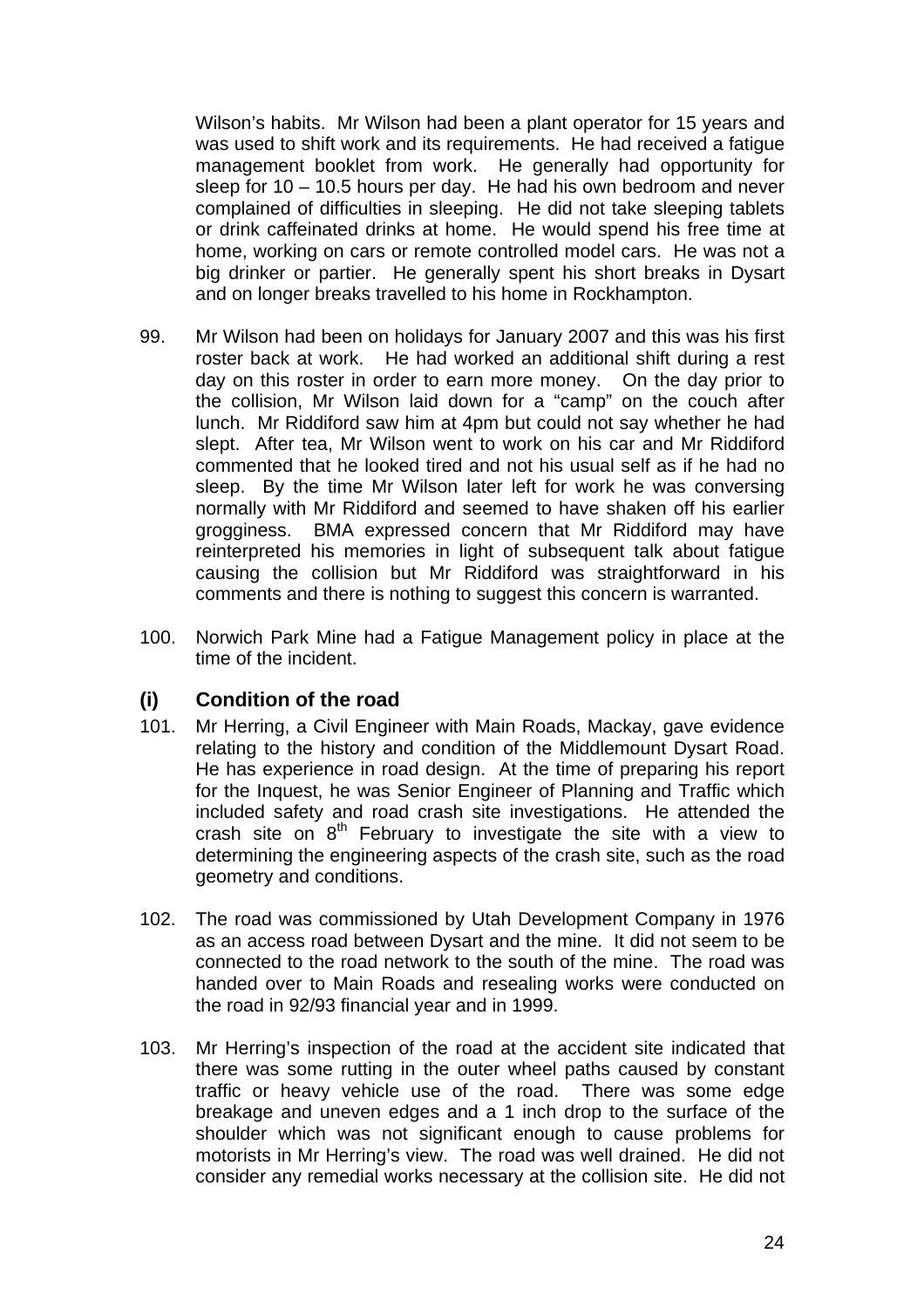consider the condition of the road to be contributory in the collision. Mr Herring did agree that the rutting would tend to have drivers moving towards the middle of the road.

- 104. Mr Jorgensen stated that the road was similar to others in the region in that it was a little bit narrow and the shoulders tended to dip and dive a little and the edges of the bitumen were a bit jagged. When driving on the road he tended to drive towards the centre line a bit more than he does usually to avoid the edges but when other vehicles are travelling in the opposite direction he pulls over to give sufficient room to pass. He said that the road is basically smooth but becomes rutted along the edges in places, along with depressions from wheel marks of larger heavy vehicles. Those ruts and depressions tend to fill up with water when it rains but Mr Jorgensen stated he had never had any problem with negotiating the roadway himself in his four wheel drive vehicle. On the morning of the accident it was drizzling rain from about 5 o'clock but there had not been sufficient rain to fill any holes on the road with water. He said that the road was greasy and wet but there had been no where near enough rain to fill up the crevices with water. Mr Locock commented that there was drizzly rain all evening and that morning and that driving conditions were greasy.
- 105. Ms McMahon also criticized the condition of the road (as did most of the mine workers who gave evidence), stating that it was rough with big bumps in it and not wide enough.
- 106. Mr Lawson gave evidence that the road was rough and narrow and was not up to standard for the volume of traffic on it. The road surface was uneven, had potholes and the edges of the bitumen dropped away some inches to the dirt shoulder in some places. He said shift change periods were particularly busy times and that heavy vehicles were problematic given the narrowness of the two bridges on the road. He said that Police presence on the road was about once a month.

### **B. What were the contributing factors to the collision occurring and what extent, if any, was fatigue a contributory factor?**

### **(ii) Police conclusions as to the cause of the collision**

- 107. Sergeant Bellert, a part-time TAIS Officer from Mackay, was tasked by Sgt McKinnon to prepare the scale plan of the collision site while Sgt McKinnon investigated the matter proper.
- 108. Sergeant McKinnon concluded, from the positioning of Mr Wilson when ambulance officers and police arrived, that he was not wearing his **seatbelt** at the time of the incident and had been flung around inside the vehicle during the incident. The seatbelt on the driver's side was in the unworn position, was in tact and had not been cut or torn. Sgt McKinnon considered that Mr Wilson's death was contributed to by not wearing a seatbelt although it was thought that he may still have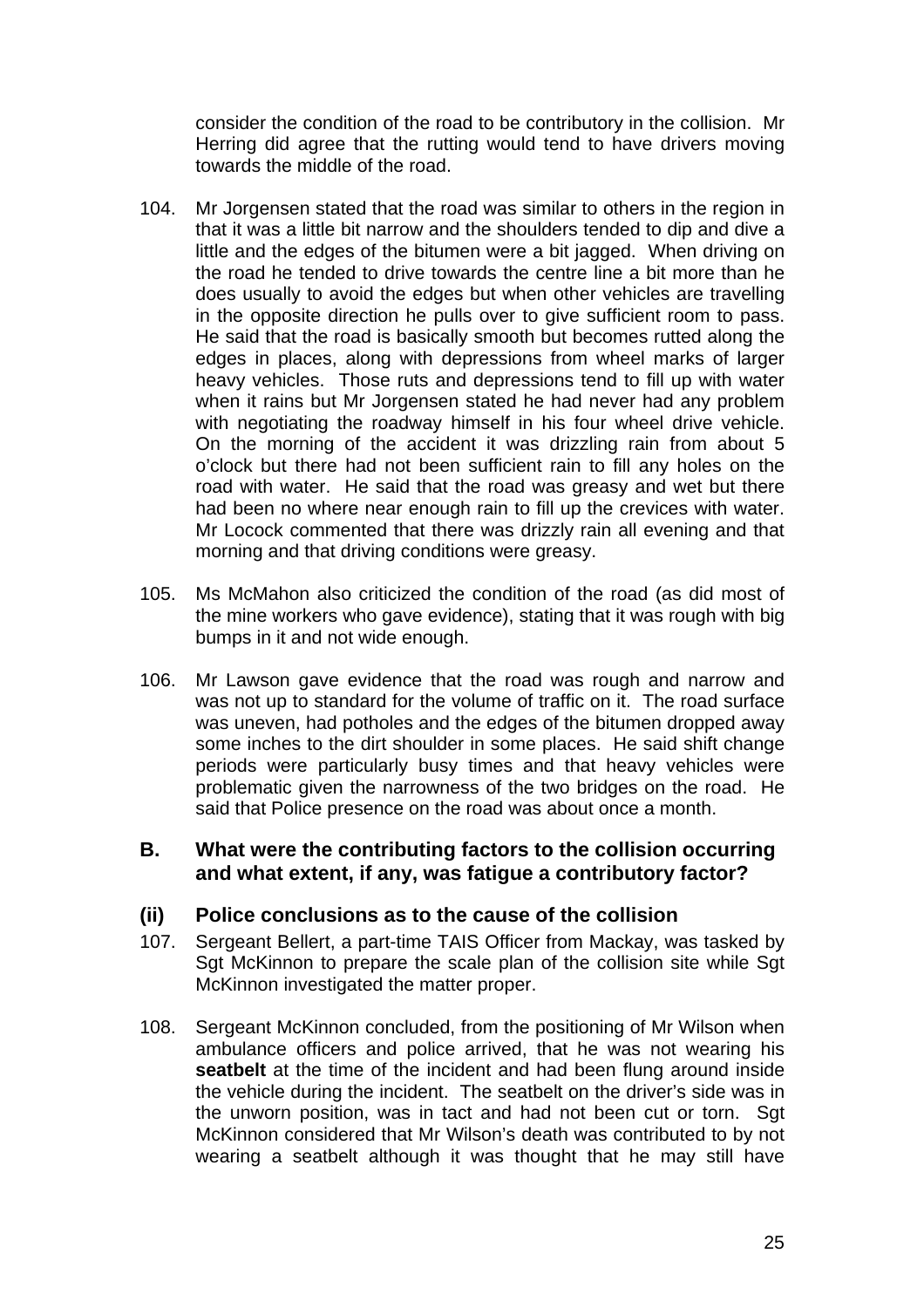suffered major injuries or death as a result of the collision even with a seatbelt in place. Sergeant Bellert agreed with these conclusions.

- 109. Sergeant McKinnon concluded that fatigue on the part of Mr Wilson after working a 12 hour night-shift had contributed to the collision. BMA submit that Sgt McKinnon's opinion was coloured by his perception of his own fatigue at the end of night shifts. Sgt McKinnon stated that he had received no formal training in fatigue but had formed views based on his experience in the Police Service. Sgt McKinnon has long experience as a Police Officer and had worked in a mining area for a period of time. His experience with traffic matters would equip him to be familiar with the concept of fatigued driving. He considered that no-one could be well adjusted to shift work due to the disruption to sleep patterns. He also based his opinion on the information given by Ms Harrold at the scene. I am not satisfied that the Sgt's opinion as to fatigue was unduly coloured by his personal opinions on shift work but was based on his overall knowledge based on his personal experience and experience as a Police officer.
- 110. The Police conclusion was that the collision occurred in Ms Harrold's lane of travel but close to the centre line and that the vehicle of Mr Wilson had crossed onto the incorrect side of the road for an unknown reason, probably fatigue but also possibly inattention of the driver.

### **(iii) Opinion of Mr George Foessel**

- 111. Mr Foessel analysed the circumstances of the Dysart collision and prepared an undated report (exhibit 30). Mr Foessel concluded that fatigue was the least likely cause of the collision on the basis of his review of the statements gathered by Police from Mr Wilson's coworkers. Due to the additional evidence on this point gathered after the preparation of the report, Mr Foessel placed some weight on Sgt McKinnon's assessment of fatigue as a cause of the collision. The four key factors Mr Foessel identified as contributing to the collision were road surface condition, weather conditions, the handling characteristics of front wheel drive vehicles and possible target fixation/driver error. Mr Foessel agreed that given the position of the seat belt after the collision, that Mr Wilson was not wearing a seat belt.
- 112. Mr Foessel stated that the road was narrow (6.4 metres wide) and had no fog lines, the road edges were broken and poor and with up to 1 metre wide faults in each lane in the vicinity of the incident which were thought to be likely to force the drivers towards the centre of the road. Mr Foessel had witnessed this tendency during his site inspection. The shoulders were wide but made of rack and clay and would be difficult to manage in wet conditions. There was a degree of drop off to the shoulder height and potholes would make the transition to the shoulder difficult. Rainy weather was thought to be likely to compound the hazards from both the faults and the broken edges of the road. Generally the road was considered to be of a poor standard given the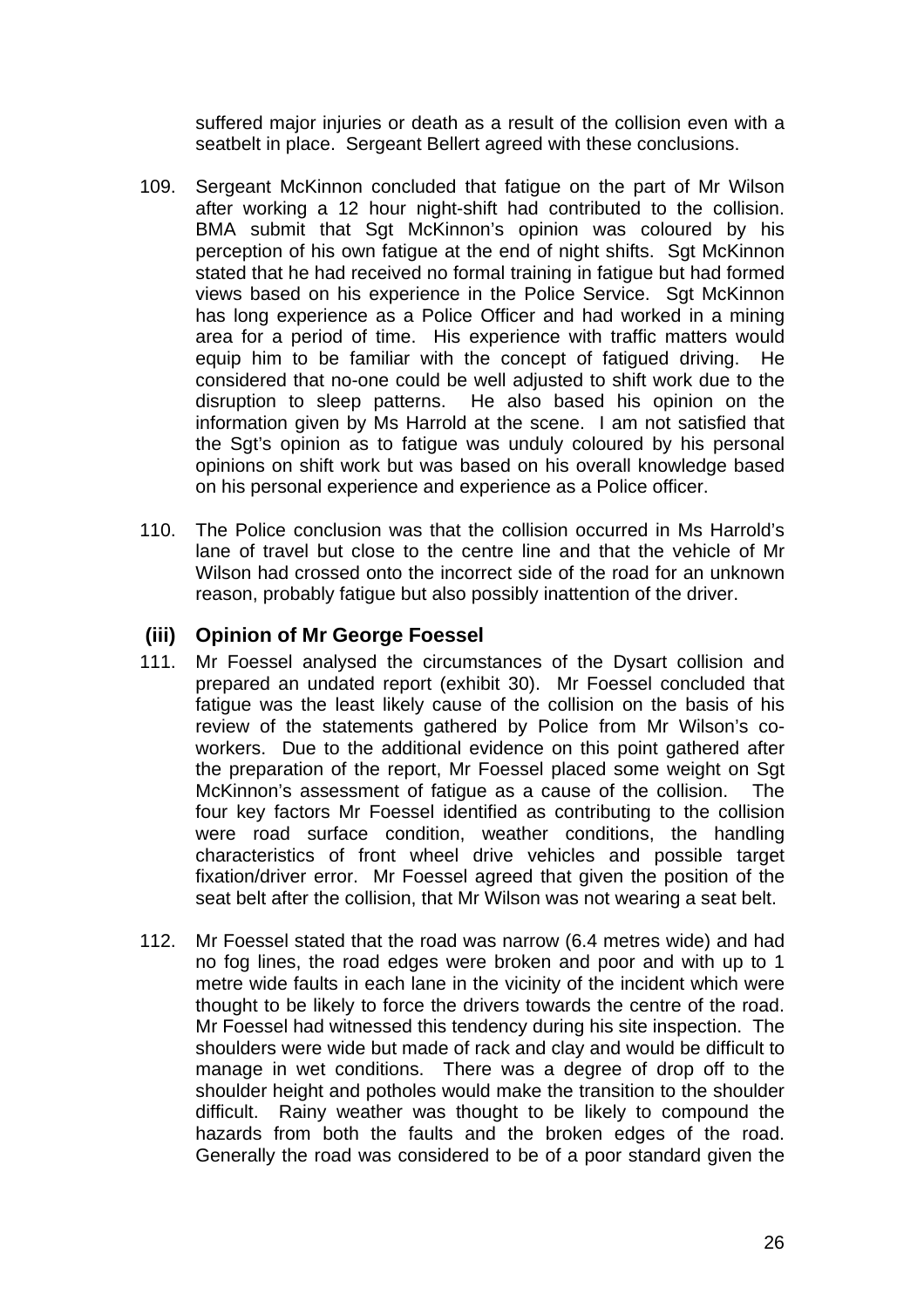volume of traffic to and from the mine and in comparison to other roads in the area.

- 113. Both vehicles in this collision were front wheel drive vehicles and it was postulated that if either of the vehicles hit a puddle of water, they could have developed a skid and lost control. It was also postulated that Ms Harrold's habit of checking the number plates of oncoming vehicles to see if she knew the driver, combined with the wet road and poor condition of the road, may have caused her to target fixate on the oncoming vehicle. He felt that the skid marks indicated that Ms Harrold's vehicle was travelling towards Mr Wilson's and the damage was indicative of her car colliding with his.
- 114. Mr Foessel opined, from Ms Harrold's description of the collision, that there was no evidence of any loss of control of either vehicle prior to the point of impact.

# **(iv) Opinion of Dr Grigg**

- 115. Dr Grigg generated a computer simulation of the Dysart collision *"in order to get a better understanding of the possible circumstances of the accident*" (p5 1. report). The scale plan prepared by Sgt Bellert was used in the computer program to set the road details and rest positions of the vehicles. Preliminary speed estimations were based on the extent of the damage and the severity of injury to both drivers. A number of iterations were performed in order to determine the point of collision. This collision proved particularly difficult to conduct the simulation on due to the side swipe nature and heavy impact of the collision, the distances and terrain over which the vehicles moved after impact and the nature of the damage to each vehicle and the impact that damage had on the movement of the vehicles.
- 116. Dr Grigg concluded that the road was sufficiently wide for the vehicles to pass without having to move onto the shoulder. The point of impact was virtually on the centreline. He agreed with Sgt Bellert that the gouge marks on the road were caused by Ms Harrold's vehicle (although he thought from a point further forward in the vehicle than Sgt Bellert did). The simulation suggested the speed of both vehicles at the time of collision was 95km per hour giving a closing speed of 190 km per hour. Dr Grigg agrees that the tyre mark on the road was caused by the Nubira as stated by Sqt Bellert and comments that the offside of the vehicle is virtually right on the centreline and parallel to it. The Laser was towards its correct side of the road and was at least partially completely across the centreline.
- 117. Dr Grigg puts the point of impact (based on the computer modelling) further south than Sgt Bellert who was relying on the gouge mark on the road and a patch of oily residue on the road. Dr Grigg considered that engine fluids are not always indicative of the point of impact. The difference in opinion was longitudinal and not related to the lateral positioning of the vehicles on the road. I am satisfied on the evidence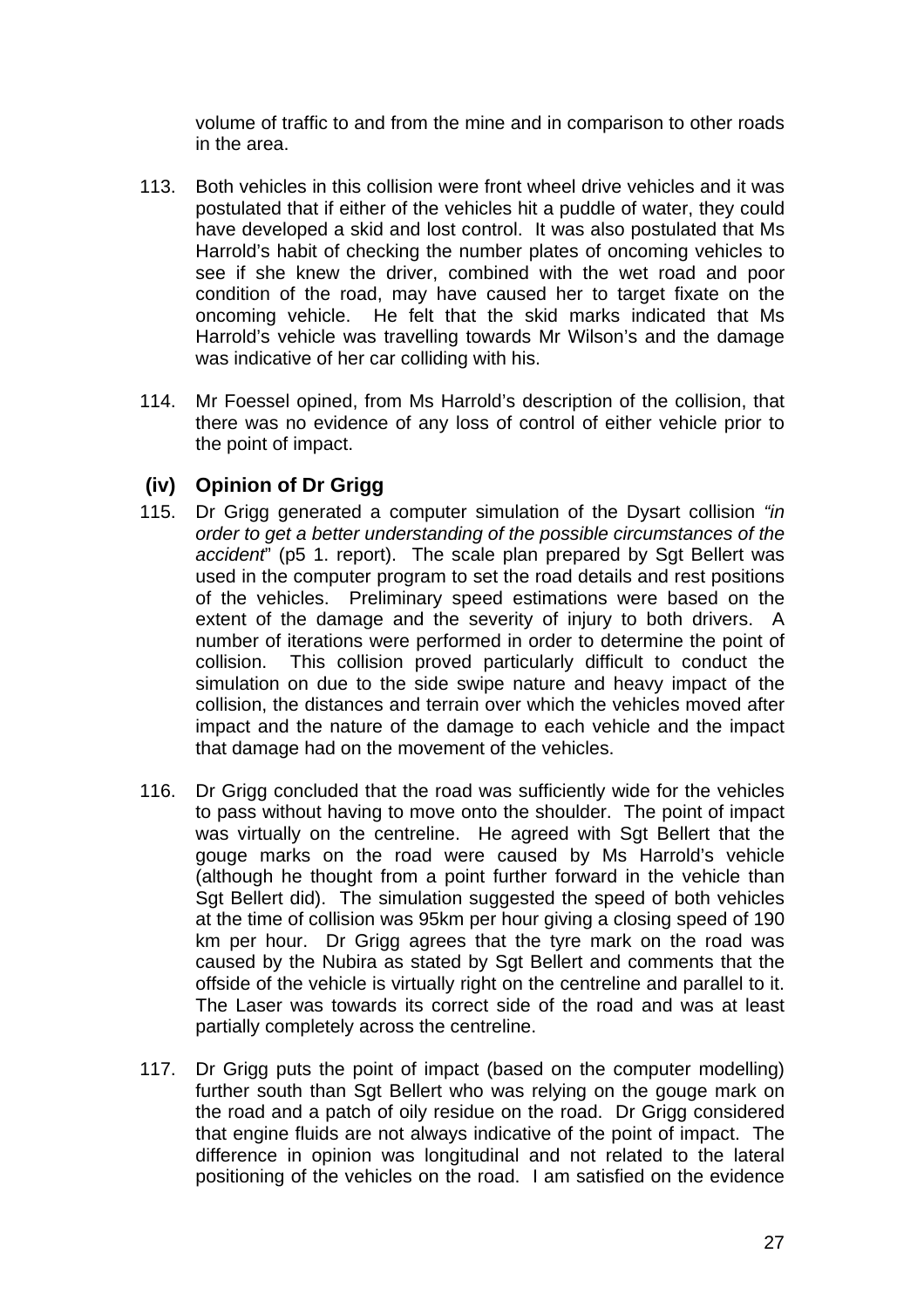that the point of impact was as described by Sgt Bellert as the physical evidence is consistent with this view as opposed to the inference drawn from the computer simulation. In any event, both marks attributed by each of the witnesses to be the point of impact are in a longitudinally similar position relevant to the centre line and no further findings are affected directly by the position of the point of impact.

- 118. Ms Harrold had stated that she had turned the steering wheel to the left to avoid a head on collision but Dr Grigg concluded that this must have occurred after Ms Harrold's vehicle was over the centreline. Further he states that the damage to the vehicles does not support Ms Harrold's version of the positioning of the vehicles at collision and that she may have been target fixated on the number plate of the approaching vehicle and therefore moved towards it unintentionally. He says that there is no indication of her taking evasive action except if she was already over the centre line and that it was her vehicle which has "*ploughed into*" Mr Wilson's and not the other way around. Sgt Bellert was of the opinion that Ms Harrold did take evasive action as evident from the skid mark ¼ to 1/3 car-widths within her lane. Dr Grigg disagreed. Sgt Bellert agreed that Ms Harrold's version seemed to be inconsistent with the damage to the vehicles (Transcript 26/3/2008 p47). This would seem to be so in relation to the angle of collision only.
- 119. Dr Grigg postulated that Mr Wilson may have been confronted with a vehicle approaching him on his side of the road and he may have diverged onto the incorrect side of the road in an effort to avoid a collision, swinging back just prior to impact. He further opined that whilst Mr Wilson would probably have been tired after his shift there was nothing to suggest him being inattentive prior to the collision but conceded that there was a low probability that he was wearing a seat belt.

### **(v) Opinions of Fatigue experts**

- 120. Professor Smith determined that Mr Wilson's linear acute fatigue component at the time of the collision was 14.67 hours. Further, given the early morning timing of the accident, the circadian component of acute fatigue may have added to the overall level of fatigue of Mr Wilson. Chronic fatigue build up during the roster cycle was also likely to have been present but not excessive. Professor Smith concluded that Mr Wilson was fatigued such as to affect his ability to drive safely on the morning of the collision.
- 121. Professor Dawson could not be satisfied that there was sufficient evidence that fatigue on the part of either driver was a cause of the collision. He concluded that there are alternate plausible explanations to fatigue on the part of Mr Wilson which explain the loss of control of his vehicle (Ex 27 page 11). He made the distinction between driving with tiredness and unsafe driving. He was of the opinion that there was insufficient evidence from which to conclude that Mr Wilson was operating the vehicle with a level of fatigue that was unsafe or could be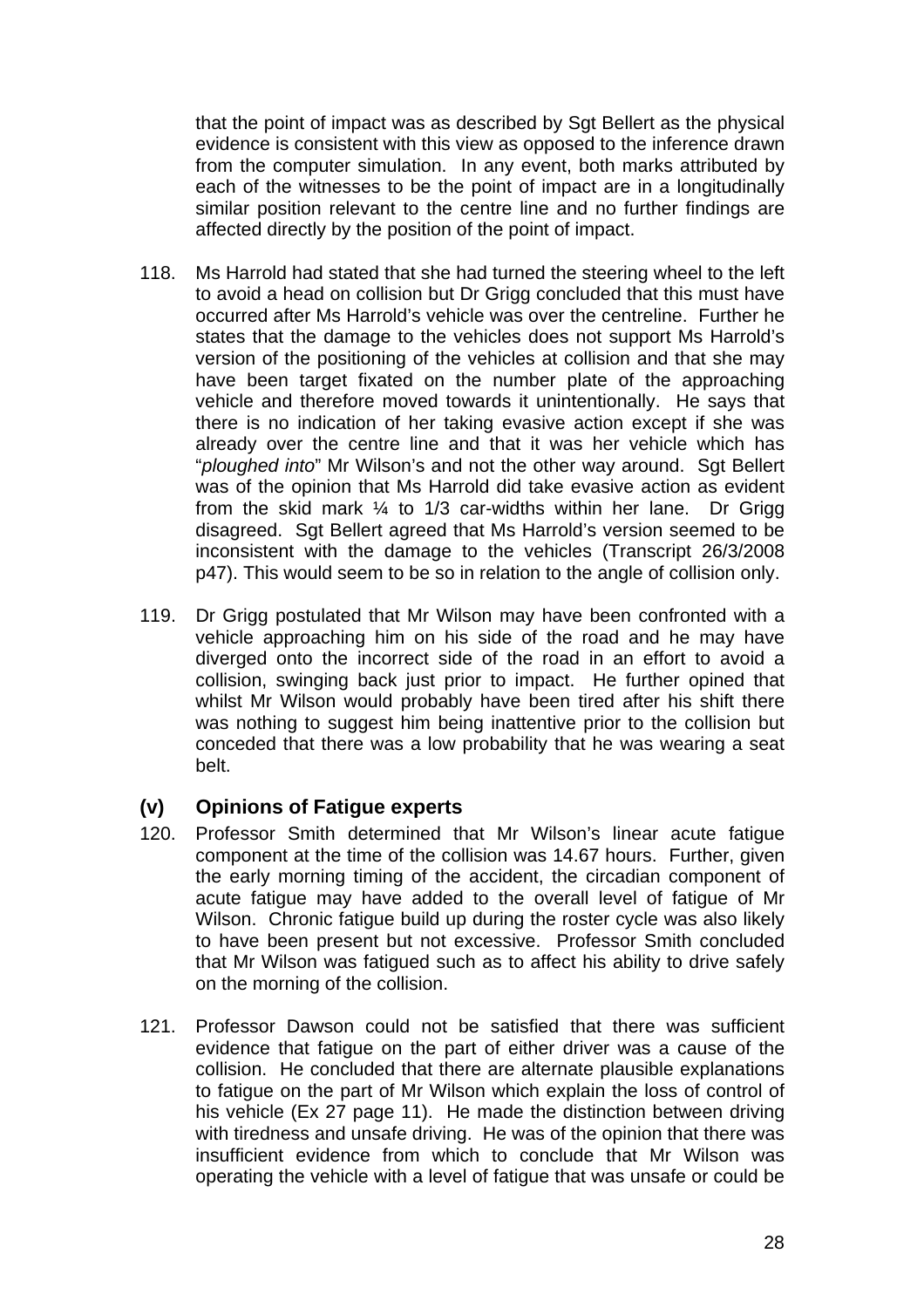solely attributed to his work hours. He would not conclude that the accident was not fatigue related but that there was insufficient evidence to conclude that the accident was fatigue related.

## **C. Findings – Dysart Crash**

- 122. Sgt McKinnon, an officer with extensive first hand knowledge of the policing and first on the scene, was of the opinion that **fatigue** contributed to the accident. Sgt Bellert the TAIS officer investigating the incident agreed with that assessment. Ms Harrold's evidence was to the effect that there was no apparent reason for Mr Wilson's vehicle moving to the incorrect side of the road. Various descriptions were given by Mr Wilson's workmates regarding his fatigue during and after working a night shift immediately before the fatal drive. The expert opinion of Professor Smith in relation to the shift cycles, the number of consecutive night shifts and the working of extra shifts during days off inferred that Mr Wilson would have been fatigued.
- 123. I accept that the evidence indicates that Mr Wilson seemed tired at the end of his night shift roster. Mr Lawson's evidence of the nature of the work undertaken on the last shift and his observations of Mr Wilson are supportive of a level of fatigue. It may be, as was inferred in crossexamination of witnesses, that Mr Wilson was no better or worse than at the end of any other night shift or indeed any other worker in a similar position but I am satisfied that there is objective evidence that there was a level of fatigue. Whether that level of fatigue described by Professor Smith (I am not relying on the extrapolation to a comparative blood alcohol level) was, as Professor Dawson stated, such that Mr Wilson was unable to drive safely is a matter which cannot be exactly determined. There are other potential causes for the collision.
- 124. **Driver inattention** is an obvious potential cause for this collision. It was suggested that Mr Wilson may have been reaching for a water bottle in the car, explaining why he did not have a seat belt on, and indicating a loss of attention to driving which caused the accident. Whilst there was evidence that a water bottle was located in the car, there was no evidence one way or the other on this point and whilst it is a possible factor in the collision, there is less evidence to support that specific scenario than other factors.
- 125. It may have been that Mr Wilson was inattentive for any number of reasons. The movement of the vehicle towards the oncoming traffic and the point of impact on the incorrect side of the road without marked avoidance of the collision are likely to be indicative of inattention or fatigue and a loss of concentration on the task of driving.
- 126. The **condition of the road** as described by witnesses who were regular users of the road (despite the width of the road being assessed as acceptable by Main Roads) was such that there was a tendency of drivers to stay towards the middle of the road, reducing the margin for error of colliding with oncoming traffic. I accept that evidence and find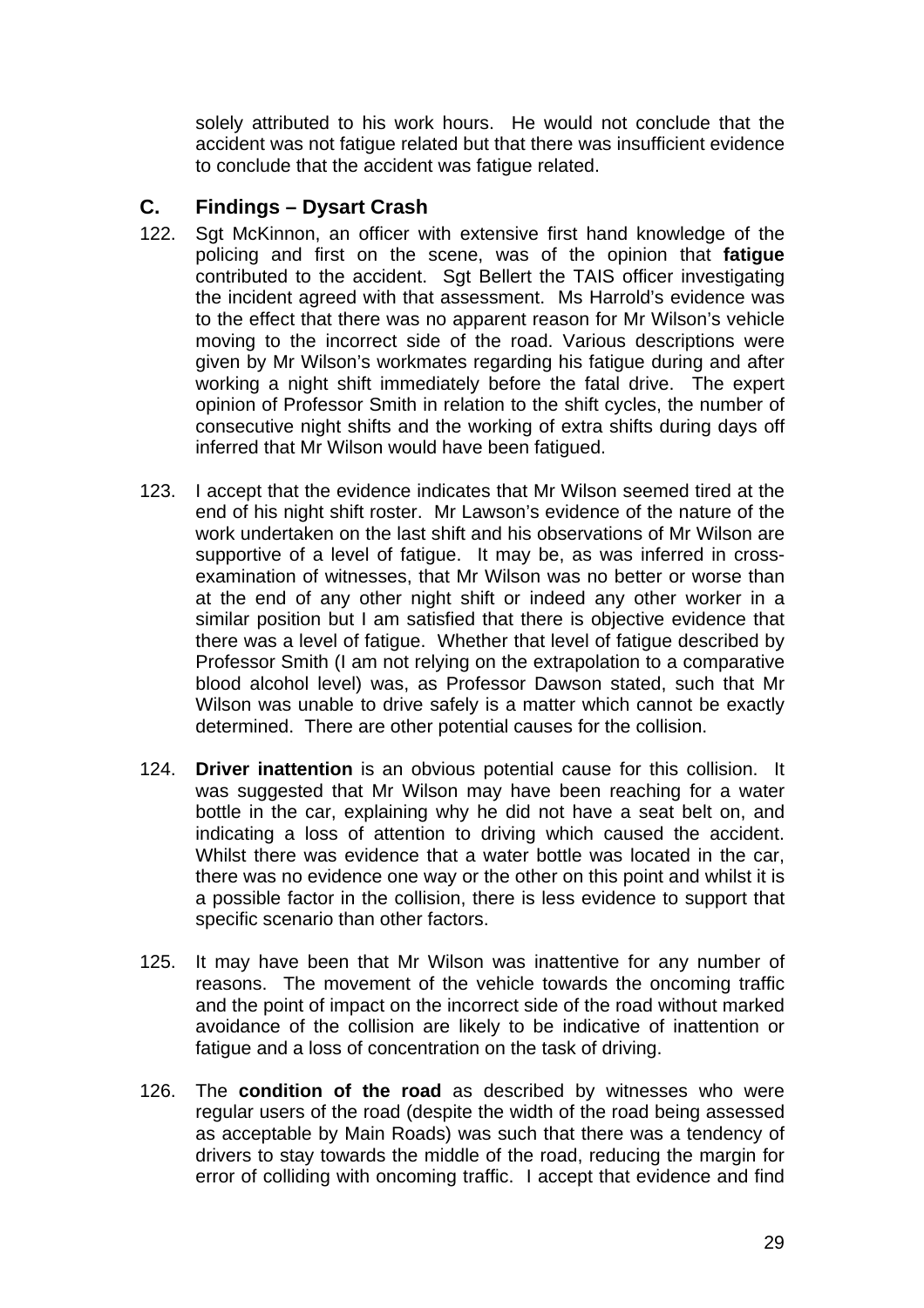that to that extent, the condition of the road was a minor contributory factor as it appeared to influence the driving behaviour of at least one of the drivers in this incident.

- 127. Other potential causes which have been postulated as potential contributors to the collision are not borne out by the evidence. In particular, whilst there was some water in wheel ruts in some areas of the road the evidence indicates that it was of insufficient extent to cause a loss of control of the vehicle.
- 128. I am satisfied on the evidence before me that the cause of the collision was driver inattention and/or fatigue on the part of Mr Wilson exacerbated by the width and condition of the road. I find that Mr Wilson's vehicle moved partially into the incorrect lane and the collision occurred in that lane with some evasive action being taken by the drivers immediately before impact.

# *FORMAL FINDINGS*

#### **Yeppoon Accident**

- 129. The deceased persons were Graham Peter Brown born on the 23<sup>rd</sup> of October 1951 and aged 54 years of 30 Georgina Drive, Yeppoon employed by C E Marshall and Sons at Blackwater Mine and Senior Constable Malcolm James MacKenzie born on the 16<sup>th</sup> of December 1961 and aged 43 years, residing at 7 Pandanus Street, Cooee Bay and employed by the Queensland Police Service.
- 130. Mr Brown and Senior Constable MacKenzie both died as a result of multiple injuries sustained by them in a motor vehicle collision. Mr Brown was killed instantly upon impact in the collision which occurred at approximately 9:20 pm on the evening of Monday the  $24<sup>th</sup>$  of October 2005. Senior Constable MacKenzie died very quickly, without pain and whilst unconscious, in the few minutes after the head-on collision which occurred at the same time.
- 131. Mr Brown and Senior Constable MacKenzie died on the Rockhampton-Yeppoon Road at a point approximately 104 metres north of Mulara Road intersection, approximately 10 kilometres west of Yeppoon in Central Queensland.
- 132. The deaths of each gentleman were caused by multiple injuries sustained in a head-on motor vehicle collision. There were a number of potential causes for the collision. At the time of the collision a violent tropical storm resulting in heavy downpours of rain and strong gusting winds was in the area, causing poor driving conditions and possibly effecting visibility on the Rockhampton-Yeppoon Road at the time of the collision. Other contributing factors to the collision were fatigue on the part of Mr Brown who had worked a 13 hour shift as the last shift of a roster at Blackwater Mine prior to driving a little over 2 hours to the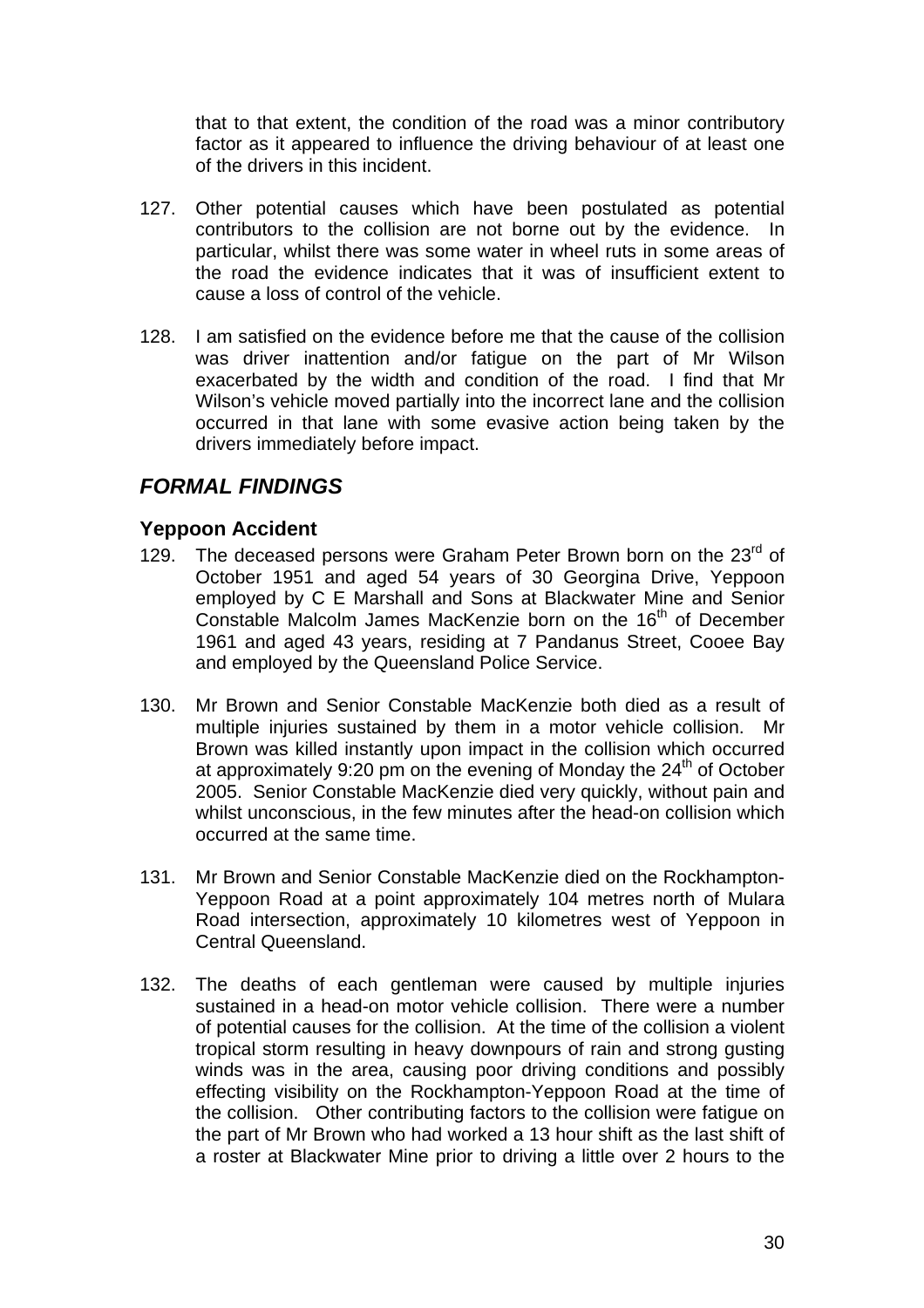site where the collision occurred on his way to his residence at Yeppoon.

## **Dysart Accident**

- 133. The deceased person was Robert John Wilson born on the  $14<sup>th</sup>$  of December 1973 who, whilst working near Dysart resided at 7 Beresford Crescent Dysart in Central Queensland, but his permanent address was 13 Peltophorum Street, Koongal, Rockhampton in Central Queensland. Mr Wilson was employed at the Norwich Park Mine near Dysart.
- 134. Mr Wilson died as a result of multiple injuries sustained by him in a motor vehicle collision which occurred at approximately 6:40 am on the morning of Thursday the  $1<sup>st</sup>$  of February 2007 on the Dysart-Middlemount Road, Central Queensland approximately 1 kilometre south of the Dysart Bypass Road.
- 135. The cause of death was multiple injuries sustained in a motor vehicle collision in which Mr Wilson's vehicle travelled across the centre line of the road and came into collision with an oncoming vehicle. The collision occurred as a result of driver inattention and/or fatigue on the part of Mr Wilson exacerbated by the position of the vehicles due to the width and condition of the road potentially exacerbated by the greasy conditions from light rain.
- **D. Are there any matters connected with any of the deaths in which there can be improvements to public safety by changes in policy or procedure, including in relation to shift work and commuting which might avoid deaths occurring in similar circumstances in the future?**
- 136. **Driver fatigue** is an issue connected with the deaths in these collisions. It is an issue which was the subject of lengthy evidence and much debate and submission during the course of the Inquest. I intend to make comments in relation to this issue which is a matter which affects public safety and there are potential actions which may work towards avoiding the occurrence of similar deaths in the future.
- 137. Driver fatigue is treated by Queensland Police and Queensland Transport as one of the fatal four causes of road deaths. The public safety implications of driving whilst fatigued and exposure to crash risk for the general public is clear. This has been previously acknowledged in the heavy road transport industry and has been the subject of widespread public comment in recent years.
- 138. These collisions occurred in Central Queensland and involved mine workers and others. The mining industry represents a subsystem of road use within the broad road use system within the Bowen Basin and the rest of regional Queensland. It is unnecessary in the context of this Inquest to demonstrate an over-representation of fatigue-related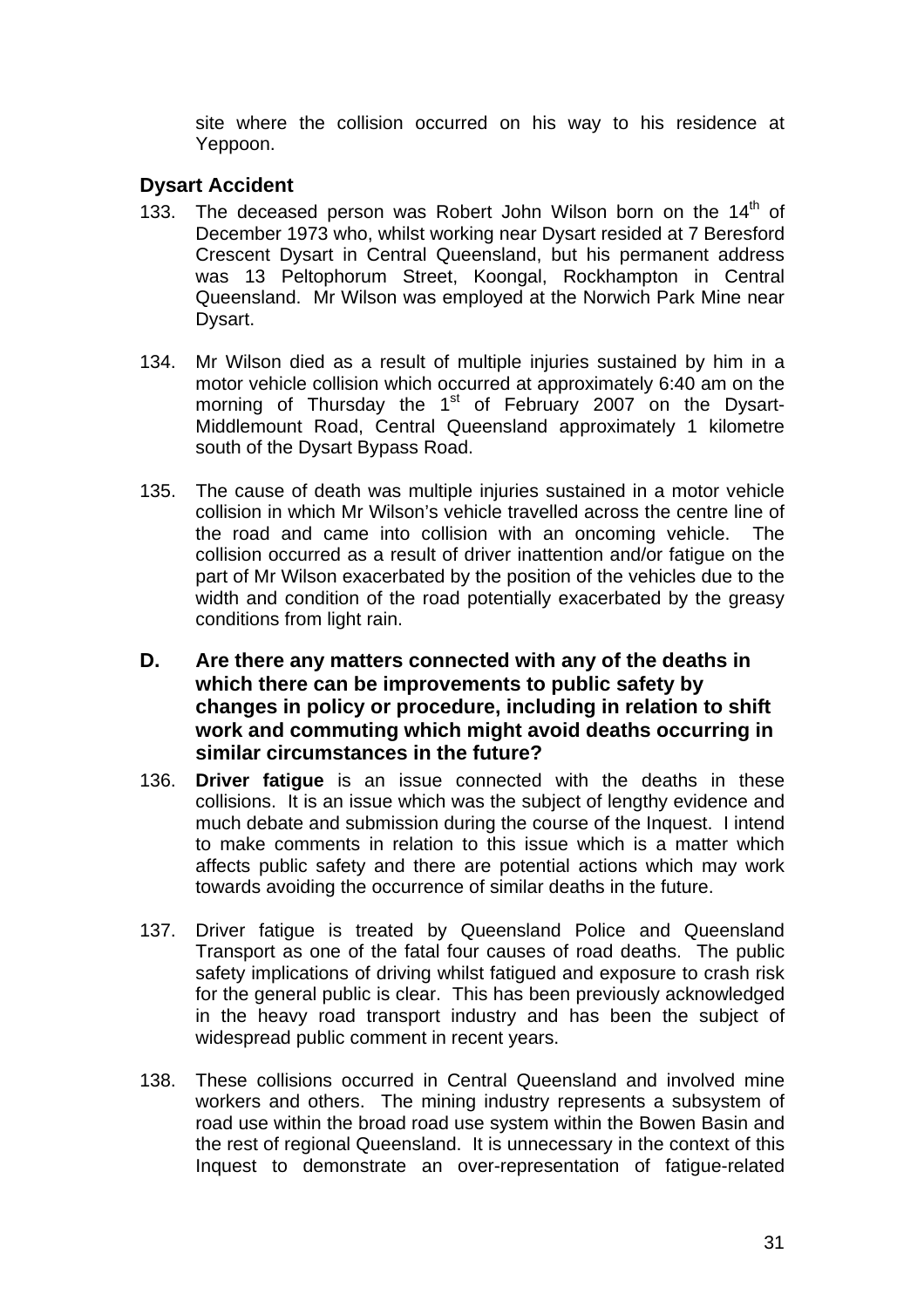crashes in the Bowen Basin in order to trigger public safety concerns in relation to the risks of driver fatigue. The general import of the evidence from Queensland Transport and Queensland Police Service was that the proportion of fatigue-related crashes in Central Region (an area including the Bowen Basin with significant coal mining activities) is significant in comparison to the rest of the State. The issue therefore bears examination.

139. The two collisions under investigation in this Inquest could be seen to highlight broader issues affecting not only the general public as drivers but particularly for organisations that operate business on a 24 hour, 7 day basis. Shift work was commented upon in evidence by Professor Narelle Haworth (Exhibit 32 page 11 and 21) -

*"Epidemiological and experimental studies have shown shift work to be associated with an increased risk of road crashes for a wide variety of occupations from nurses and medical residents, to truck drivers, especially on the commute home after a nightshift (Akerstedt, Peters, Anund and Kecklund, 2005). Shift work appears to contribute to*  fatigue by two mechanisms; increasing the likelihood that activity will *occur after too many hours of wakefulness and rotation of shift cycles causing circadian dysrhythmia. Most of these studies examine workers who are working rotating 8 hour shifts which are often associated with circadian dysrhythmia."* The shift lengths relevant to the mine workers in these matters were around 12 hours long.

- 140. Fatigue is a complex issue involving individual circumstances and work and private factors. Work issues are varied given the wide range of differing factors in workplaces, including mines, such as the geographical location and it's proximity to the residence of the workers, the size of the workforce, the nature of the operation and hours of work/roster designs. The management of the risk of fatigue from shiftwork, especially in a commuting workforce, needs to be considered within an occupational health and safety framework with flexibility for individual workplace variations. Further, the framework needs to be developed as a result of extensive consultation with employers, employees, regulators and researchers.
- 141. The evidence given by many workers called during the course of the Inquest suggest that a long distance commute by shift workers to and from the workplace is not an isolated event undertaken by a few in Central Queensland. The evidence of the Police at Dysart was unchallenged and paints a concerning picture of many fatigued drivers at the termination of shift driving long distances and long hours in a state of fatigue potentially putting themselves and other road users at risk. A broad based educational and information program warning workers about the hazard of shiftwork and commuting is in place in the mining industry with a good general awareness of the risk by workers according to the evidence. The decision by the worker to commute seems governed by the need to return home at the end of the shift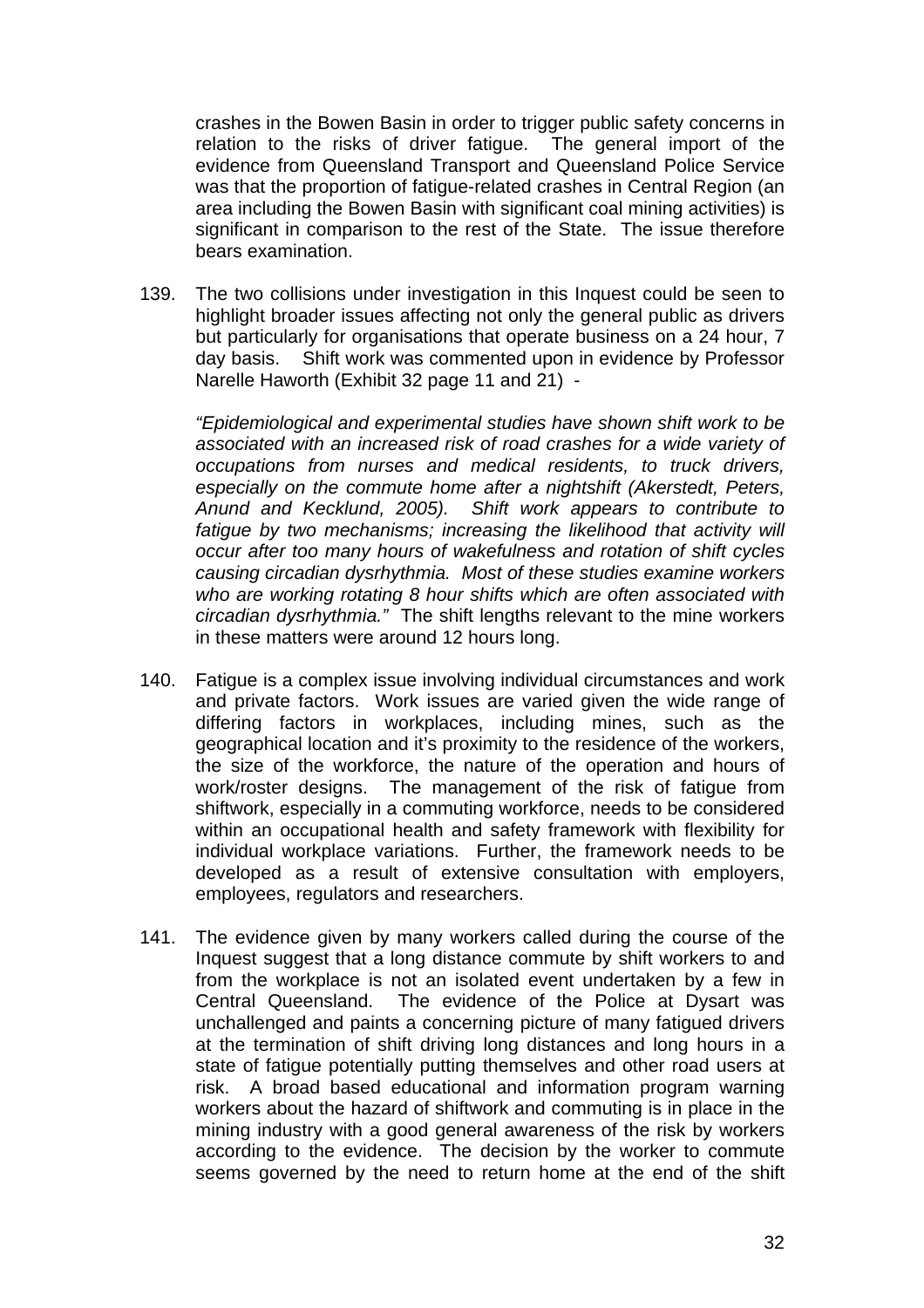roster together with an under-estimation of the risk of crashing whilst driving fatigued.

- 142. A number of **policing issues** arose during the course of the evidence which will be the subject of comment in order to recommend changes or modifications to existing practices.
- 143. It is acknowledged that the members of the QPS are very hardworking individuals and that the area of their work involving the investigation of road crashes is a particularly difficult undertaking on a number of levels to which officers apply great skill, expertise, compassion, knowledge and effort in order to determine the cause of crashes, to assist formal processes required as a result of them and to improve public safety. Nothing in this discussion should in any way be taken as critical of individual officers or their dedication to their very difficult work. BMA submitted that there were a number of shortcomings in the Police investigations of these two crashes. It is noted that some of those alleged shortcomings have not been accepted as such in these findings. In most circumstances any shortcomings are as the result of lack of resources, support or training rather than being due to the abilities of any particular officer.
- 144. **Allocation of Forensic Crash Investigator** Mr Murdoch for BMA during cross-examination raised the issue with Sergeant Price that he was a colleague and a friend of Senior Constable MacKenzie and gave the eulogy at his funeral service. In relation to the question of whether the allocation of Sergeant Price to investigate the incident was appropriate given that relationship, Sergeant Price gave evidence that enquiries were made with Brisbane as to the availability of an investigator to be sent from Brisbane to investigate the matter but because of the storms and weather on the evening that was not able to be done. Enquiries were also made with the Gladstone District and other areas in an attempt to find an investigator outside of the area to investigate the incident but those enquiries were unsuccessful. As there were no other investigators available, Sergeant Price was detailed to investigate the incident. He was, at the time, one of the most senior and experienced TAIS Officer in the Rockhampton district. BMA challenge the contention by QPS that Sgt Price was the only appropriately experienced officer to conduct the investigation at the time. They suggested that Constable Eastaughffe should have been tasked to conduct the investigation with submission of his findings to a more experienced officer for review. In light of the criticisms of Sat Price and the conclusions he drew from the evidence he gathered (and the criticism of evidence not gathered), one would assume that the allocation of a less experienced officer would open the investigation to more criticism. The position in which Sgt Price was placed would have undoubtedly been very difficult on a personal level and I consider that he performed his duties to a high standard in difficult circumstances within the resourcing restrictions at the time.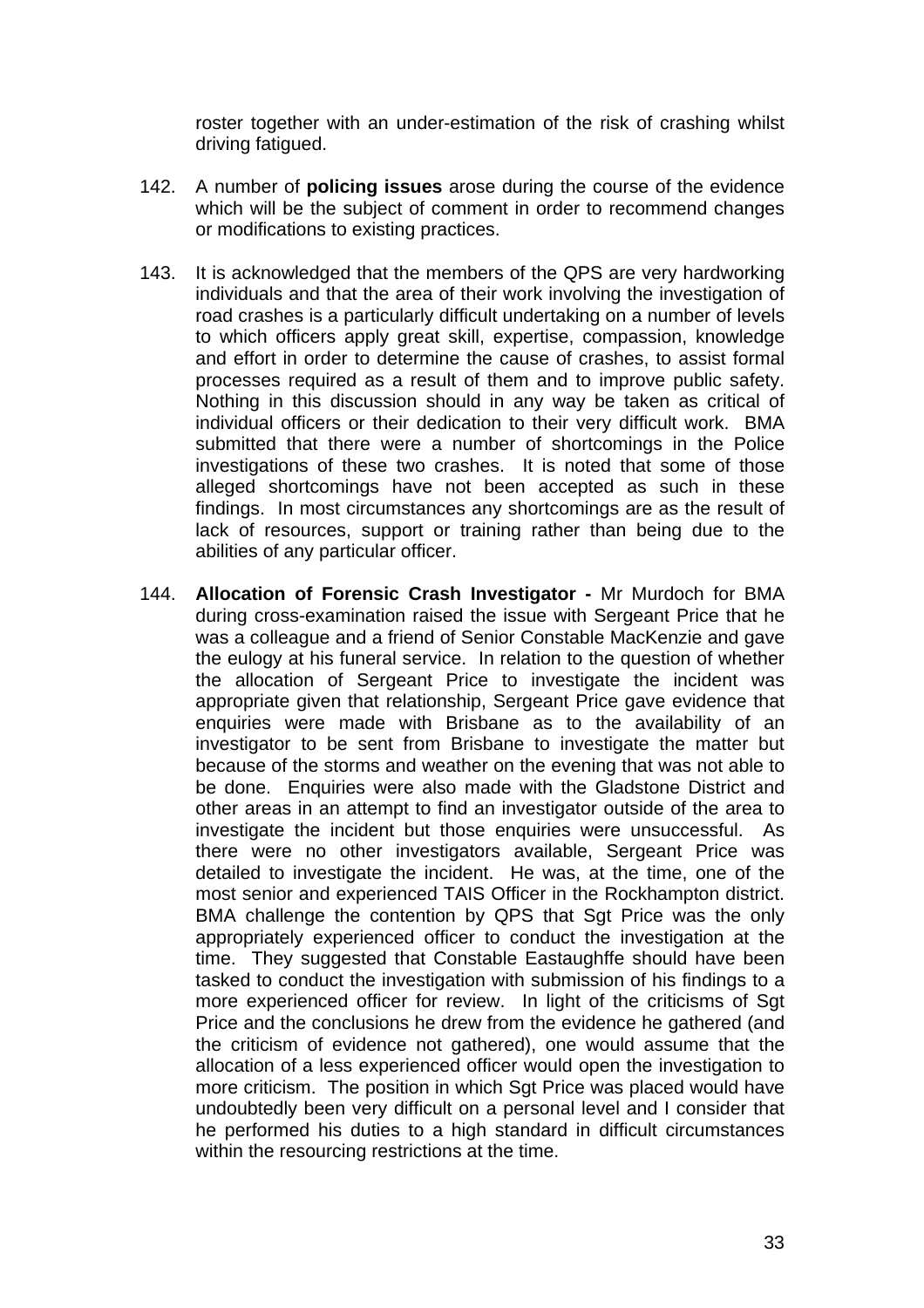- 145. **Availability of Forensic Crash Investigators**  There was evidence before the Inquest that there are not sufficient numbers of properly qualified forensic crash investigators in rural and remote areas. There appears to be an effort on the part of QPS to encourage officers to take part in courses in this area. Some officers undertake the basic training and others will undertake further courses and more advanced and specialised training. The experience and qualifications of officers undertaking this work varies greatly.
- 146. The issue of a dedicated Forensic Crash Unit in the Rockhampton District has been the subject of comment in the earlier Coronial decision of Schibrowski which was referenced in this Inquest. Evidence was given at this Inquest of the proposed establishment of an FCU. Information was received by the Coroner in December 2010 from QPS providing information on Forensic Crash Units in Rockhampton and Mackay. A six month trial was conducted in Rockhampton District from June 2010 to January 2011 with the allocation of two full-time Forensic Crash Investigators co-ordinated by the Officer in Charge of the Rockhampton Traffic Branch. Those positions have been filled rotationally during the trial. An evaluation of the trial by QPS is outstanding. There is no permanent Forensic Crash Unit in Mackay but 14 qualified Forensic Crash investigators are located in the district (there were 13 fatalities in 2010 in the district). My experience is that, apart from the potential for internal benefits for QPS, the trial has not resulted in any significant improvement in the timeliness of the provision of Coronial reports in Rockhampton. Timeframes for the provision of such reports can exceed 12 months.
- 147. Officers in a FCU investigate fatal and serious road crashes including those where criminal charges might be laid. They also provide guidance and assistance to part time FCU officers in areas where a FCU does not exist, for instance Rockhampton officers assisting Gladstone, Biloela, and Emerald etc. They might also be called upon to review and analyse reports prepared by other officers and provide advice on those reports.
- 148. The responsibilities for a regional FCU officer are significant as has been seen in these matters. Officers are usually called on at short notice to attend crashes, including fatal incidents. They are often working alone in their task but are reliant on information from other officers and are perhaps required to task others to gather information for them or direct various tasks such as the taking of photographs of the scene. They are usually required to take statements of the relevant witnesses, collect, order and co-ordinate the dissemination of scientific evidence, deal with the grieving families during the investigation and provide specialised and detailed reports to Coroners, prosecutors and senior officers. They are also often required to provide evidence at Inquests and are subject to the rigors of cross-examination. Their reports and methods are subject often to intense scrutiny and, at times,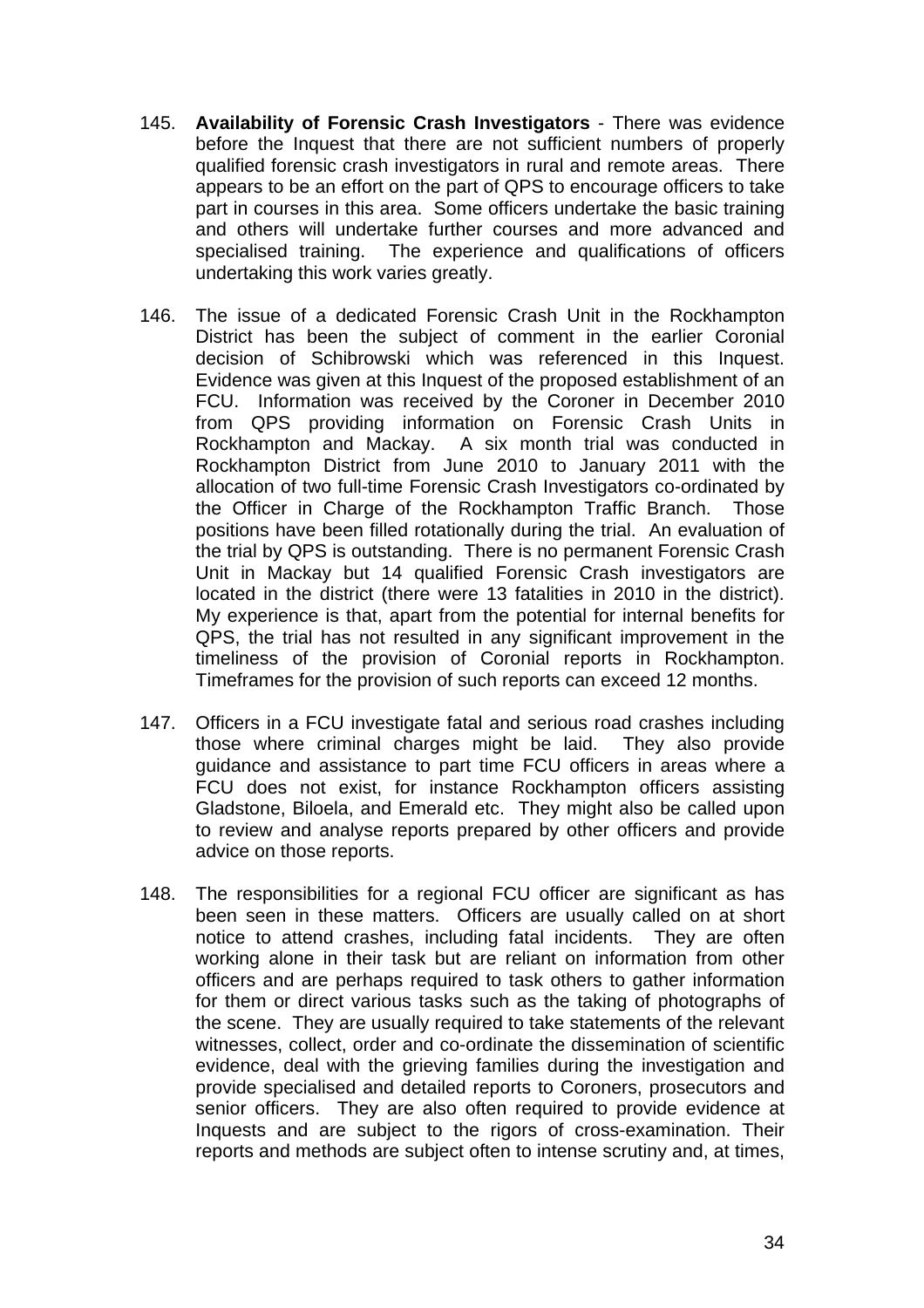criticism. In this case experts including a mechanical engineer were called to contest the findings of investigating officers.

- 149. Part time FCU officers are required to do this in addition to their regular duties, and often times without release from those duties apart from the actual attendance at the scene. They may or may not be adequately trained and resourced to perform the role in the first place. Further investigations, statement taking and report preparation tasks need then to be fitted in around other full-time operational duties or officers need to obtain exemption from operational duties to perform these tasks. This is a difficult and pressure-filled situation for officers to be in.
- 150. It seems to me that in order for Central Queensland to be properly serviced in relation to the investigation of road crash deaths, a full time FCU needs to be established in Rockhampton and Mackay to service those districts. The Units should have three (3) FCU trained officers, perhaps two (2) permanent (in order to provide stability of staff within the Unit and to allow sufficient time for officers to conduct and complete investigations in a timely fashion) and one (1) position on a rotational basis in order to provide an opportunity for part time FCU officers in the district to keep their skills current. The Units would need to be properly resourced with a fully equipped vehicle, appropriate technical equipment, computers and software. Such staffing could provide the flexibility to cope with shifts, leave, training, court commitments and for the officers to provide advice and assistance to other areas as discussed above.
- 151. **Vehicle Inspection in Police Investigation** BMA has submitted that a recommendation be made that QPS consider the retrieval of invehicle information recording systems as part of standard investigative procedures for fatal car accidents. Some criticism was made of the Police Mechanical Inspector, Mr Ryan, for not attempting to retrieve data from onboard computer systems of the Mazda. There may be substantial information available, particularly for more modern vehicles, which would assist in investigations. It seems to me that this submission has merit and would not be difficult to implement.
- 152. **Policing of Fatigued Driving** Sergeant Price confirmed that there is no offence in relation to fatigued driving in the *Transport Operations (Road Use Management Act)* nor any criteria set down by which a police officer may be able to ascertain whether or not a person is fatigued when they're driving a vehicle. Sergeant Price indicated that from his experience the matter comes down to questioning of the driver, looking at the indicia of the driver and their actions but often it is impossible to tell whether a driver is fatigued. Further, a police officer may look at the driver's manner of driving in relation to the issue of fatigue.
- 153. It was conceded at the inquest by the Queensland Police Service that their hands are somewhat tied by the *Transport Operations (Road Use*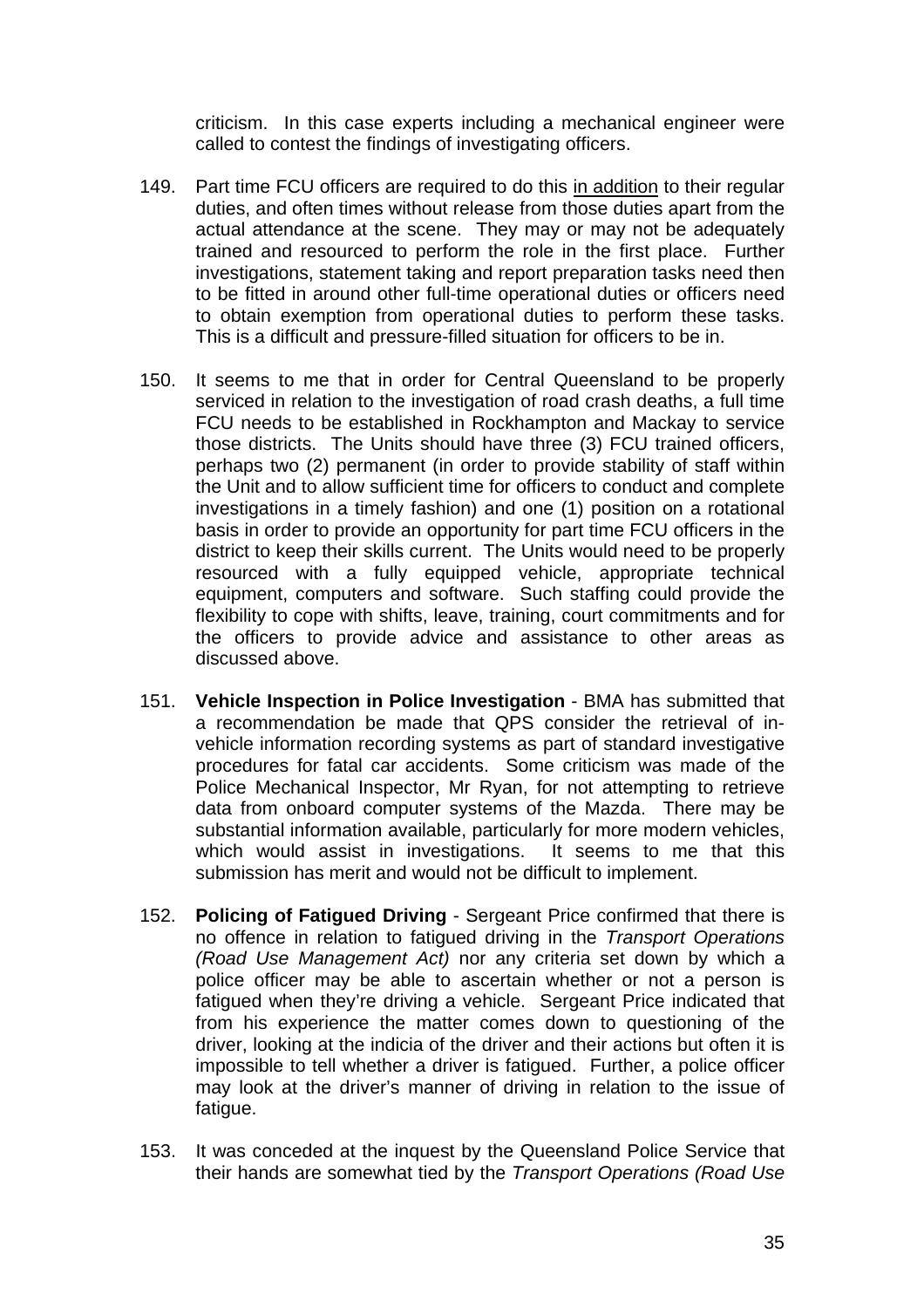*Management) Act,* particularly where there is no demonstrable level of fatigue which can be tested by a roadside devise or other test. In the absence of a reliable testing device for driver fatigue, the only other control presently being used is a log book system such as in the heavy transport industry. This control has proved to be somewhat effective in that industry but the reality of applying such a system across a wider range of drivers is problematic.

- 154. BMA has submitted that the development of a reliable method of detection of fatigue in a driver would deliver obvious and significant public safety benefits. At present, fatigue as an issue sits in an equivalent position to drink driving in the 1970's before the development of the breathalyser and road-side breath testing devices. In those days, reliance was placed on criteria such as indicia. Mr Foessel gave evidence that in his career as a Police officer policing the road transport industry that various indicators of fatigue were taken into account including glazed eyes, slurred speech, and slowness to answer, manner of driving (lane control, constancy of speed etc). This is a concept that longer serving Police officers will be comfortable with and have experience of. The development of roadside fatigue detection technology is a matter of time and commitment, principally by government in assistance with the provision of funding for research. The utility of an interim procedure during the development of that technology is evident.
- 155. Police in the Central Region endeavour to address the issue of fatigued drivers by targeting other measurable behaviour such as speeding and drink driving. Traffic enforcement is given a high priority in the Central Region with at least 50% of police patrol activity required to be focused on traffic policing. An intelligence based system called the Traffic Intelligence Road Safety Management System has been implemented in all four Districts of the Central Police Region to aid in the efficient focusing of police resources. According to evidence provided by Inspector Mitchell, traffic policing in general has an effect on fatigued driving. Superintendent Bond considered that high police visibility was the best general deterrent currently available.
- 156. Police currently have the power to stop drivers for purposes such as conducting random breath tests or other matters but not specifically to check on driver fatigue. There is no specific power to require a fatigued driver of a light vehicle to rest. Evidence was provided by Inspector Mitchell that a general direction may be given under the *Police Powers and Responsibilities Act* 2000 for a driver of a motor vehicle to remain at a given location for the purpose of rest however he acknowledged that the exercise of this particular power in relation to fatigue has not been tested in the courts.
- 157. Where a fatigued driver departs from the usual standard of driving and such behaviour is observed, the driver may be charged with driving without due care and attention, or, in extreme circumstances,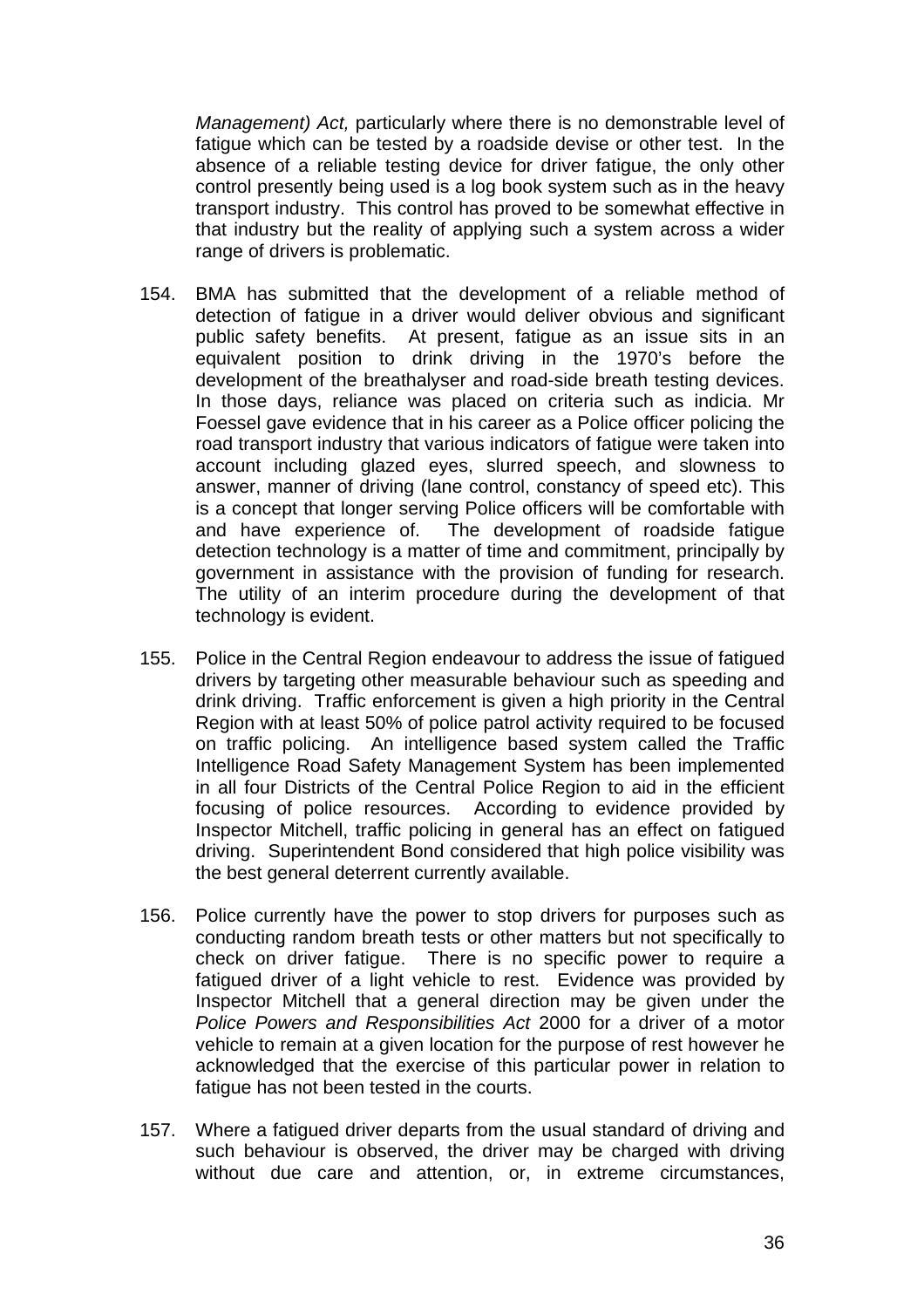dangerous driving. Senior Police who gave evidence at the Inquest expressed the view that enforcement action directed at a fatigued driver is difficult without an objective scientific test which is able to be administered in a road side situation to identify fatigue. Legislative support for enforcement action if fatigue is identified in a driver such as specific offence provisions or the power to direct a person to remain at a given location for a period of time to rest is not considered to be in place at present. The stopping of vehicles specifically for a fatigue check presents a number of difficulties. Firstly, there is no current evidentiary test for fatigue and no scientific testing is available. Secondly, Queensland Police Service admit that even if an objective basis for issuing a direction to a driver to remain stationary for a period of time were established questions could still arise as to how long the direction should be given for and where the driver should be directed to stop in addition to concerns that would also arise regarding the safety of the driver. Queensland Police Service submits that whilst the concept merits investigation, operational and implementation difficulties are apparent particularly in relation to the personal safety of a driver of the motor vehicle directed to stop to rest.

- 158. **Forensic Crash Investigations and the identification of Fatigue as a Cause of Crashes** - The Parliamentary Travelsafe Committee Report stated that police officers receive instruction as part of their initial training in relation to recognising the markers of a "fatigue related crash" as well as the signs of driver impairment including fatigue (Ex 125 Attachment 9). However, Sgt Bellert gave evidence that he received no training, either as a general duties officer or in TAIS training, as to how to categorise or investigate a fatigue related crash. He stated that there was no specific training provided to part-time Forensic Crash Investigators which is focused on the categorisation of crashes as fatigue related. There was no indication of any information about fatigue in Police Operational Vocational Education Program (PROVE), the first year constable training program (Inspector Mitchell's statement Ex 125, Attachment 8) or the Traffic Investigation CAP Module (Feb 2007). Mentorship of junior constables is an uncertain method of providing guidance on fatigue issues. Reliance is placed on the general investigative skills which a police officer gains through their general training and subsequent experience which allows them to subjectively assess a motor vehicle accident and identify whether driver fatigue is a possible causal factor. No objective assessment tools are evident in the material before the Inquest.
- 159. During the Inquest, the question of the potential development of an investigative checklist incorporating fatigue related issues and the development of an operational definition of fatigue to aid a police officer in identifying fatigue as a causal factor in a motor vehicle accident were discussed. Fatigue may be identified as a causal factor in a motor vehicle accident by a police officer after investigating the relevant circumstances surrounding the incident. Such assessment is by its very nature a subjective exercise in the absence of an objective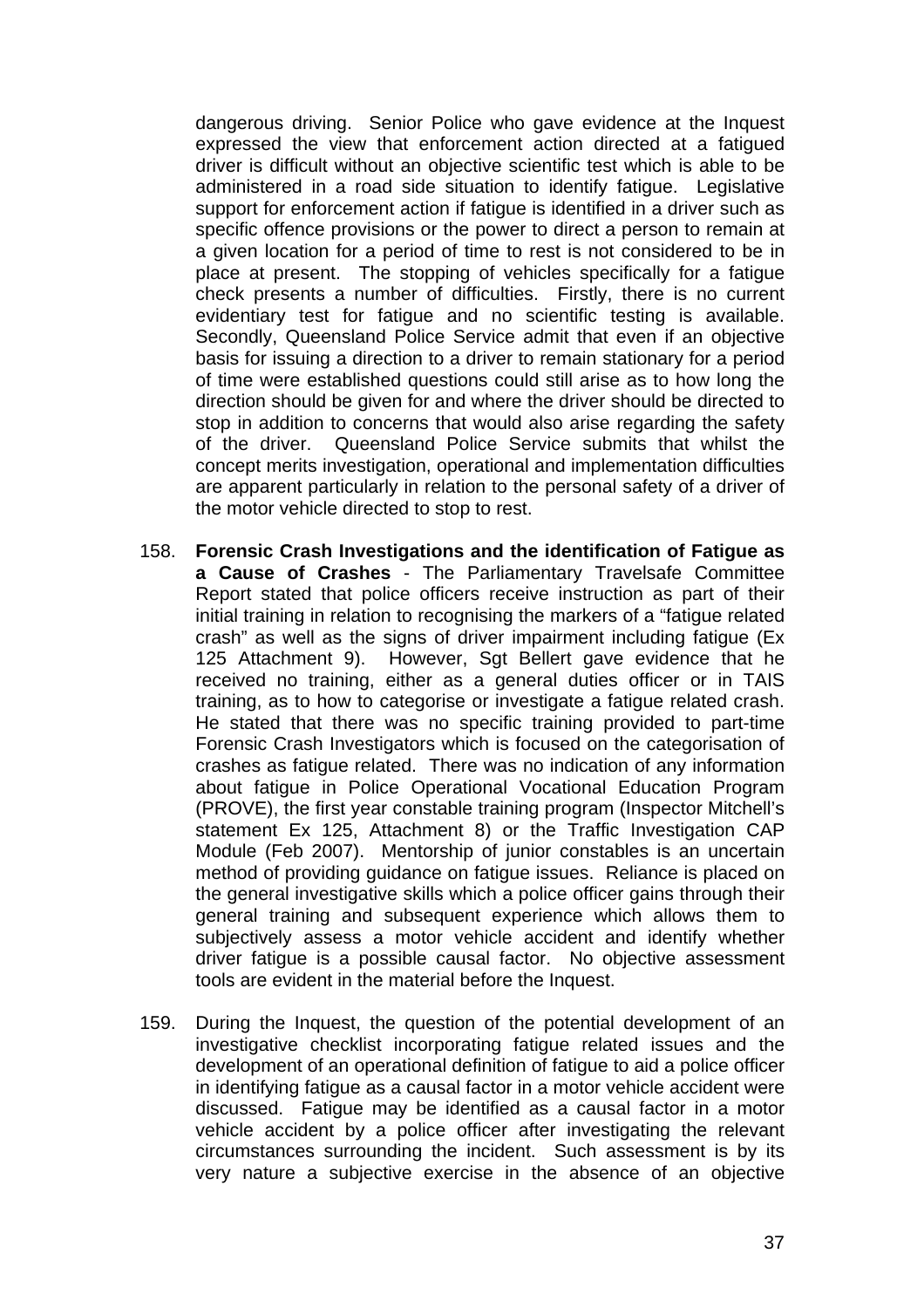definition of fatigue. Both Inspector Mitchell and Superintendent Bond believe that the development of such investigative aids would be helpful. The provision of additional guidance to a crash investigator in relation to the issue of the possible involvement of driver fatigue in a given motor vehicle crash would be useful from an operational perspective.

- 160. Queensland Police officers have been subjected to significant training in the area of fatigue as it relates to heavy vehicle operation which increases their general awareness of fatigue and its implications. The Crash Investigation course is being updated with a view to addressing driver fatigue in more detail (presently it is included only to the extent of examining the issue in relation to dangerous driving).
- 161. Until academics and road safety experts can agree on a standardised definition of fatigue upon which appropriate training can be based, the additional training of part-time forensic crash investigators in relation to the identification of fatigue will be necessarily general. In relation to more specialised training in relation to fatigue identification for traffic and general duties police officers, the sheer number of police involved in such training and the extent of the training which would be required would have significant operational impacts on the Queensland Police Service. However the issue of fatigue identification could be included in the training provided to recruits under the PROVE program, in particular the traffic module. The issue of fatigue identification as a causal factor in traffic investigation could also be incorporated into the First Response handbook. The section of the First Response handbook including traffic crash questions would be suitable for inclusion of a line of questioning and investigation relating to fatigue identification in traffic crashes, QPS has submitted.
- 162. It is further possible for QPS to develop online learning products focused on identification of fatigue as a causal factor in a motor vehicle incident investigation. While an operational definition of fatigue would assist in focusing additional training content in the absence of such a definition, consideration could still be given to supplementing existing training material by incorporating general issues of fatigue identification after appropriate evaluation, including expert consultation if necessary.
- 163. **Statistics** The statistical evidence tendered at the Inquest was challenged on a number of fronts but particularly in relation to the use of proxy measures by Queensland Transport. Proxy measures, where they are used, vary from State to State. Professor Haworth noted that around the country, the use of proxy measures to identify fatigue related crashes tended to lead, in some cases, to an over-estimation of the incidence of fatigue related crashes (Ex32 pI). Proxy or surrogate measures are used by Queensland Transport for mass data analysis and are not designed for measuring the exact level of crashes involving fatigue. Currently there does not seem to be any data, apart from that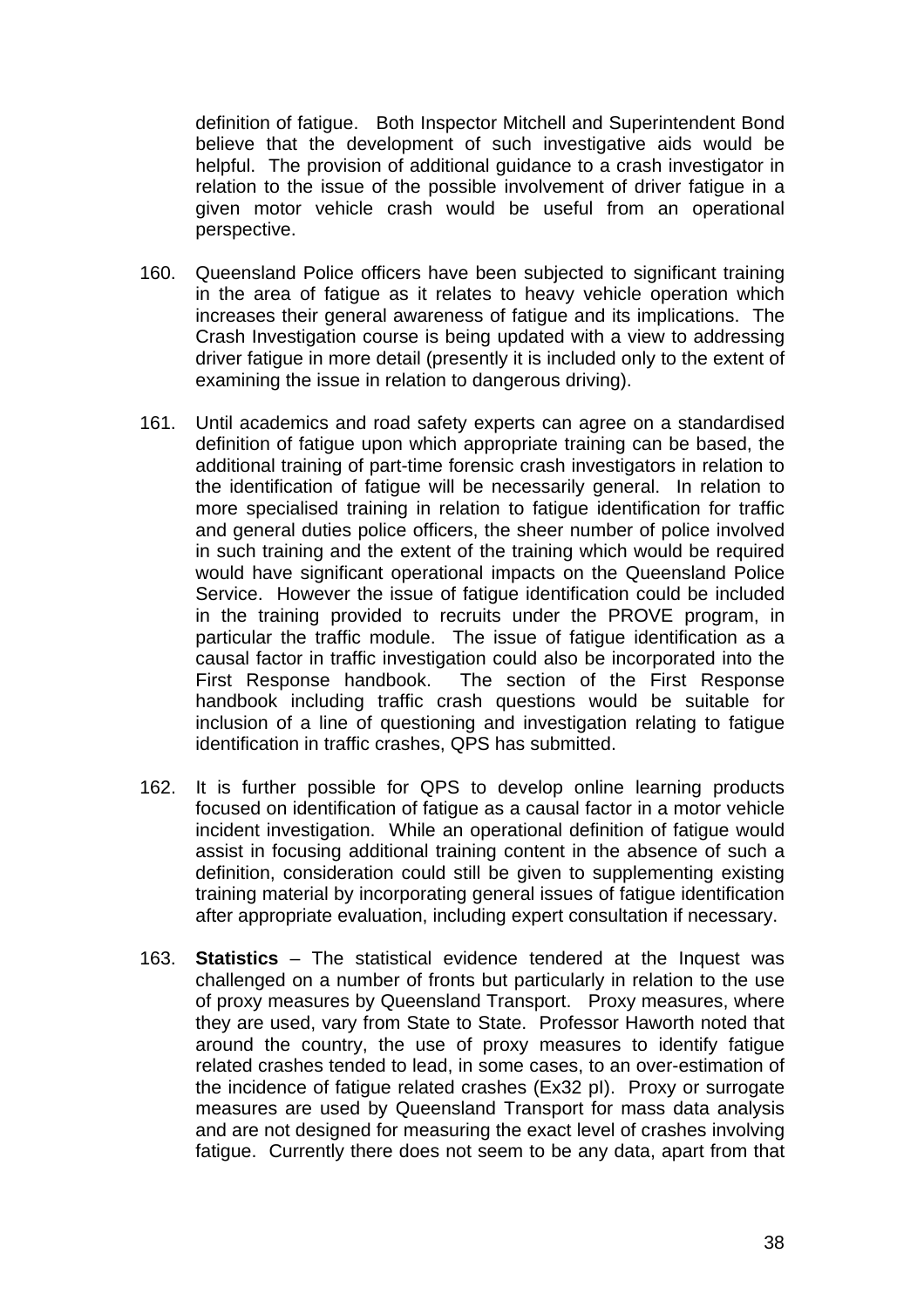gathered by QPS with its inevitable subjective variations, which will measure that level.

- 164. Certainly the overall indications from the statistics is that fatigue-related crashes are a real issue in Central Queensland compared to other regions of the State (29% in Bowen Basin compared to 11.9% rest of Qld 2002-2006). However, due to the problems identified earlier with the reliability of statistics on fatigue related crashes, not only in Queensland but in a comparative sense across the nation, it is difficult to know with certainty the exact parameters of the problem. Further work is needed on the definition and categorisation of fatigue as a causative factor in road crashes, the type of data collected and resultant statistical analysis.
- 165. Inspector Mitchell was confident in the consistency of the identification of fatigue within Queensland as a possible causal factor across the relevant police regions given the common investigative training provided to police officers. This view has some support from the statistical analysis provided by Mr Stapleton of Queensland Transport at the Inquest. Mr Stapleton indicated that the trend identified by police reporting only, that fatigue related crashes were more prevalent in the Central, North Coast and Southern Police regions was consistent with the trend which arises as a result of the application of the Queensland Transport surrogate measure used to identify fatigue related crashes. Mr Stapleton gave evidence that police identified fatigue related crashes are excluded from the Queensland Transport surrogate figures and as such there is no double counting of the relevant incident. The correlation in general terms identified by both the police reporting and the Queensland Transport surrogate definition in Mr Stapleton's view tendered to reinforce and identify positive aspects of the current police procedure in terms of identifying fatigue crashes.
- 166. **Data Collection by Police** During the evidence it was suggested that there was a need to improve data collection relating to driver fatigue as a contributing factor in traffic accidents. The definition of fatigue is essential if the manner in which fatigue as a causal factor in a motor vehicle accident is recorded is to be useful from a statistical perspective. The Queensland Parliamentary Travelsafe Committee supports this view (paragraph 70 of Report Number 43).
- 167. Professor Haworth noted in her report that the prevalence of reporting of fatigue-related crashes varies between the States as a result of differences in the definitions of fatigue applied across the country. The issue is significant as, for instance, in 2005 in Queensland, 37% of all of the crashes that were identified as fatigue related were actually matters of driver inattention. Further, each jurisdiction relies heavily on Police assessing whether fatigue is a causative feature in a road accident. In most cases, the Police data is the only data available on this issue. The inconsistency across the country due to definitional differences and the subjectivity in the application of those definitions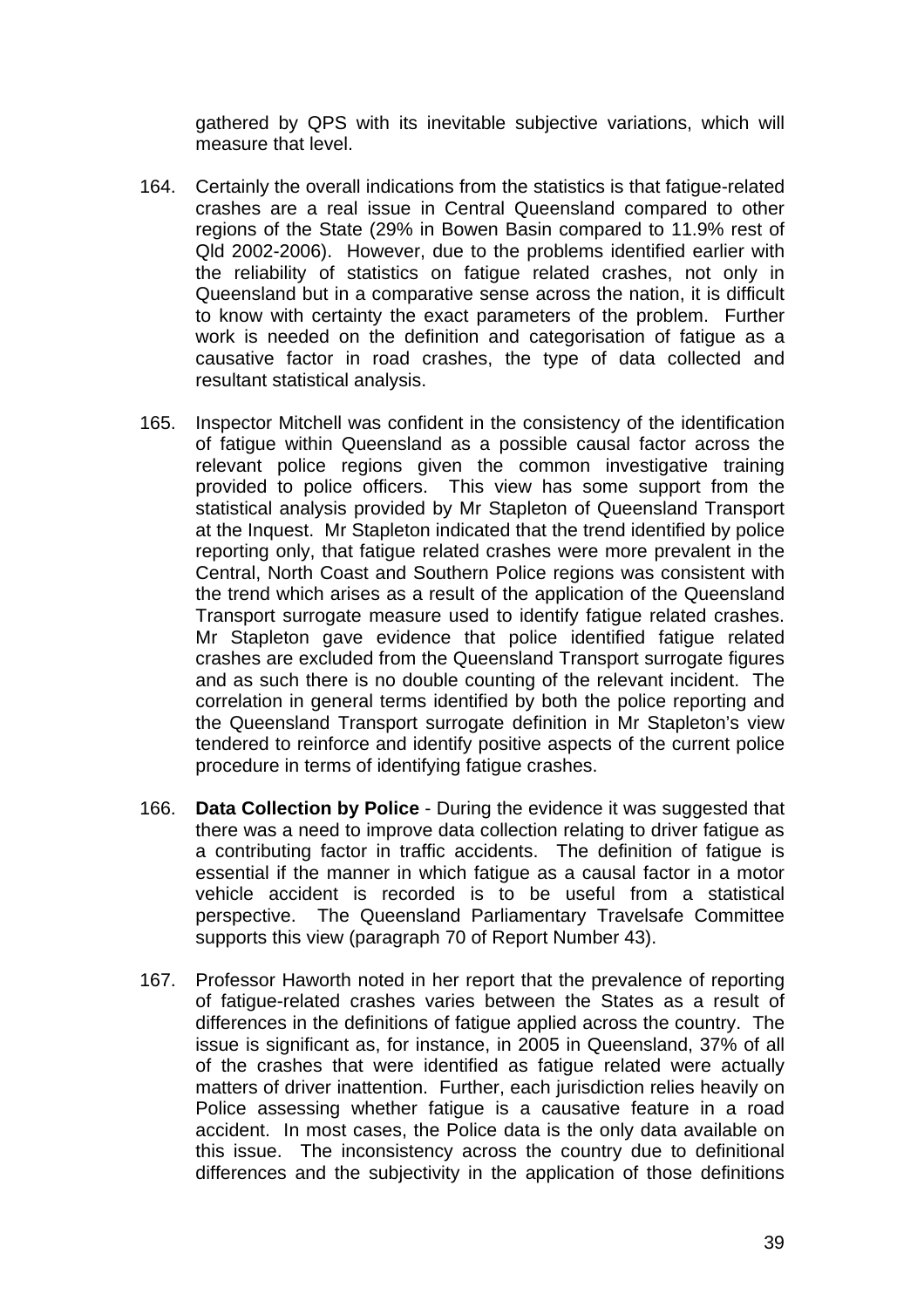(due to local conditions, fatigue education and other factors) gives rise to concern over the reliability of the data. Accurate and consistent identification of fatigue related crashes would flow from the development of a list of indicia of fatigue for the use of investigating Police.

- 168. One means of capturing additional information identified during the course of the Inquest was in the completion of a PT51 form by Police officers. Information contained on this form is entered on the QPRIME computer system which allows the entry of a much greater volume of information than the previous system, used by the Queensland Police Service, and allows for the inclusion of scanned documents and photographs. The PT51 form is generally completed by the First Response Officer and is intended to be completed at the scene of the motor vehicle accident. A number of difficulties arise in seeking to utilise the completion of this form as a means of recording more information relating to the issue of fatigue as a causal factor in a traffic accident. These difficulties include the fact that the investigation into the cause of the motor vehicle accident may not be completed on the day of the incident if relevant information is not immediately available. There is also a limit to how much information can be captured on one form before it becomes too cumbersome to use and correctly completed at the scene of an accident. The form is used as an investigative tool as well as a capture mechanism for some statistical information. A better approach may be to enhance the ability of a police officer to identify driver fatigue as a causal factor in the motor vehicle accident through appropriate additional training as previously outlined.
- 169. From a researcher's perspective the current data sets available are described as "non ideal". Professor Haworth, when discussing this issue at the Inquest, was of the view that it was unlikely that sufficient resources would be available to train police well across the state to collect better data relating to fatigue on a continuous basis. She suggested rather that an enhanced data collection in a limited geographical area within a certain time frame would be more useful. Such a suggestion is supported by Mr Stapleton of Queensland Transport as a useful tool for obtaining a more robust set of data out of crash evaluation. Professor Smith has provided at the Inquest a succinct list of questions which may be suitable for inclusion as a component of any such trial program. Queensland Police Service has submitted that this concept is theoretically supported and considers Mackay or Rockhampton Police Districts may be an appropriate location for the trial to be undertaken.
- 170. **Police Resources in Bowen Basin** Queensland Police Service have submitted (and other parties supported the contention) that increased activity in the mining industry has without question vastly increased the amount of traffic on major roads within the Bowen Basin in recent years including heavy vehicle movements. This trend gives rise to the need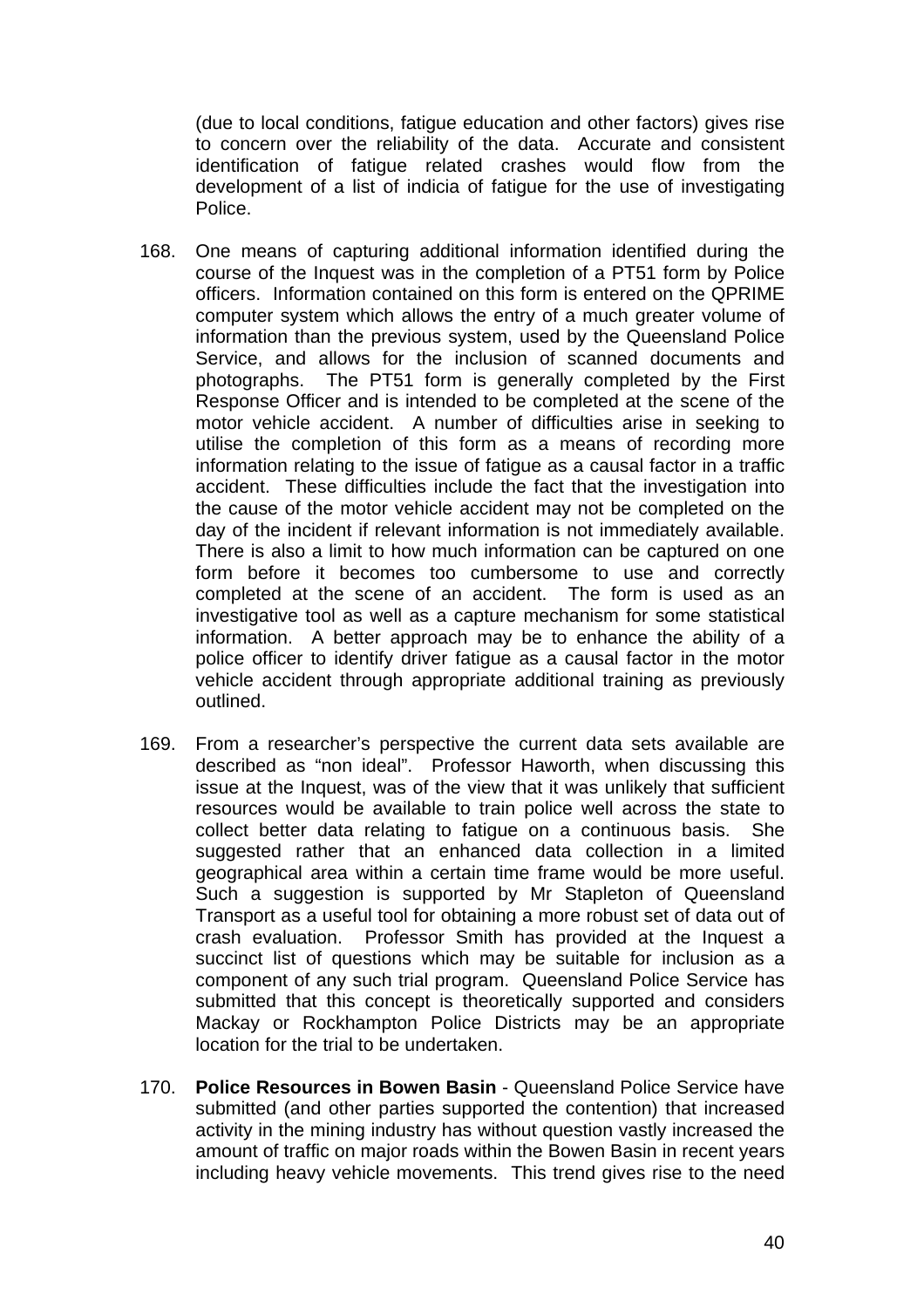for additional police resources to respond to the increased traffic levels. Evidence was received at the Inquest indicating that staffing increases have been undertaken in the Bowen Basin in response to the increased demand for policing resources including the introduction of a Traffic Branch at Moranbah and additional staff in Emerald, full time traffic intelligence officer position in Mackay District and the establishment of temporary Forensic Crash Units in the Central Region.

- 171. It was accepted at the Inquest that Police presence on the roads has a powerful deterrent effect on drivers. The anecdotal evidence from witnesses in relation to the Dysart incident was that there was a limited police presence on the roads in that area. Supt Bond gave evidence that the QPS has a staffing model to deal with growth in particular areas, for instance in mining areas, and the model was currently being reviewed by a working party. The model draws on many factors apart from road crash figures. Inspector Mitchell gave evidence that in Central Queensland, traffic police formed 4% of the total Police numbers whereas interstate that level has increased to 6.5% and higher. He considered that Central Queensland needed an increased focus on road patrols, particularly of the highway networks. Sgt McKinnon, the Dysart Police Officer in Charge told the Inquest that he conducted traffic operations when it was possible to do so but that often the other demands on the officers in the station and in town meant that the traffic presence of Police in the area was not what it could be. He believed that an additional officer for Dysart station would enable adequate traffic enforcement and surveillance to take place.
- 172. It is clear from the evidence that further Police resources may need to be made available in the Bowen Basin to improve public safety in relation to road crashes and a review of current human resources in Central Region would be timely.
- 173. **Managing the Commute Home in Mining Sector** Coal mines are required under the legislation to have and implement a Safety and Health Management Plan. Such plans usually include Fatigue Management guidelines or strategies for the enterprise. Norwich Park had such guidelines in place and Blackwater was operating under a draft at the time of the incident. Fatigue management guidelines do not necessarily include consideration of commutes by workers at the conclusion of a roster. Guidelines and testing for fatigue and other performance inhibiting issues (such as drugs and alcohol) at the commencement of rosters and individual shifts are in place to ensure safe operation of workers on the mine site. The same scrutiny is usually not given to activities after the roster for obvious reasons. In some cases, Fatigue Management guidelines provide for information based training for workers to alert them to the dangers of fatigue including driving long distances after roster without rest. Some do not.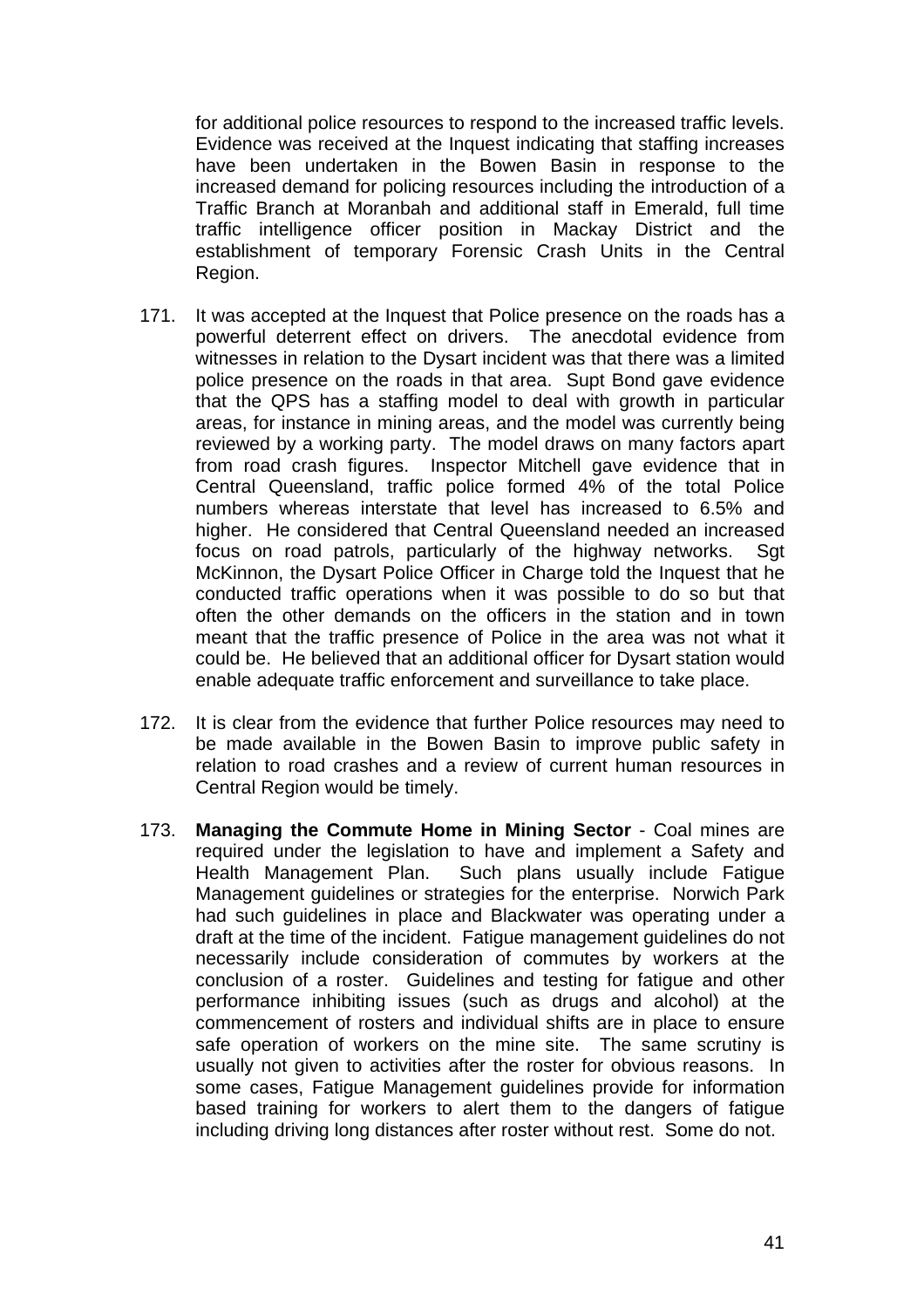- 174. The CFMEU have submitted that one of the clear issues in relation to the enforcement and implementation of a fatigue management policy across industry is the deficiency in the current system relating to the implementation of plans. Draft policies can take inordinate amounts of time to be integrated into the health and safety management system of a mine. There is often no interim measure to ascertain the effectiveness of the draft or working fatigue policy which is in place pending the finalisation of that policy into the health and safety management system. The union is concerned that there needs to be an interim policy put in place to ensure that there is a standard against which any operational fatigue policies can be measured.
- 175. Individual environmental factors pertinent to any mine means that a generic policy across the board may be impractical but the Union feels strongly that there needs to be a standard by which an individual employer's performance can be gauged. They have proposed that a generic fatigue management plan (drawing on a number of fatigue policies and which was presented to the inquest for further discussion and ratification with the Queensland Resources Council and other interested bodies) should be reduced to a Recognised Standard under the legislation for this purpose.
- 176. The Union has proposed that an operational definition of "fatigue" could be developed having reference to the maximum number of shift hours based on a day, a week, a shift cycle, and a gross shift length (hours of work plus travel). It is important for these purposes that as workers are travelling to return to their home at the end of a rostered period, that the geographical distances and travel times need to be taken into account in relation to any fatigue policy. The union maintains it would be dangerous and artificial to exclude commute time from shift lengths. Further the union argue that it is incongruous that the trip to work be treated any differently to the journey home. The union considers it unacceptable that controls even in the employment contract or under the fatigue management policy which is binding on an employee, can compel a worker to attend fit for work for instance by arriving for a shift early enough to sleep before commencement of the shift, where there is very little control or a soft control at best put in place at the termination of the shift/cycle, for instance by way of direction to an employee to take appropriate rests on the journey home.
- 177. Professor Dawson commented on the incongruence of such an approach (which appeared to be a question of will rather than capacity on the part of employers) to manage safety risks on the journey home. Professor Dawson stated in evidence that the journey home should be part of a **risk assessment** process for the employer in managing fatigue. He stated "*It's absolutely critical to assess the impact of commutes because they effectively … extend the work period in that they reduce the opportunity for sleep… the question of how best to manage that is really complex … and you have to be really careful … and look at the overall system of work and how (the controls) will be*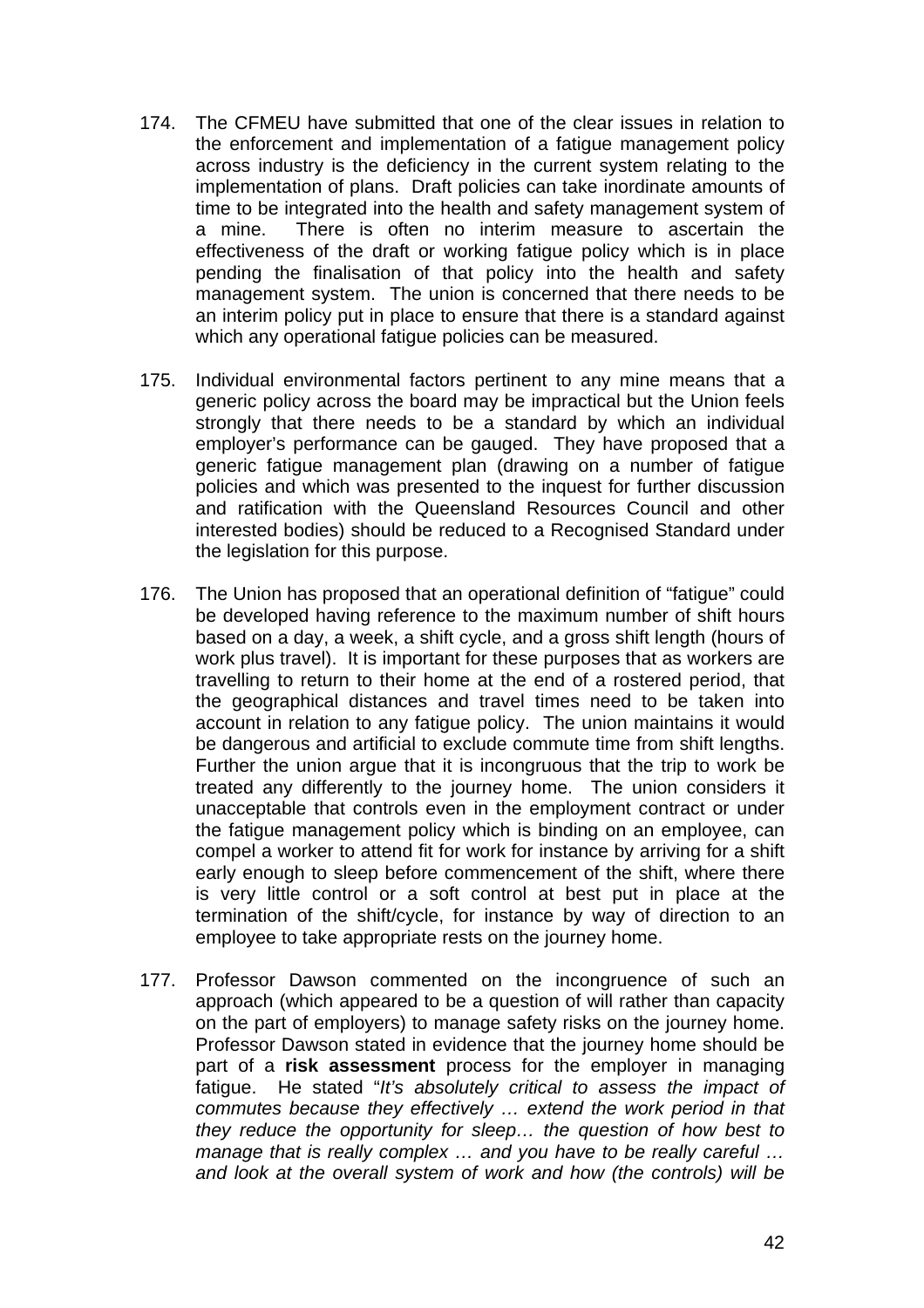*managed*" (Day 2 p8-9). In relation to the disparity between employer controls of conditions at the beginning and end of shifts, Professor Dawson stated "*This reflects one of the key issues in terms of managing fatigue is that up until recently its been managed primarily as an industrial issue and not as a safety issue. So, therefore, it's seen as it's negotiable. My view would be the same as many other safety professionals is that safety is safety and it's not negotiable in an industrial sense, but, that change takes time*." (Day 2 p9 line 20-27)

- 178. The Union acknowledges that whilst it might be unpalatable to some workers to be instructed on what to do on the journey home, there should be acceptance that the obligation is upon an employer to ensure that the workers arrive home safe from work and that the employment contract should cover the journey home.
- 179. Various efforts have been made at some mines to address this issue through control measures. Ms Luck gave evidence that Mr Wilson had previously worked at a mine which had bussed workers to and from accommodation each shift. Evidence was received that approximately 67% of mines have a bussing policy in place and that buses were used by significant portions of the workforce in those situations. Associate Professor Di Milia considered the use of bussing would go a long way to address the issue. Bussing is clearly one control measure which could be used as one of a number of solutions to address the risk of the journey home from fatigue. It is acknowledged however that in some circumstances such a policy may be very effective but in others it may not. It is clear that bussing can be an effective control measure but there are many issues impacting on bussing as a measure which need to be analysed and considered. Others control measures may also be available.
- 180. The advice provided to the court by professional witnesses and the experts in this domain is that a **risk assessment approach** should be employed to consider appropriate controls to ensure the risk to the workers and the public is at an acceptable level.
- 181. David Reece noted (Exhibit 31 page 13) –

*"There has been a substantial amount of time, money, expertise and effort expended to date within the mining industry to address the impact of hours of work and fatigue in the achievement of safe operation. There is and will continue to be room for improvement regardless of the many excellent initiatives that have been and that may yet be developed and implemented.* 

*The powerful notion of the Hierarchy of Control as considered in risk management will provide some assistance and direction to the improved response to this issue. There is scope for additional controls at each level of the hierarchy – administrative control such as information, training and monitoring; engineering controls such as*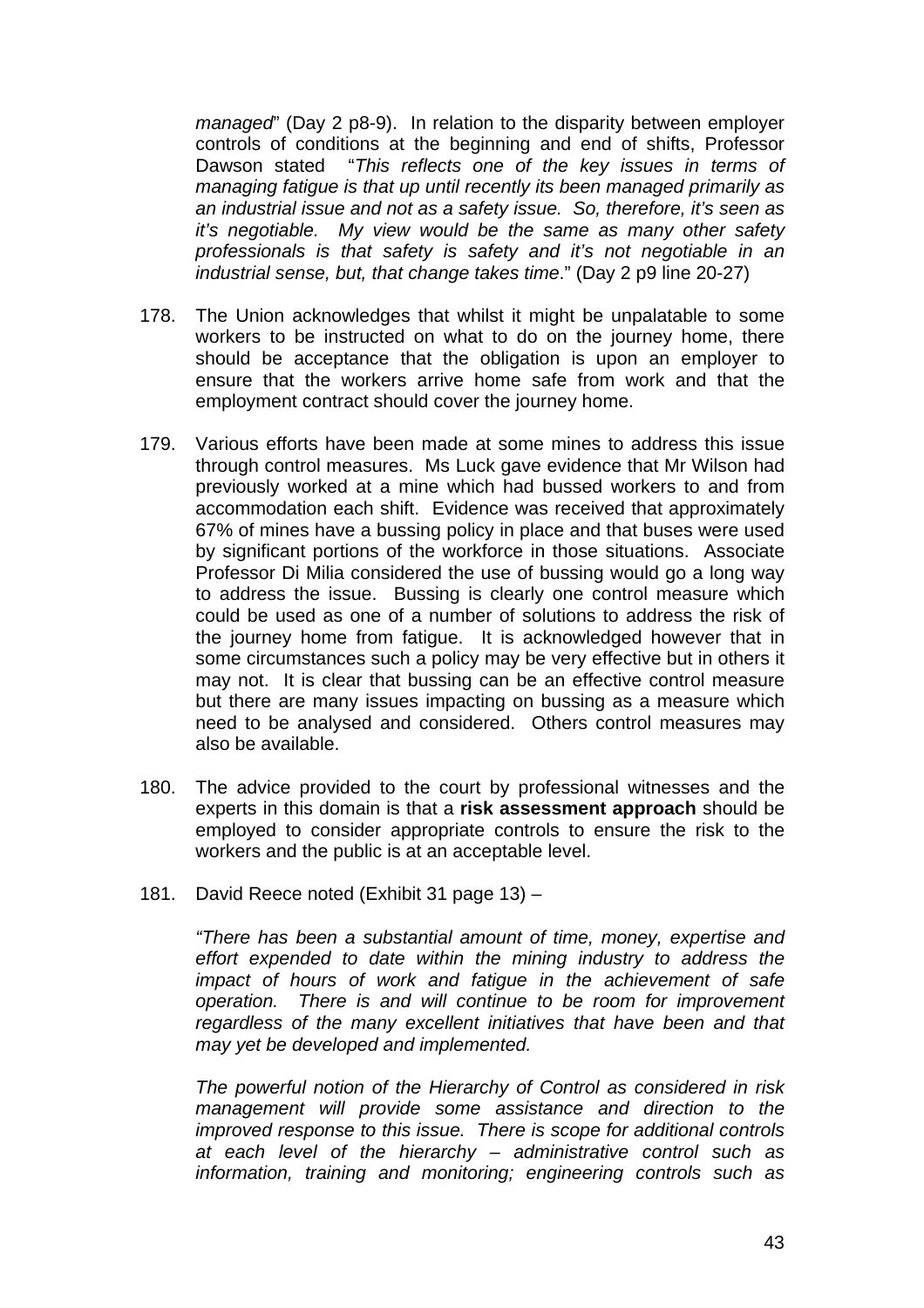*improved roads and separation of vehicles and substitution controls such as alternative means of transport or the use of closer accommodation to sites. To achieve this result will require a consistent and collaborative approach by employers, employees, regulators, industrial organisations, government and the wider community."* 

182. Associate Professor Naomi Rogers (Exhibit 32 pages 13 to 14) stated that  $-$ 

*"The problem of fatigue and fatigue management needs to be a shared one. It needs to be shared by the industries involved with shift work (including the unions), the companies involved in shift work (including board members, management, and employees), families and friends of workers and by others who may be impacted by fatigue, including emergency workers, health professionals, legislators.* 

*When developing and implementing Fatigue Management Systems it needs to be done in an environment of open discussion and cooperation and needs to take into account current best practice, where possible established by evidence-based recommendations. Fatigue Management Systems also need to be dynamic and evolving as new information, techniques and strategies become available. As such there should be a mechanism in place whereby they can be regularly reviewed and updated when needed."* 

And further –

*"At present there are no consistent Fatigue Management Systems in place across the mining industry. While some sites appear to be quite proactive with their development of Fatigue Management Systems, others appear to be engaged only in the minimum required. This is in contrast to what is in place in many other industries, such as the rail industry, where there is a national recommendation for the management of fatigue across different companies and organisations.* 

*There is a need for the establishment of evidence-based, efficacious and appropriate fatigue management systems in the mining industry, and for these to be adopted by all relevant mines and organisations. There is also a need to firmly establish what is meant by fatigue and what the acceptable levels of fatigue are? How high is too high a level of fatigue? Are there safe levels of fatigue? Does it depend on the type of work the individual is involved in? What are the contingency plans?* 

*Given that other industries have started to address some of these issues, it may be valuable to seek guidance from people involved in the development and implementation of Similar Fatigue Management systems to assist with the development of the most appropriate system for use in mining. In addition, a range of individuals with expertise in various areas of fatigue management and facilitating significant*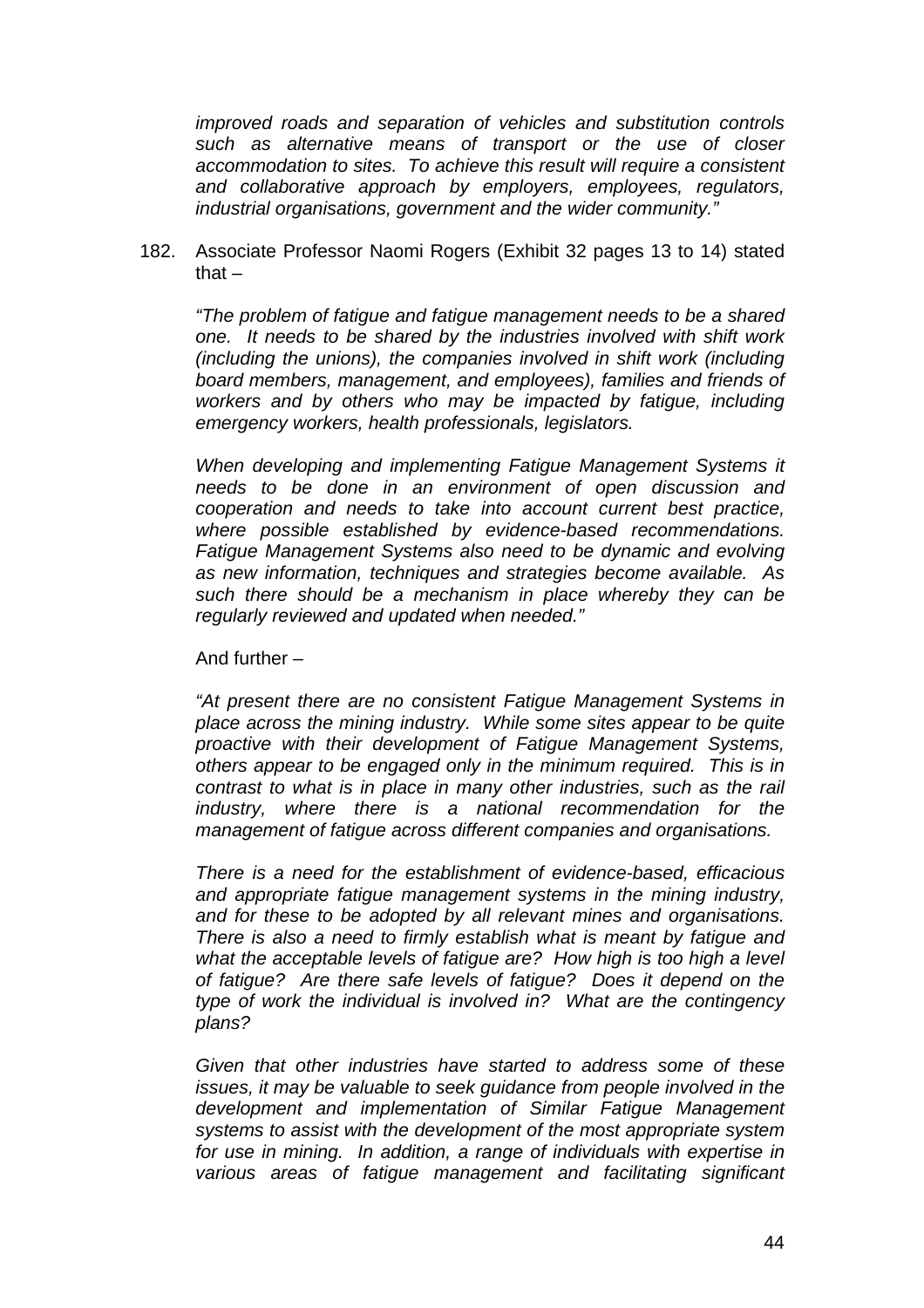*changes within a working environment may be useful to consult with. Also, deciding on the nature of the fatigue management, and resultant changes to current workplace environments, other experts, for example in the delivery of education, may also be useful to consult.* 

*Given the potential widespread impact of fatigue and fatigue management, other stakeholders who have a significant interest and may provide feedback and assistance, and also require some educational knowledge of the new systems in place should also be consulted. These should include the Queensland State government, Queensland Police Service, the Department of Mines and Natural Resources and the families of workers."* 

183. The court appointed expert, Professor Smith, notes the importance of a risk assessment approach in his report (Exhibit 148) as well as the need for public infrastructure in the Bowen Basin to support industry. In his evidence (Day 31 page 14) he re-enforces the advice of the professional and expert witnesses in stating –

*"We've clearly seen that – in terms of the expert witnesses – that the recommendation for a rigorous assessment of the hazard, a management of that hazard, a management plan for that hazard that truly addresses that hazard and then a monitoring of the impact of adopting that plan, an auditing so that we can see it actually is being adopted. That's an actual research exercise that should be monitored so those are key field areas of research that I think are necessary."* 

Professor Smith also noted the importance of including stakeholders such as road users in the risk assessment process (Day 30 pages 38 to 39).

184. Professor Dawson takes a more robust view favouring a legislative solution. He stated (Day 28 page 19) –

*"There should be very clear regulatory and legislative requirement to have a fatigue management plan and that should be enforced strongly, but that we accept the fact that the solutions are complex and that we enable organisations to develop their own safety case to present to the regulator on, 'Here's how organisation X is going to manage fatigue.' But then I think the community has a responsibility to ensure that what the organisation says its doing is actually what's happening in practice on the ground every day. So I'm up for very clear enforcement of the requirement to have a Fatigue Management Plan, but what I'm also very strongly saying is that I don't think the idea of handy hints or guidelines are useful unless there is actually a clear requirement for you to have a plan and that will be looked at and audited, but we accept the fact that at the local level your solution may be different to the mine down the road or the transport operation down the road because of the unique risk profile of your organisation. And I think that its that combination of very strict regulatory oversight but local flexibility*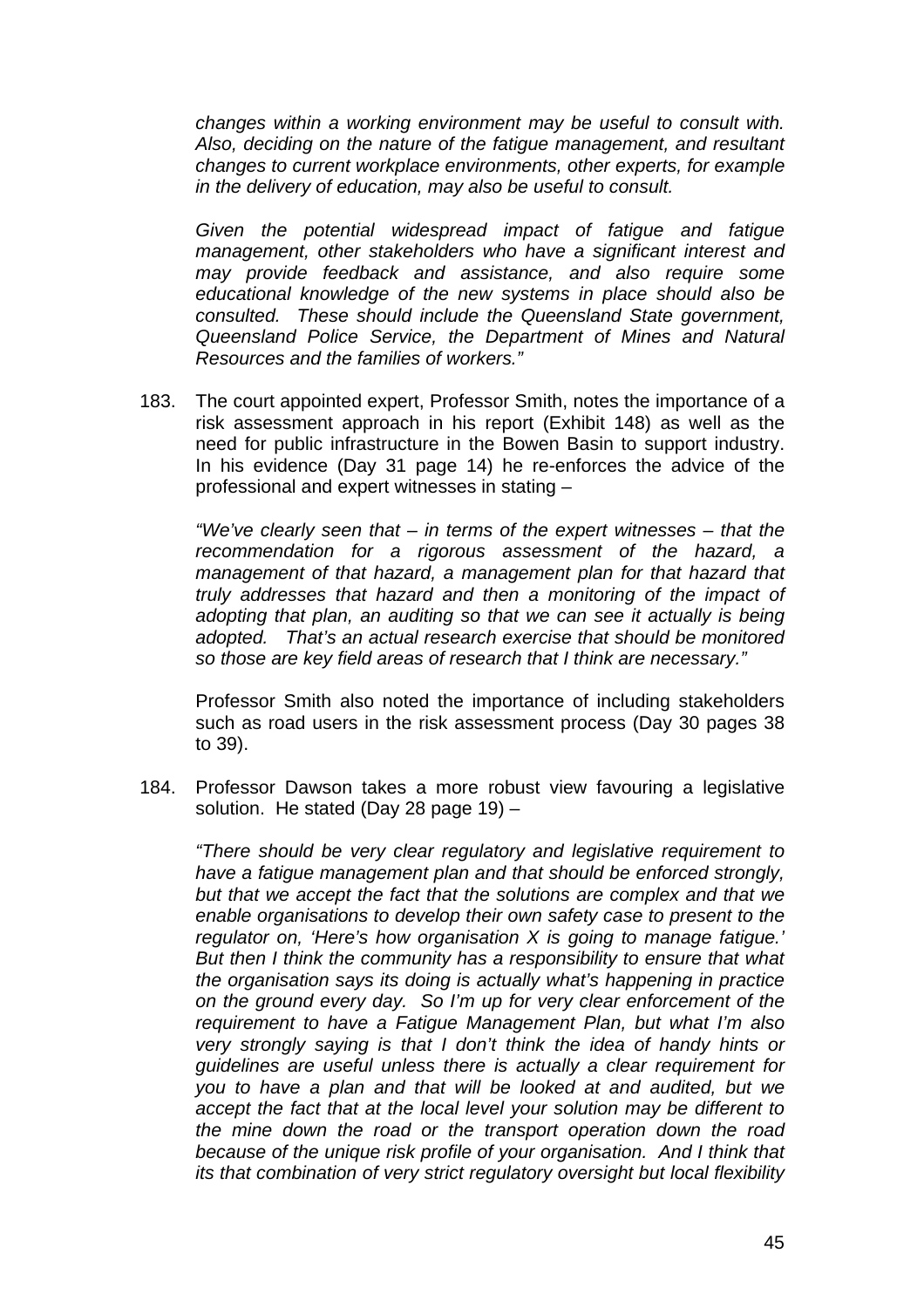*that provides the best outcome, and we can see that in many examples around the world and around Australia in other areas where we are going for increase requirement to manage fatigue, but flexibility on how you do it, and I think that's going to be the best way forward."* 

- 185. The issue of controlling the risk associated with work related commuting within a shiftwork population is a complex one and is clearly a matter directly linked to public safety as well as reducing or preventing future deaths from occurring in circumstances similar to the present matters. Comments made here will not seek to be prescriptive of solutions but rather attempt to promote appropriate moves towards improvement of public safety generally through this issue.
- 186. **Fatigue Management Forum** Fatigue in drivers is a community issue and is not limited to the mining sector. Professor Dawson gave evidence that forum based approaches to the development through consultation of fatigue management guidelines have been very effective in Australia and overseas. The gathering of the necessary expertise in the forum and collaborative development of a plan can ensure a reasonable outcome. BMA have submitted that such an approach across road user sectors would be beneficial in Queensland to address the issue. All of the professional witnesses before the Inquest agreed on the utility of this proposal.
- 187. The Forum should aim to establish best practice fatigue management guidelines for government and industry across the State including the development of a definition of fatigue, review the extent of fatigue related crashes and the causes for them, the effectiveness of fatigue management standards across the State (including the Qld Resources Council "Fatigue Management Principles" Ex104) in addressing the causes of fatigue related crashes, development of benchmarks for measuring the effectiveness of the standards and practices, determination of how existing standards and practices can be improved, and review of the most effective ways to reduce the incidence of fatigue related crashes.
- 188. **Journey Claims** One of the reasons why workers who gave evidence at the Inquest indicated that they did not rest before travelling home was that there was some concern in the industry that they would not be covered by appropriate workers' compensation insurance if there was a substantial deviation in their journey, for instance to have a sleep at a location separate to the mine site prior to commencing their drive to their home base. A response was sought from WorkCover Queensland in relation to this issue which indicated that each matter would be judged on a case by case basis if an application for compensation was made in those circumstances. This issue obviously needs to be resolved and workers affected informed of their legal position. It is obvious that appropriate rest before commuting travel is a safety issue which should not adversely impact a worker's insurance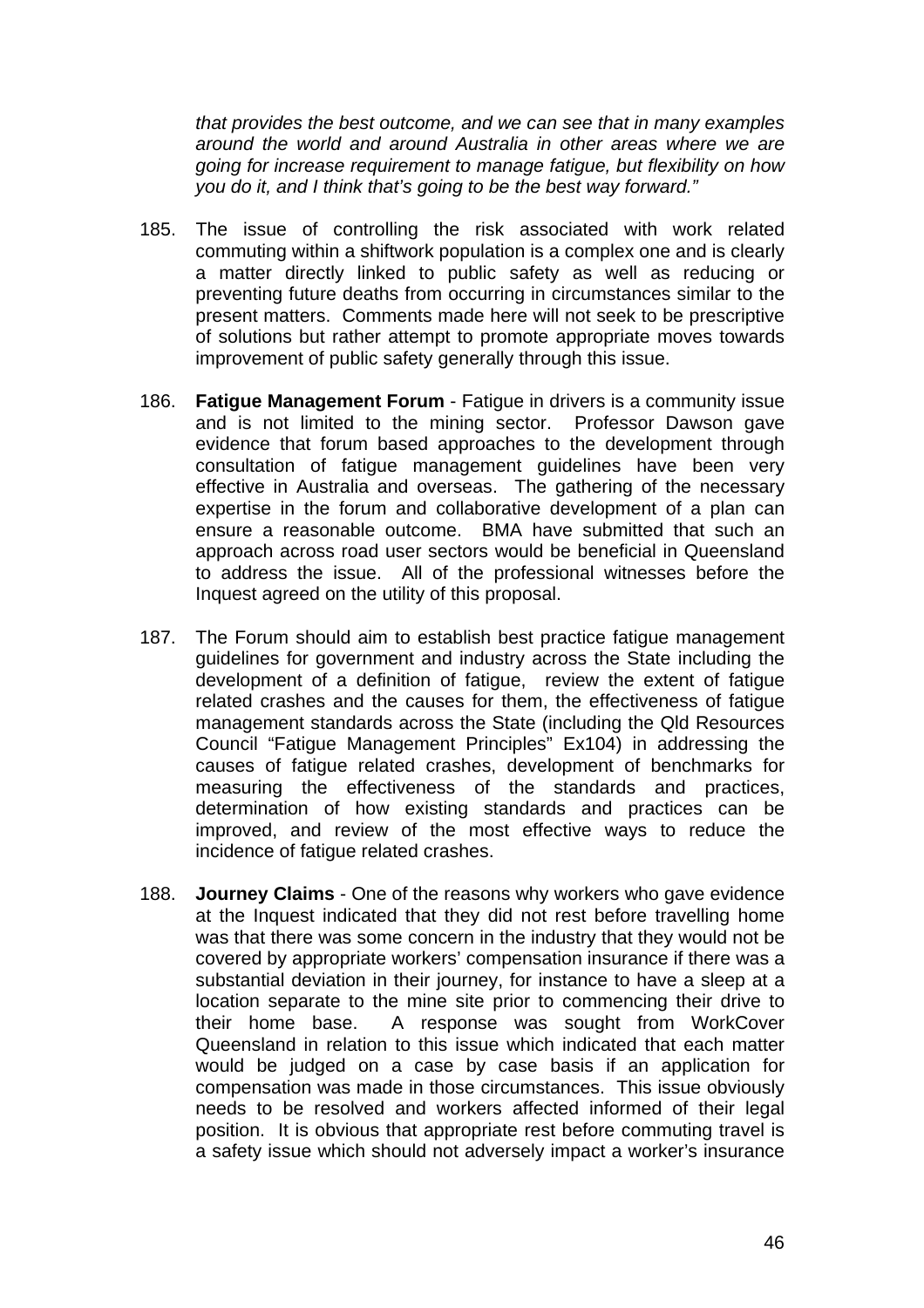rights.

- 189. **Fatigue Management Education in the Workplace** It is essential that Fatigue Management education in the workplace is competency based training including assessment of workers by qualified trainers to demonstrate competency in the content. This is more effective than awareness training which is generally the current approach to this issue. Professor Dawson suggested in evidence that the training could be done on the basis of a 'fatigue ticket' with the curriculum including a workbook requiring the worker to solve typical scenarios which create fatigue related risk. This issue would be within the province of the Ministerial Advisory Council to consider and implement.
- 190. **Condition of Dysart-Middlemount Road**  Mr Herring stated that the Dysart-Middlemount Road was fairly typical and was similar in construction to many roads in Central Queensland. The most recent figures he had access to for traffic flow indicated that the flow was classed as "light volume". 3.4% of the flow was articulated vehicles. Mr Herring was unable to say whether the road had originally been constructed with the type and volume of traffic which travelled on it in mind. It would be reasonable to conclude that there is more and heavier traffic on this road that at the time of construction in 1979.
- 191. Workers and mine staff had complained about the roughness of the road in general and a number of specific sites on the road with particular problems. Pavement reconstruction for part of the road was scheduled for the financial year in which the collision occurred. Upon perusing the records, Mr Herring considered that there were a number of maintenance issues which should have been identified by Broadsound Shire Council, including the edges and shoulders, and that warning signs for motorists as to the condition of the road would have been advisable.
- 192. Main Roads have submitted that the condition of this road is fair. It is conceded that the road is rough (to 160 roughness counts) but maintenance over the life of the road has sustained the surface it is submitted. The edge drop off is within acceptable levels and the width of the seal is the same as at time of construction at around 6.4 metres. Further spending is earmarked for enhancement and maintenance of the road (along its length and not just in the area of this accident) is planned in the next three years. The road will continue to be monitored on a state-wide priority ranking basis. Regular safety audits are carried out on roads in accordance with the Austroads Road Safety Audit Guide (2002) and using safety assessment tools to identify hazardous areas of road. Planning is conducted on a State-wide basis and programs of work carried out under performance contracts. Rigorous processes are applied to ensure that roads are routinely inspected and maintained to the highest standards possible within existing funds. Further, roadside amenities (rest areas) are a consideration within road safety management and are aimed at reducing fatigue related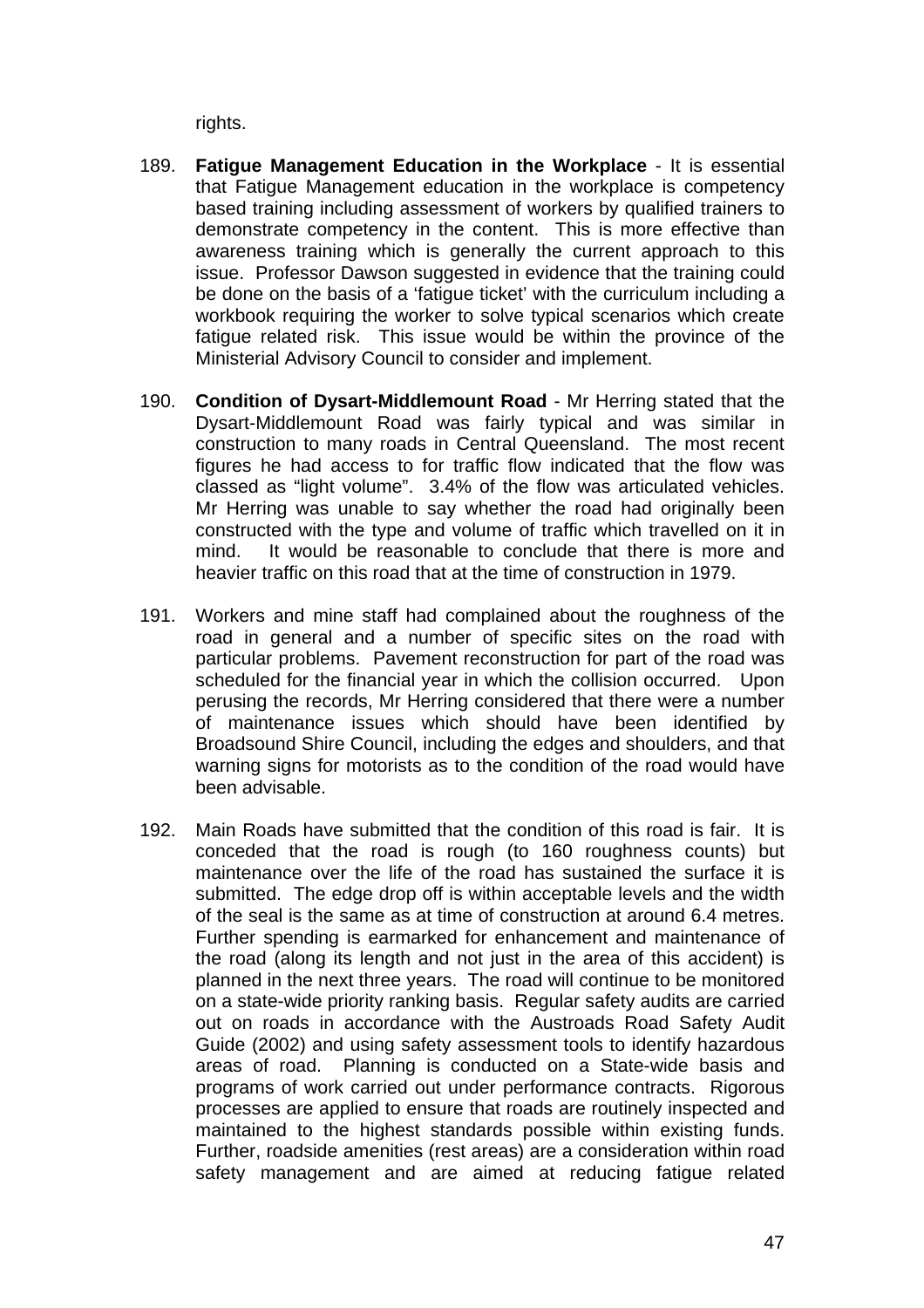accidents. Co-ordinated promotion through programs, signage, maps and brochures and marketing bring those amenities to the attention of the driving public.

- 193. BMA submitted that there was compelling evidence strongly suggesting the need for remedial work and further extensive upgrade and widening works on the road in the interests of public safety. Witnesses commented on the narrowness and unsafe condition of the road. Photographs tendered during the Inquest show the condition of the road in particular the state of the edges of the bitumen and shoulders. The evidence was that drivers tend to drive towards the middle of the road to avoid the edges and rutting, leaving little margin for error between oncoming vehicles. Rutting and fault lines in the road also have the potential to affect the steering of small vehicles especially in wet weather with water pooling in some areas of the road. The narrowness of the road prohibits the possibility of audible lines or fog lines as there is insufficient width in the road. The Department of Main Roads recommended that the road be widened by a metre in each direction between Dysart and Moranbah. The Monash University study tendered at the Inquest found that road design is a major contributing factor in rural road crashes. The findings in the Dysart collision are that the condition of the road was a contributing factor.
- 194. It has also been submitted by BMA that due to the significant increase in road traffic in the Central Queensland region in recent years and the evidence that this road is typical for the area, that a CQ-focussed **road safety committee** be established comprising of Main Roads, QT and QPS and agricultural, transport and mining industry bodies to conduct ongoing safety reviews and engineering audits of CQ roads particularly those servicing mines, mining towns and regional centres to allow for more targeted road safety audits, maintenance and upgrade processes. It was submitted that a portion of Mining Royalties could be used to fund the committee. A number of issues were suggested in submissions, most of which are really outside the parameters of the considerations here but are nonetheless valid. Mr Douglas from Main Roads gave evidence that he was unsure as to whether this road had even been audited and suspected that no risk assessment had been conducted on the portion of road where the accident occurred.
- 195. **Public Education** In relation to fatigue, there has been a continuous effort by government and other organisations by a number of means to keep the dangers of driving fatigued in the public consciousness. Obviously public education is an important tool in improving public safety on the roads and needs to continue to develop its reach and effectiveness. Professor Dawson gave evidence that public education campaigns targeted at increasing awareness of the need for a certain amount of sleep (5 hrs in 24, 12 in 48 etc) would be beneficial in helping people by giving them boundaries within which to assess their own risk before driving. A number of other issues were highlighted by Professor Haworth relating to targeting issues and aiming to change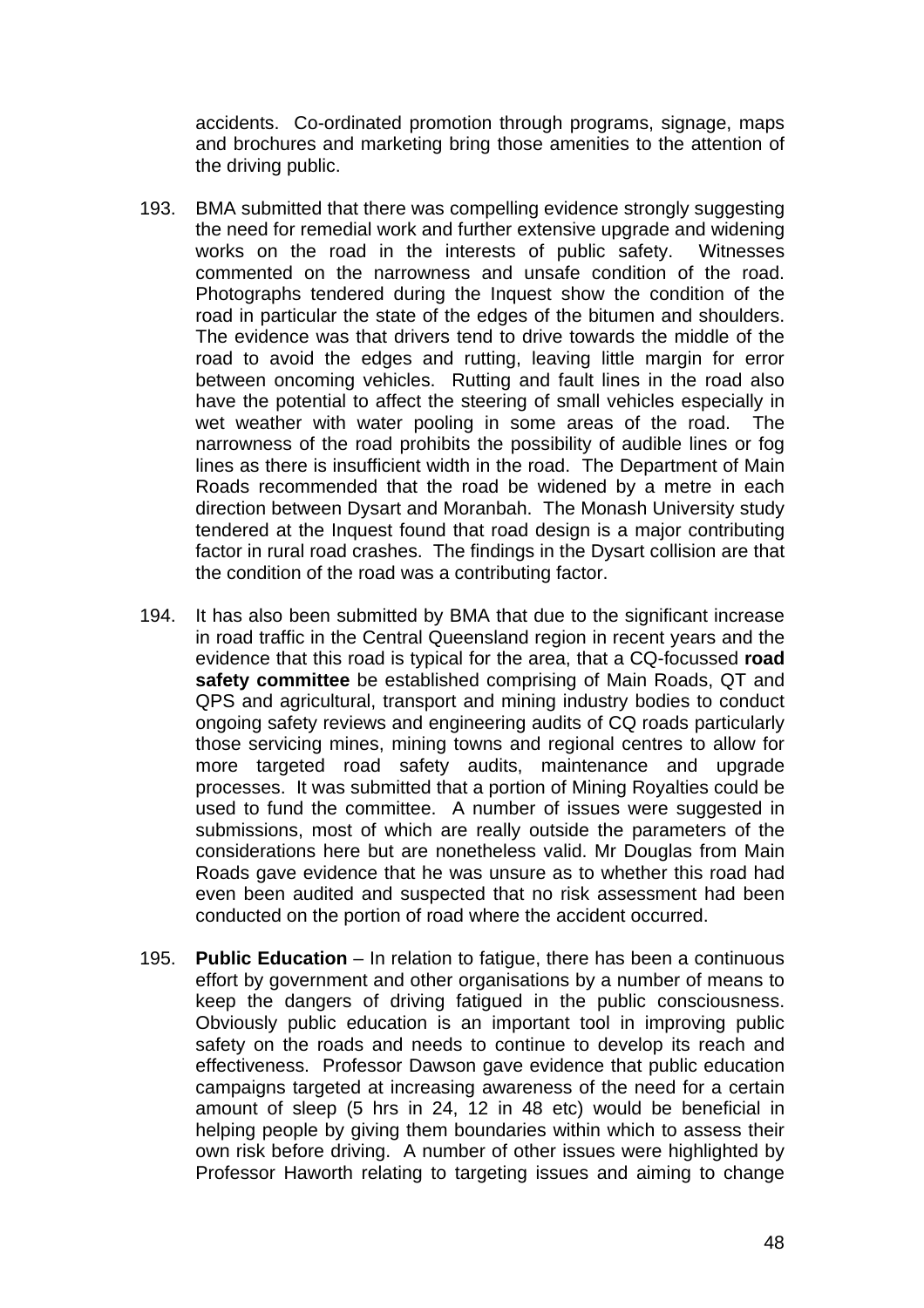attitudes and behaviour. She also recommended that family members of workers at risk of fatigue to become involved in the issue and ensuring that expectations are not created which encourage risktaking, and in improving off-duty fatigue awareness at home. Snr Sgt Lang of the RAAG Group considered that children, parents and partners of workers need to be involved in education campaigns on fatique issues.

# *RECOMMENDATIONS*

- I thank the parties for the submissions made regarding recommendations which were of significant assistance. I have adopted some of the recommendations proposed in those submissions.
- I make the following comments by way of recommendations pursuant to section 46 of the Coroners' Act to assist to prevent similar occurrences in the future and in the interests of public safety on the roads. To the extent that the parties have already taken remedial action, the court expects that those actions are bona fide and implemented long term.

### **IT IS RECOMMENDED:**

- 1. That Queensland Police Service conduct a review of the allocation of Traffic Accident Investigation Squad (now Forensic Crash Unit) officers to Regional Queensland. In particular, that a permanent Forensic Crash Unit be established in Rockhampton sufficiently resourced and staffed to ensure timely investigations of fatal and serious road crashes taking into account the issues commented on in this Inquest.
- 2. That Queensland Transport and Queensland Police Service review:
	- (a) Police traffic accident documentation, training manuals and the First Response Handbook to promote the accurate recognition and recording of fatigue-related crashes; and
	- (b) current basic training and the Forensic Crash Unit specialist training syllabus in order to ensure comprehensive training for traffic and general duties officers who attend crashes. Such a review should include a focus on specific training to assist in identification of fatigue-related crashes and the detection of drivers who are impaired by fatigue;
	- (c) in consultation with appropriate fatigue experts and or road safety experts, the current crash data collection forms (PT51) to consider the development and inclusion of a list of extended categories and enquiries required for classification of crashes by police as being fatigue related for use as an aide memoir in operational field conditions.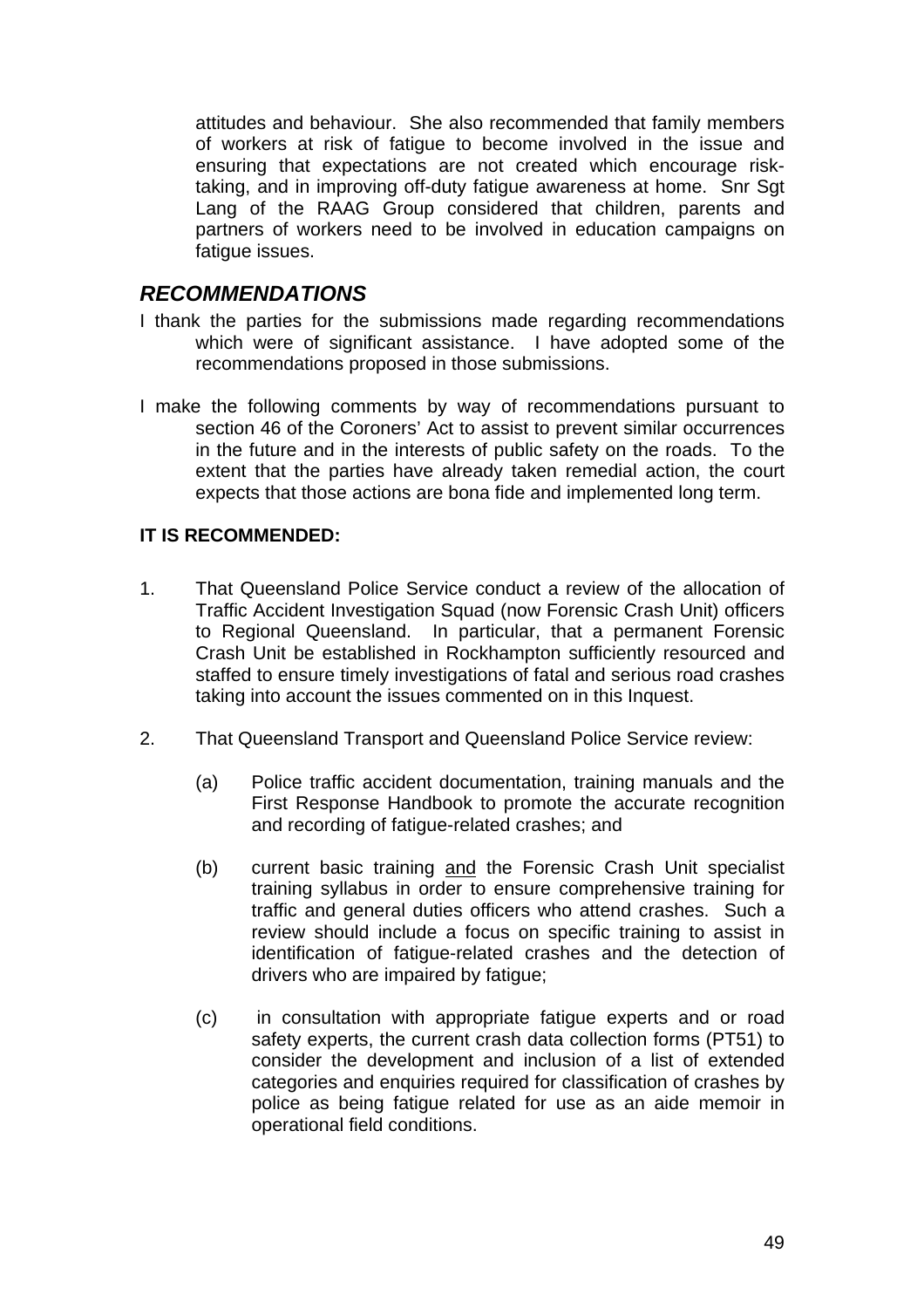- 3. That an urgent review be undertaken by the Minister for Police, Corrective Services and Sport and the Queensland Police Service of the current police resources and police number allocations in the Central Region. Priority should be considered for the provision of additional police numbers and resources to assist in bolstering policing presence on Central Queensland roads with a view to increasing the effectiveness of current enforcement activities, road surveillance and fatigue monitoring in light of mining activities in the Region.
- 4. That Queensland Transport in conjunction with the Queensland Police Service undertake a review of current crash data collection procedures, classification of fatigue, the veracity of the surrogate measures, and methodologies for the analysis of crash data by the Queensland Police Service and Queensland Transport in association with appropriate external experts.
- 5. That Queensland Police Service conduct a trial within a limited geographic area for a set period of time to collect enhanced data on fatigue-related road crashes as discussed in these findings.
- 6. That a Memorandum of Understanding be negotiated between Queensland Police Service and the Mines Inspectorate to notify the Mines Inspectorate of the road crashes where persons are travelling to and from a mine to enable the Mines Inspectorate to investigate at the mine in relation to the effectiveness and compliance with the health and safety management system and for the sharing of information for the purpose of an investigation by either entity.
- 7. That Queensland Transport in conjunction with the Queensland Police Service should review and adopt an operational definition of fatigue.
- 8. That the Queensland Police Service consider retrieval of in-vehicle information recording systems as part of standard investigative procedures for fatal car accidents.
- 9. That ongoing consideration be given by Queensland Police Service to:
	- (a) creating specific powers for police to stop drivers suspected of being fatigued; and
	- (b) the development of a fatigue-specific driving offence, and, in the meantime;
	- (c) the utilisation of additional investigative techniques to establish fatigue until such time as appropriate fatigue detection methodology is available.
- 10. That the Queensland Government through Queensland Transport and Queensland Health Commission or other appropriate bodies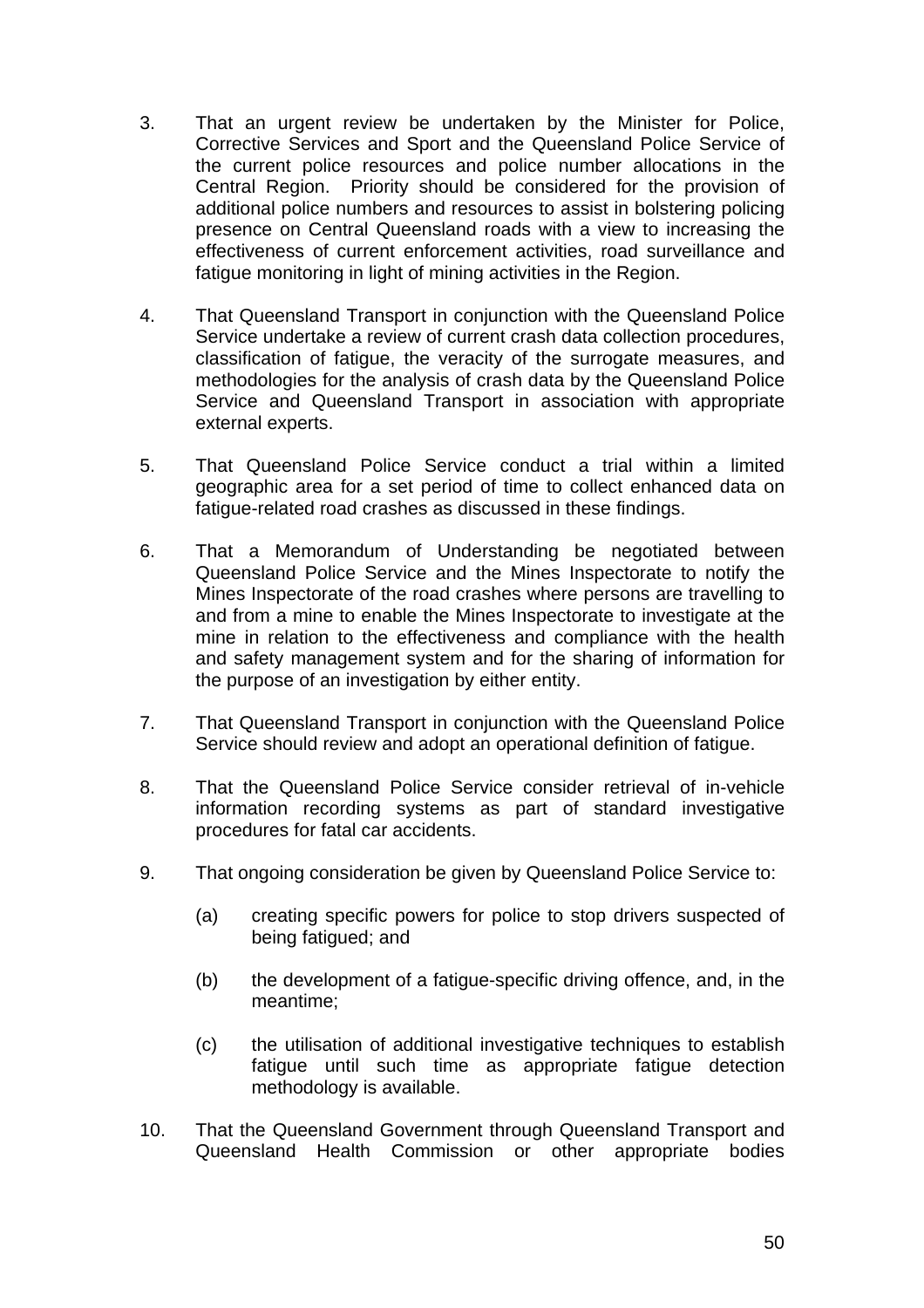support/develop further research into a method or mechanism for the detection of fatigue impairment in drivers.

- 11. That additional effort be committed to improving the quality of data maintained by Queensland Transport and obtained by Queensland Police identifying the location of fatigue hot spots on the roads so that engineering initiatives and other control measures to combat fatiguerelated crashes might be considered for continuing deployment throughout Queensland in these identified zones.
- 12. That the Minister for Transport and Main Roads seek the support of all Australian Transport Councils (ATC), Members for the development of a standardised fatigue definition and reporting for road safety purposes.
- 13. That a Fatigue Management Forum be convened to develop best practice fatigue management guidelines for road transport authorities, road users and public and private sector employers across Queensland. The guidelines should address the development of a definition of fatigue, review the extent of fatigue related crashes and the causes for them, the effectiveness of fatigue management standards across the State (including the Qld Resources Council "Fatigue Management Principles") in addressing the causes of fatigue related crashes, development of benchmarks for measuring the effectiveness of the standards and practices, determination of how existing standards and practices can be improved, and review of the most effective ways to reduce the incidence of fatigue related crashes.
- 14. That the matter of fatigue be referred to the Ministerial Advisory Council (MAC) for the Council to consider –
	- (a) the appropriateness or otherwise of "competency based" fatigue training for the mining industry; and
	- (b) any other measures considered appropriate by the Council to further enhance the mining industry's contribution to fatigue management.
- 15. That the Mines Inspectorate investigate:
	- (a) the implementation of a fatigue management Recognised Standard incorporating a workable definition of fatigue including consideration of parameters for maximum number of hours in a day, a week and a shift cycle; and if so then
	- (b) enforcement powers be implemented either within a statutory framework or the employment contact or both to ensure compliance with the fatigue management standard on the shoulders of the employer and the employee.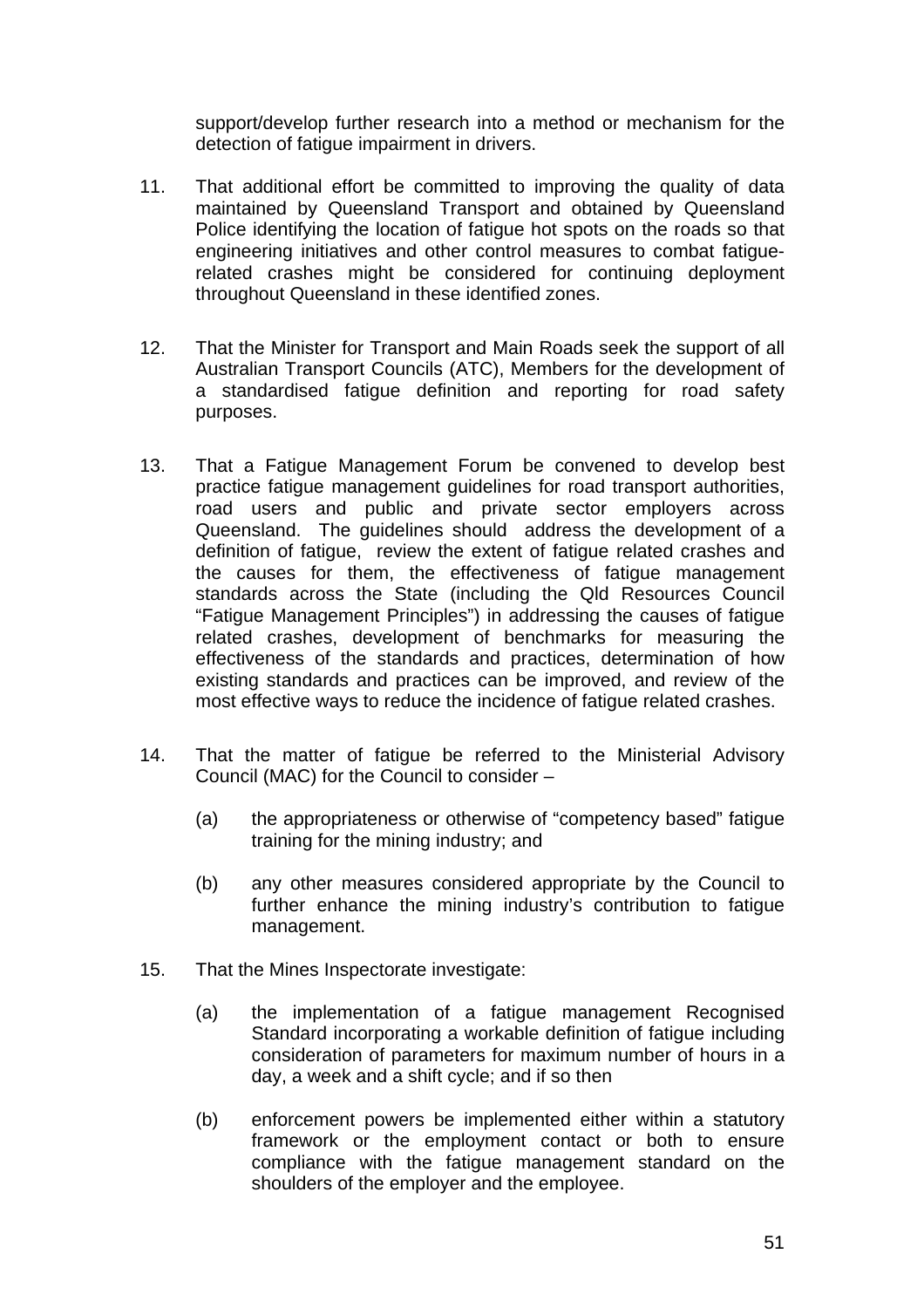- 16. In order to ensure a whole of government response to the occupational health and safety issue of shiftwork and commuting across all the industrial sectors the Queensland Transport, in conjunction with the Division of Workplace Health and Safety and the Mines Inspectorate, review the current regulatory framework, standards and guidelines to identify risks to workers and the public from shiftwork, commuting and fatigue to ensure the legislative framework manages risk at an acceptable level and make a formal reference of the issue to a joint session of the Coal and Metals Advisory Councils.
- 17. That mine operators fully explore control measures to reduce or eliminate the risks associated with workers commuting whilst fatigued.
- 18. That the Mines Inspectorate sponsor, in conjunction with the Queensland Resources Council and the CFMEU, targeted research at both the industry and mine level into shiftwork fatigue risk management and commuting to ensure risk is at an acceptable level.
- 19. To remove doubt the Department of Industrial Relations and Q-Comp should review the current rules for journey claims to ensure clarity and cover for fatigue-reducing rest breaks before commuting on public roads to make it clear that a worker who is complying with a Fatigue Management Policy which comes under the Health and Safety management system of the mine is covered in the event of a journey claim.
- 20. That a Central Queensland Road Safety Committee be established to conduct ongoing safety audits of road surfacing to Central Queensland mines, mining towns and regional centres and that consideration be given to funding the Committee through existing mining royalties.
- 21. That a comprehensive audit be engaged in by the Department of Main Roads and Queensland Transport of Central Queensland roads to consider the appropriateness and risk posed by existing road width, road shoulders, the need or appropriateness of road signage, adequacy and/or need for additional rest areas and identification of fatigue zones where additional fatigue counter-measures might be considered.
- 22. That the Dysart-Middlemount Road be prioritised by Department of Main Roads for road upgrade and road widening between Dysart and Norwich Park.
- 23. That Queensland Transport and the Queensland Police Service in conjunction with suitable road safety organisations (such as RAGG and MIRSA) and taking advice from fatigue experts review existing public education campaigns on driver fatigue and develop and implement new